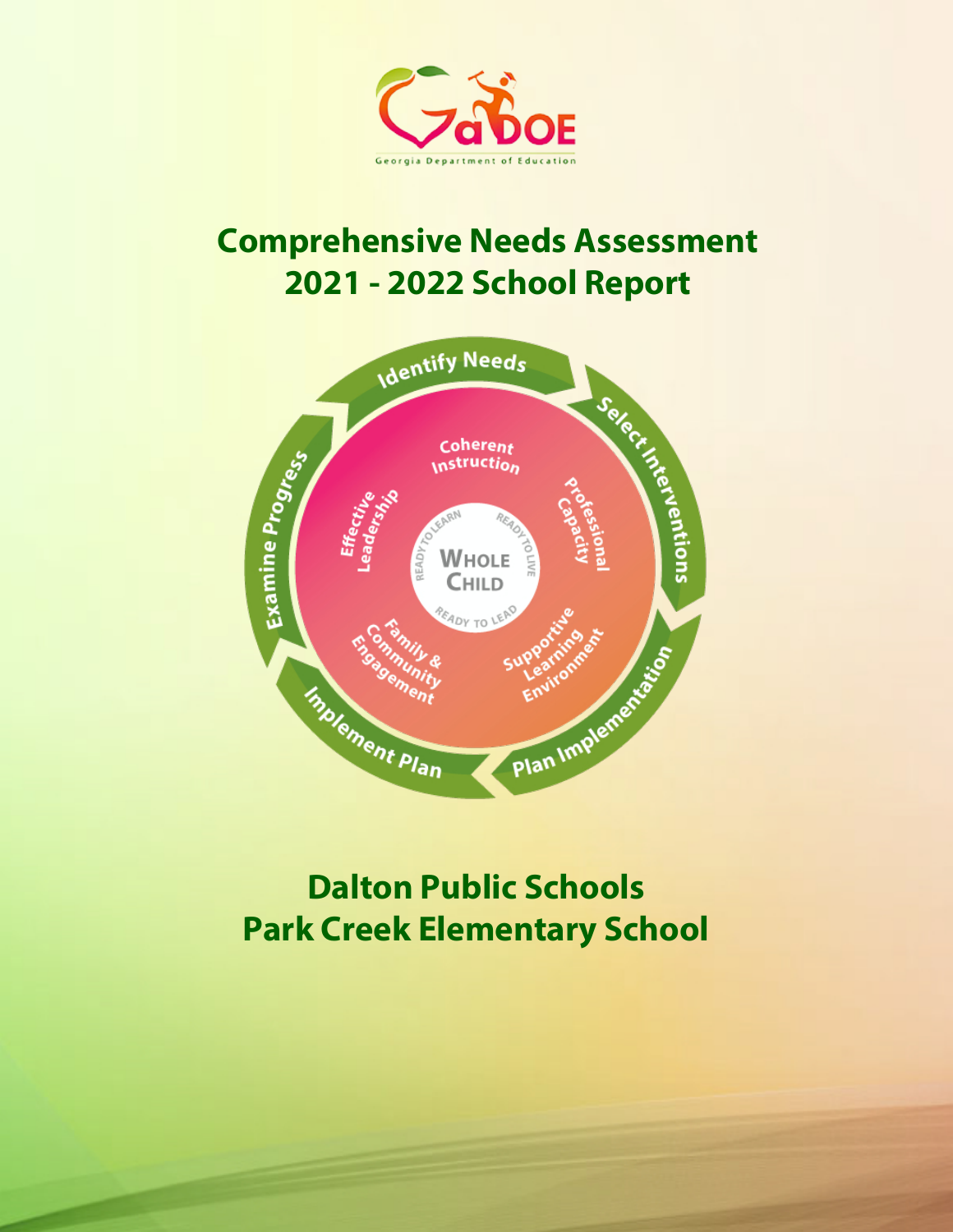## **1. PLANNING AND PREPARATION**

## **1.1 Identification of Team**

The comprehensive needs assessment team consists of people who are responsible for working collaboratively throughout the needs assessment process. Ideal team members possess knowledge of programs, the capacity to plan and implement the needs assessment, and the ability to ensure stakeholder involvement. A required team member's name may be duplicated when multiple roles are performed by the same person. Documentation of team member involvement must be maintained by the LEA. Watch the [Planning and Preparation webinar](https://www.gadoe.org/School-Improvement/School-Improvement-Services/Pages/Georgia%E2%80%99s-Systems-of-Continuous-Improvement.aspx) for additional information and guidance.

#### Leadership Team

|                 | <b>Position/Role</b>     | Name                 |
|-----------------|--------------------------|----------------------|
| Team Member # 1 | Kindergarten Grade Chair | Dana Phillips        |
| Team Member # 2 | 1st Grade Chair          | Amy Mueller          |
| Team Member # 3 | 2nd Grade Chair          | Angelica Brown       |
| Team Member # 4 | 3rd Grade Chair          | Amber Lebron         |
| Team Member # 5 | 4th Grade Chair          | Daisy Ramirez        |
| Team Member # 6 | 5th Grade Chair          | Angela Beavers       |
| Team Member #7  | EL Lead                  | <b>Tiffany Price</b> |

#### Additional Leadership Team

|                 | <b>Position/Role</b>       | Name                 |
|-----------------|----------------------------|----------------------|
| Team Member # 1 | ESS Lead                   | <b>Stacey Haynes</b> |
| Team Member #2  | Paraprofessional Lead      | Kelly Mecyssine      |
| Team Member #3  | Academic Coach             | Erin Roberts         |
| Team Member # 4 | <b>Assistant Principal</b> | Krista Paige         |
| Team Member # 5 | Principal                  | Will Esters          |
| Team Member # 6 |                            |                      |
| Team Member # 7 |                            |                      |
| Team Member # 8 |                            |                      |
| Team Member # 9 |                            |                      |
| Team Member #10 |                            |                      |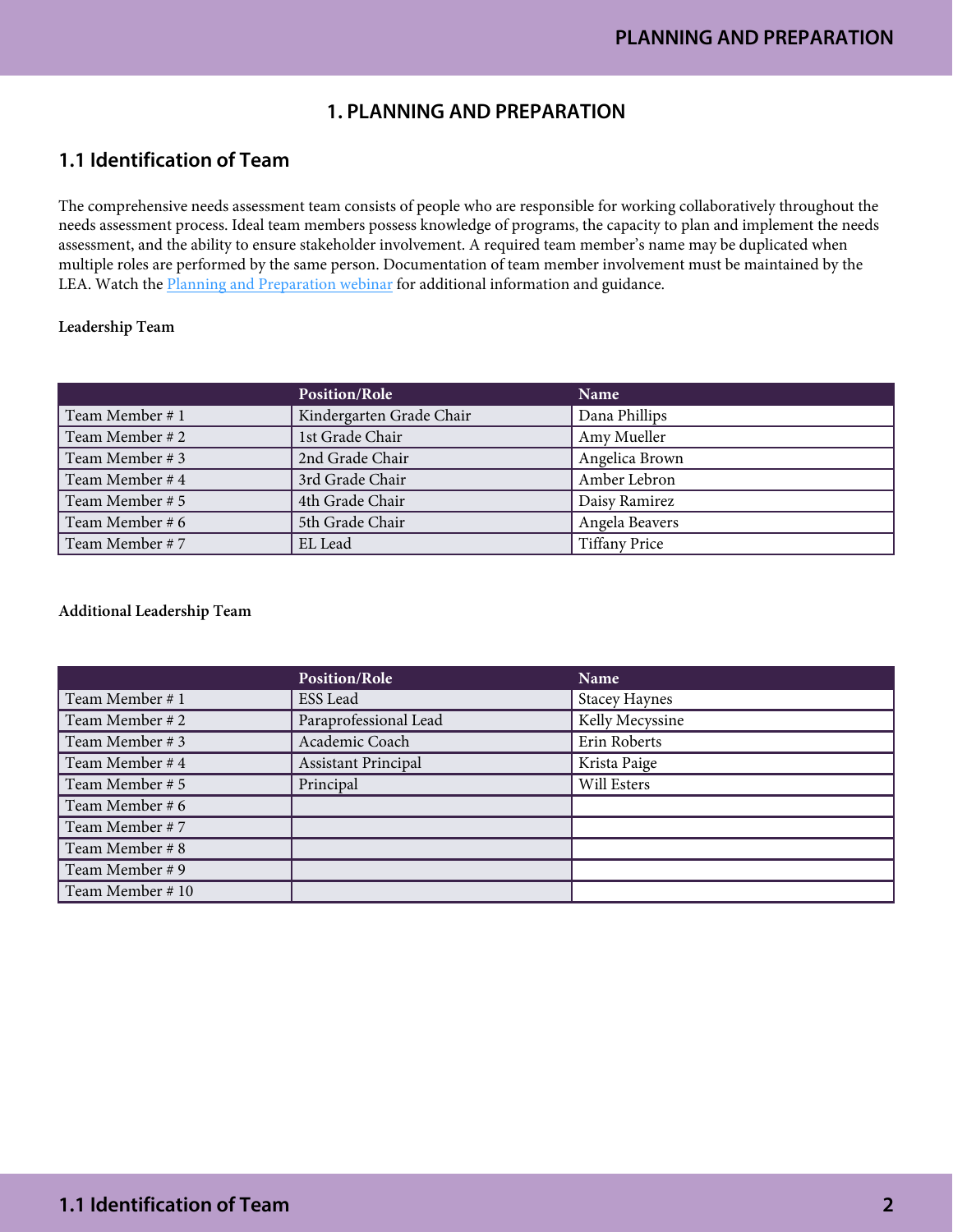# **1. PLANNING AND PREPARATION**

# **1.2 Identification of Stakeholders**

Stakeholders are those individuals with valuable experiences and perspective who will provide the team with important input, feedback, and guidance. Required stakeholders must be engaged in the process to meet the requirements of participating federal programs. Documentation of stakeholder involvement must be maintained by the LEA. Watch the [Planning and Preparation](https://www.gadoe.org/School-Improvement/School-Improvement-Services/Pages/Georgia%E2%80%99s-Systems-of-Continuous-Improvement.aspx)  [webinar](https://www.gadoe.org/School-Improvement/School-Improvement-Services/Pages/Georgia%E2%80%99s-Systems-of-Continuous-Improvement.aspx) for additional information and guidance.

#### Stakeholders

|                 | <b>Position/Role</b>                                     | Name             |
|-----------------|----------------------------------------------------------|------------------|
| Stakeholder #1  | Staff Representative (School Council)                    | Ashley Brindle   |
| Stakeholder #2  | Business Representative (School Council) Tara Ross       |                  |
| Stakeholder #3  | Parent Representative (School Council)                   | Catherine Virgen |
| Stakeholder #4  | Staff Representative (School Council)                    | Ashley Hernandez |
| Stakeholder # 5 | Principal (School Council)                               | Will Esters      |
| Stakeholder # 6 | Business Representative (School Council) Alejandro Vital |                  |
| Stakeholder #7  | Parent Representative (School Council)                   | Mirian Cortez    |
| Stakeholder #8  |                                                          |                  |

| How will the team ensure that stakeholders,  | The school leadership team includes a varied perspective across all grades and |
|----------------------------------------------|--------------------------------------------------------------------------------|
| and in particar parents and/or guardians,    | support systems within the school. Additionally, partnerships with             |
| were able to provide meaningf input into the | community resource groups and the faith-based community help to inform         |
| needs assessment process?                    | stakeholder criteria. The school council is composed of business partners,     |
|                                              | parents, and staff representatives who are provided information regarding the  |
|                                              | CNA process and are asked to review the document and provide feedback.         |
|                                              | Finally, the document is posted for review by parents and community for        |
|                                              | additional insights.                                                           |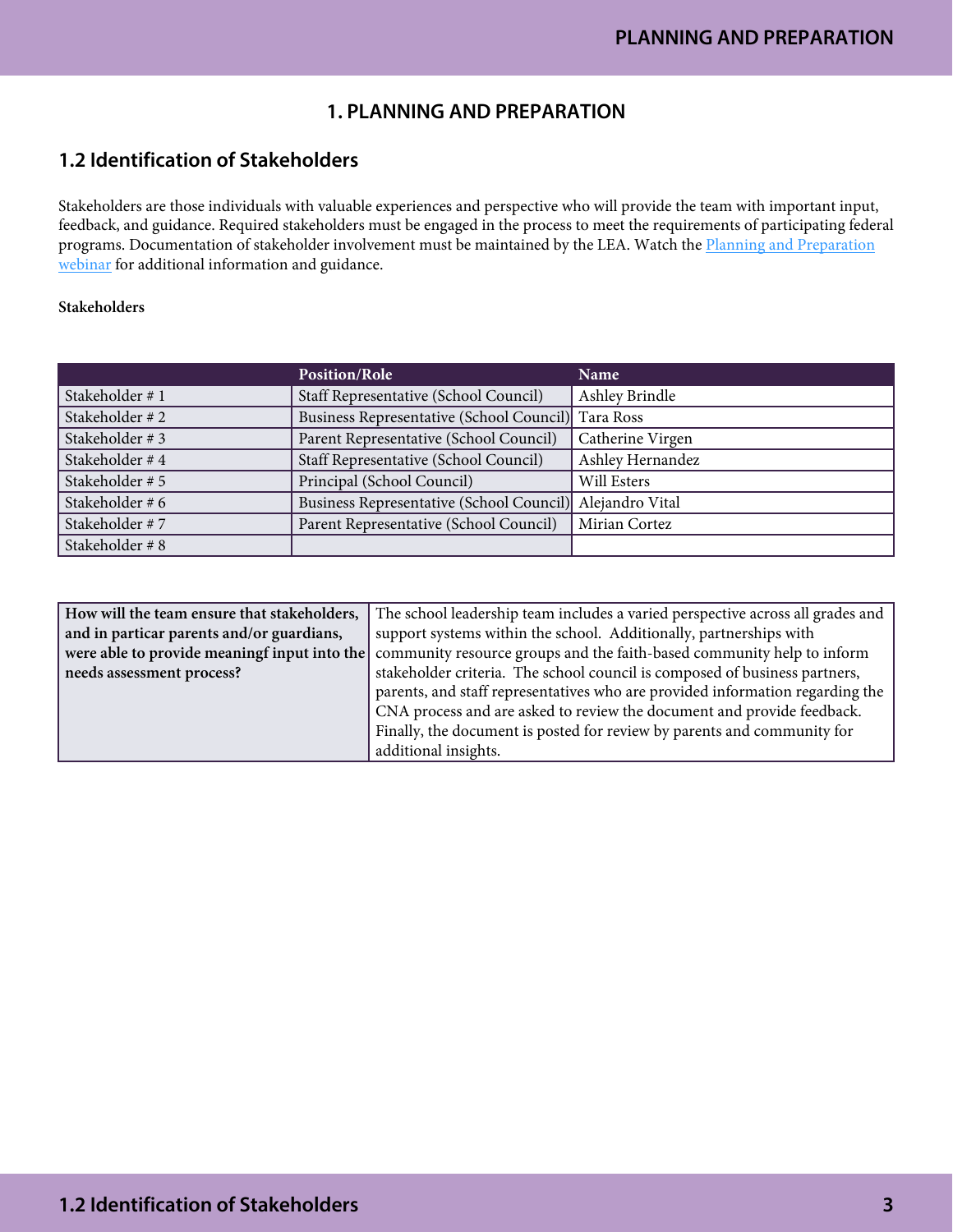# **2. DATA COLLECTION ANALYSIS**

# **2.1 Coherent Instructional System**

Analyze the LEA's data (including sections 2.6) and answer the guiding questions to determine existing trends and patterns that support the identification of instructional needs. Complete a data-informed self-rating for each Georgia School Performance Standard (GSPS). See the [Coherent Instructional System webinar](https://www.gadoe.org/School-Improvement/School-Improvement-Services/Pages/Georgia%E2%80%99s-Systems-of-Continuous-Improvement.aspx) for additional information and guidance.

| Curriculum Standard 1 -Uses systematic, collaborative planning processes so that teachers share an understanding of<br>expectations for standards, curriculum, assessment, and instruction |                                                                                                                                           |  |
|--------------------------------------------------------------------------------------------------------------------------------------------------------------------------------------------|-------------------------------------------------------------------------------------------------------------------------------------------|--|
| 1. Exemplary                                                                                                                                                                               | A systematic, collaborative process is used proactively for curriculum planning.                                                          |  |
|                                                                                                                                                                                            | Nearly all teachers or groups of teachers, support staff, and leaders within the school                                                   |  |
|                                                                                                                                                                                            | have common expectations for standards, curriculum, assessment, and instruction.                                                          |  |
| 2. Operational                                                                                                                                                                             | A systematic, collaborative process is used regularly for curriculum planning.                                                            |  |
|                                                                                                                                                                                            | Most teachers or groups of teachers within the school have common expectations for                                                        |  |
|                                                                                                                                                                                            | standards, curriculum, assessment, and instruction.                                                                                       |  |
| 3. Emerging                                                                                                                                                                                | A collaborative process is used occasionally for curriculum planning.                                                                     |  |
|                                                                                                                                                                                            |                                                                                                                                           |  |
|                                                                                                                                                                                            | Some teachers or groups of teachers within the school have common expectations for<br>standards, curriculum, assessment, and instruction. |  |
| 4. Not Evident                                                                                                                                                                             | A collaborative process is rarely, if ever, used for curriculum planning.                                                                 |  |
|                                                                                                                                                                                            |                                                                                                                                           |  |
|                                                                                                                                                                                            | Few, if any, teachers or groups of teachers within the school have common                                                                 |  |
|                                                                                                                                                                                            | expectations for standards, curriculum, assessment, and instruction.                                                                      |  |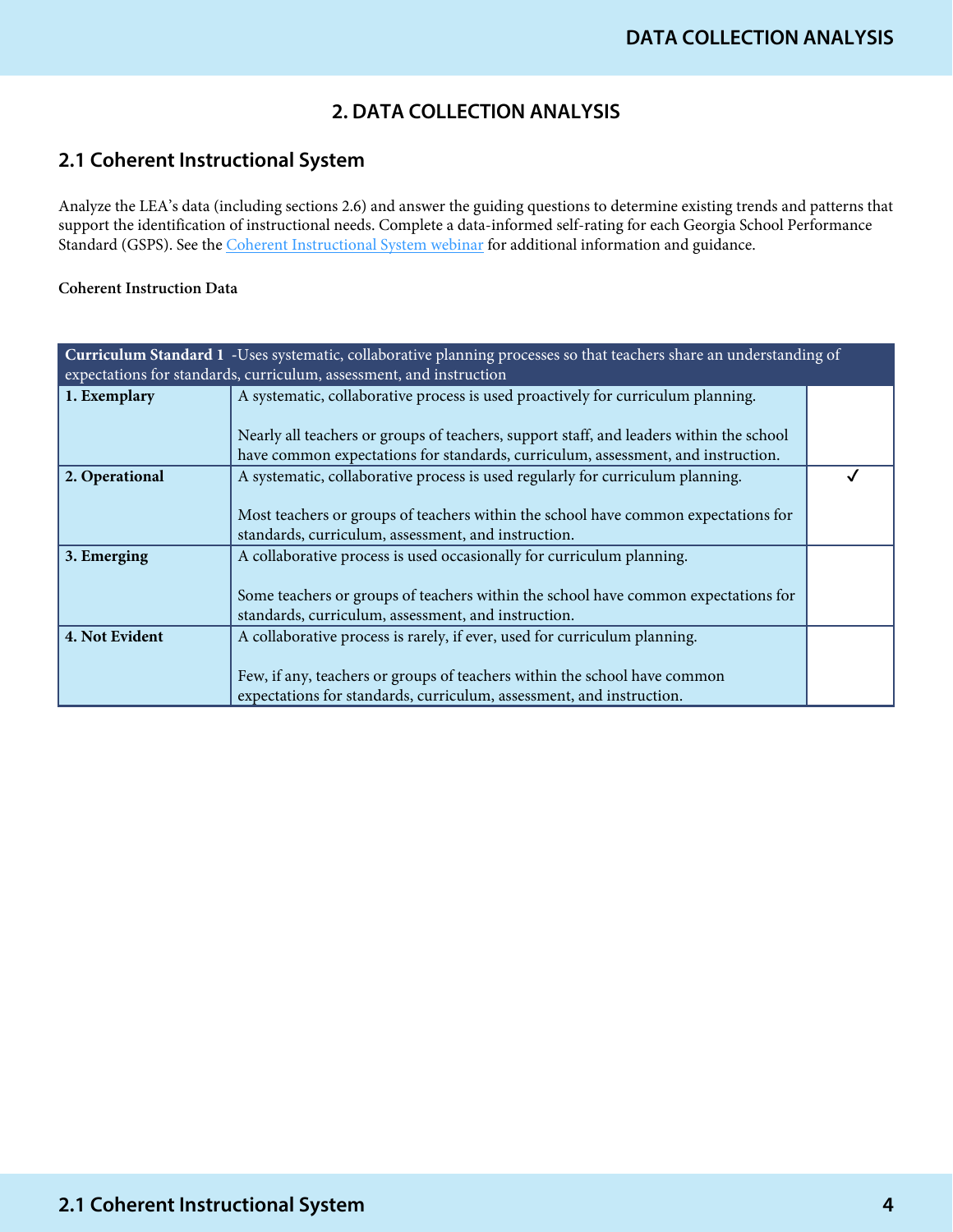| standards      | Curriculum Standard 2 -Designs curriculum documents and aligns resources with the intended rigor of the required                                                                                                                                                                                                                                                                                                                                             |  |
|----------------|--------------------------------------------------------------------------------------------------------------------------------------------------------------------------------------------------------------------------------------------------------------------------------------------------------------------------------------------------------------------------------------------------------------------------------------------------------------|--|
| 1. Exemplary   | Curriculum documents (e.g., lesson plans, unit plans, performance tasks, curriculum<br>maps, scope, and sequence documents, guides) that are aligned with the intended rigor<br>of the required standards are the products of a systematic, collaborative process.<br>These curriculum documents and resources are used and continuously revised by<br>teachers and support staff to ensure an alignment with the intended, taught, and tested<br>standards. |  |
| 2. Operational | Curriculum documents (e.g., lesson plans, unit plans, performance tasks, curriculum<br>maps, scope and sequence documents, guides) have been designed, and resources are<br>aligned with the intended rigor of the required standards.<br>These curriculum documents and resources guide the work of teachers and<br>instructional support staff.                                                                                                            |  |
| 3. Emerging    | Curriculum documents and resources exist, but they are not complete in all content<br>areas or grade levels or lack the intended rigor of the required standards                                                                                                                                                                                                                                                                                             |  |
| 4. Not Evident | Few, if any, curriculum documents and resources exist to support the implementation<br>of the intended rigor of the required standards.                                                                                                                                                                                                                                                                                                                      |  |

| Instruction Standard 1 -Provides a supportive and well -managed environment conducive to learning |                                                                                                      |  |
|---------------------------------------------------------------------------------------------------|------------------------------------------------------------------------------------------------------|--|
| 1. Exemplary                                                                                      | A supportive and well-managed environment conducive to learning is evident<br>throughout the school. |  |
|                                                                                                   | Students consistently stay on-task and take responsibility for their own actions.                    |  |
| 2. Operational                                                                                    | A supportive and well-managed environment conducive to learning is evident in most                   |  |
|                                                                                                   | classrooms.                                                                                          |  |
| 3. Emerging                                                                                       | A supportive and well-managed environment conducive to learning is evident in some                   |  |
|                                                                                                   | classrooms.                                                                                          |  |
| 4. Not Evident                                                                                    | A supportive and well-managed environment conducive to learning is evident in few,                   |  |
|                                                                                                   | if any, classrooms.                                                                                  |  |

|                | <b>Instruction Standard 2</b> - Creates an academically challenging learning environment                                                                                                                                                                                                                                                                                |  |
|----------------|-------------------------------------------------------------------------------------------------------------------------------------------------------------------------------------------------------------------------------------------------------------------------------------------------------------------------------------------------------------------------|--|
| 1. Exemplary   | Nearly all teachers create an academically challenging, learning environment (e.g.,<br>higher-order thinking skills and processes, active student engagement, relevance,<br>collaboration).<br>Students consistently work independently and in teams to solve real-world problems<br>that require advanced effort, decision-making, and critical and creative thinking. |  |
| 2. Operational | Most teachers create an academically challenging, learning environment (e.g.,<br>higher-order thinking skills and processes, active student engagement, relevance,<br>collaboration).                                                                                                                                                                                   |  |
| 3. Emerging    | Some teachers create an academically challenging learning environment.                                                                                                                                                                                                                                                                                                  |  |
| 4. Not Evident | Few, if any, teachers create an academically challenging learning environment.                                                                                                                                                                                                                                                                                          |  |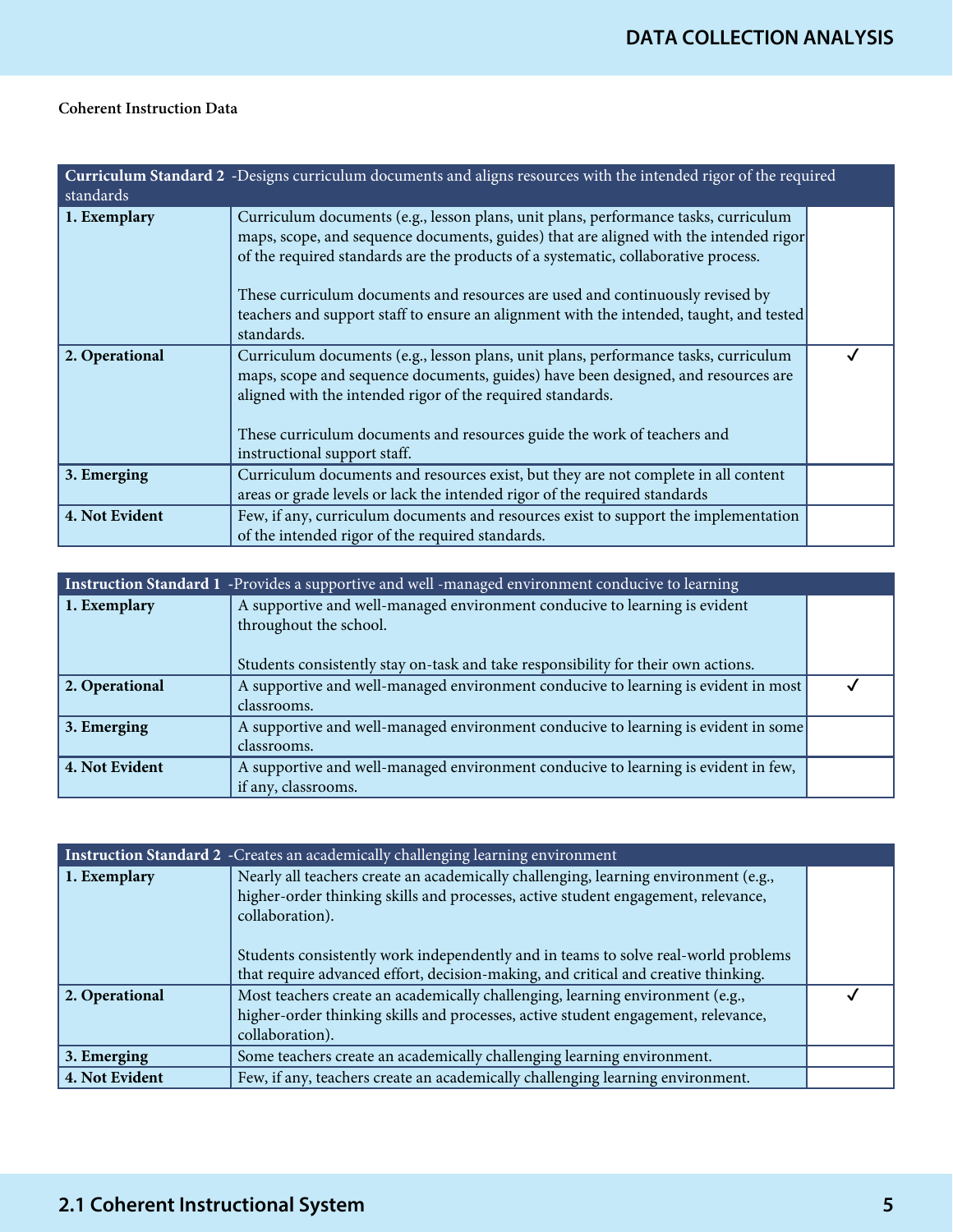| Instruction Standard 3 -Establishes and communicates clear learning targets and success criteria aligned to curriculum<br>standards |                                                                                                                                                                                                                 |  |
|-------------------------------------------------------------------------------------------------------------------------------------|-----------------------------------------------------------------------------------------------------------------------------------------------------------------------------------------------------------------|--|
| 1. Exemplary                                                                                                                        | Nearly all teachers establish and communicate clear learning targets and success<br>criteria aligned to the required curriculum standards.                                                                      |  |
|                                                                                                                                     | Learning targets are evident throughout the lesson and in student work.<br>Articulation of the learning targets is consistent and pervasive among like content<br>areas and grade levels                        |  |
| 2. Operational                                                                                                                      | Most teachers establish and communicate clear learning targets and success criteria<br>aligned to the required curriculum standards.<br>Learning targets are evident throughout the lesson and in student work. |  |
| 3. Emerging                                                                                                                         | Some teachers establish and communicate clear learning targets and success criteria<br>aligned to the required curriculum standards.                                                                            |  |
| 4. Not Evident                                                                                                                      | Few, if any teachers establish clear learning targets and success criteria aligned to the<br>required curriculum standards.                                                                                     |  |

|                | Instruction Standard 4 -Uses research based instructional practices that positively impact student learning                                                                                                                                                                                                                                                                                       |  |
|----------------|---------------------------------------------------------------------------------------------------------------------------------------------------------------------------------------------------------------------------------------------------------------------------------------------------------------------------------------------------------------------------------------------------|--|
| 1. Exemplary   | Nearly all teachers pervasively demonstrate a repertoire of highly effective,<br>research-based instructional practices that positively impact student learning (e.g.,<br>providing feedback, cooperative learning, advance organizers, questioning techniques,<br>similarities and differences, reinforcing effort, goal setting, summarizers, graphic<br>representations, reciprocal teaching). |  |
| 2. Operational | Most teachers demonstrate a repertoire of effective, research-based instructional<br>practices that positively impact student learning (e.g., providing feedback, cooperative<br>learning, advance organizers, questioning techniques, similarities and differences,<br>reinforcing effort, goal setting, summarizers, graphic representations, reciprocal<br>teaching).                          |  |
| 3. Emerging    | Some teachers demonstrate a repertoire of effective, research-based instructional<br>practices that positively impact student learning.                                                                                                                                                                                                                                                           |  |
| 4. Not Evident | Few, if any, teachers demonstrate a repertoire of effective, research-based instructional<br>practices that positively impact student learning.                                                                                                                                                                                                                                                   |  |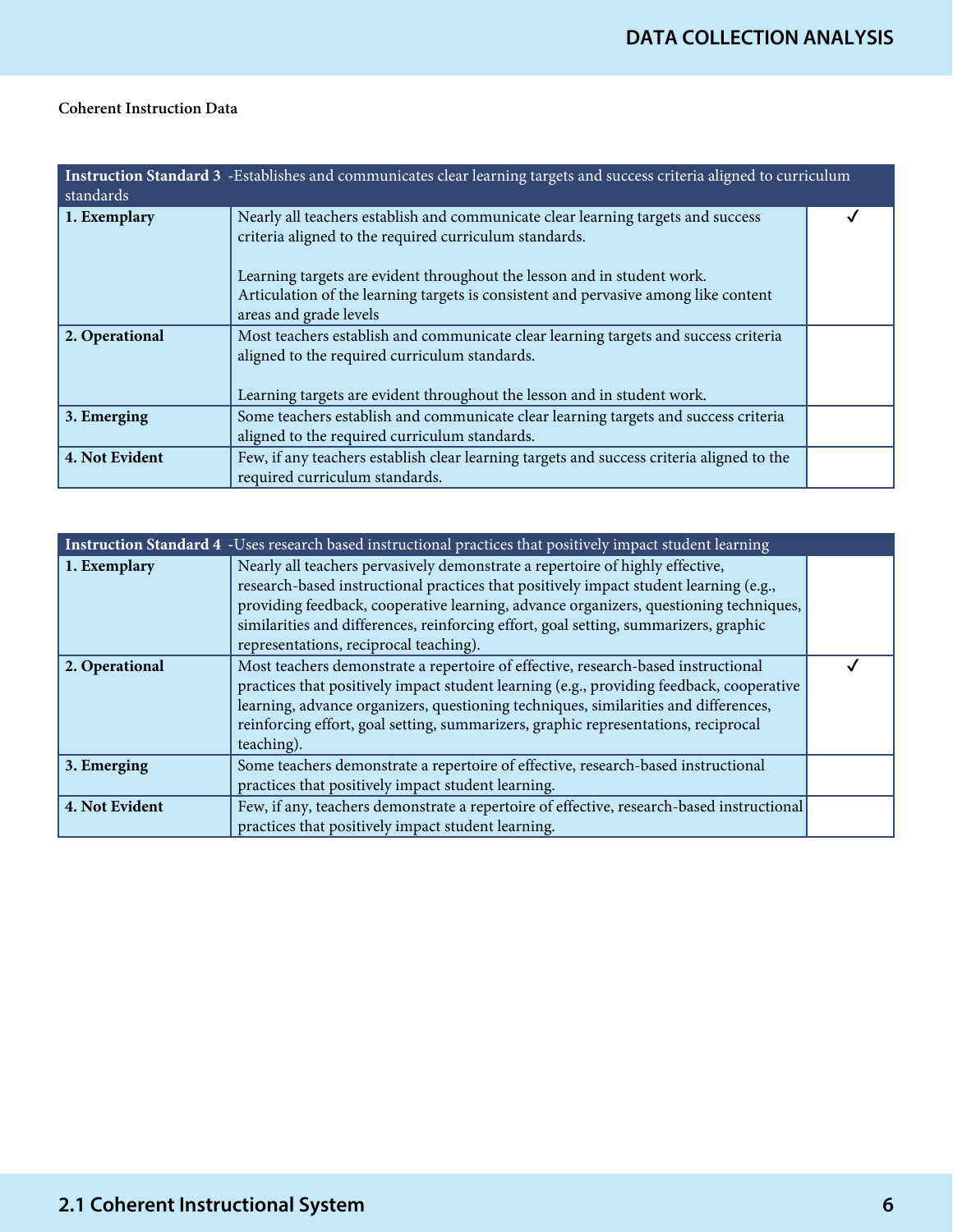|                | Instruction Standard 5 -Differentiates instruction to meet specific learning needs of students                                                                                                                                                                                                                                                                                               |  |
|----------------|----------------------------------------------------------------------------------------------------------------------------------------------------------------------------------------------------------------------------------------------------------------------------------------------------------------------------------------------------------------------------------------------|--|
| 1. Exemplary   | Nearly all teachers differentiate instruction (e.g., using flexible grouping, making<br>adjustments, providing choices based upon readiness levels, interests, or needs) to<br>meet the specific learning needs of students.<br>Nearly all teachers plan and implement multiple means of representation,<br>engagement, action, and expression to meet the learning needs of students (UDL). |  |
|                | Remediation, enrichment, and acceleration are pervasive practices.                                                                                                                                                                                                                                                                                                                           |  |
| 2. Operational | Most teachers differentiate instruction (e.g., using flexible grouping, making<br>adjustments, providing choices based upon readiness levels, interests, or needs) to<br>meet the specific learning needs of students.                                                                                                                                                                       |  |
|                | Most teachers plan and implement multiple means of representation, engagement,<br>action, and expression to meet the learning needs of students (UDL).                                                                                                                                                                                                                                       |  |
| 3. Emerging    | Some teachers differentiate instruction to meet the specific learning needs of students.                                                                                                                                                                                                                                                                                                     |  |
| 4. Not Evident | Few, if any, teachers differentiate instruction to meet the specific learning needs of<br>students.                                                                                                                                                                                                                                                                                          |  |

| Instruction Standard 6 -Uses appropriate, current technology to enhance learning |                                                                                                                                                                                                                                 |  |
|----------------------------------------------------------------------------------|---------------------------------------------------------------------------------------------------------------------------------------------------------------------------------------------------------------------------------|--|
| 1. Exemplary                                                                     | The use by staff members and students of appropriate, current technology to enhance<br>learning is an institutional practice (e.g., facilitate communication, collaboration,<br>research, design, creativity, problem-solving). |  |
| 2. Operational                                                                   | Most staff members and students use appropriate, current technology to enhance<br>learning (e.g., facilitate communication, collaboration, research, design, creativity,<br>problem-solving).                                   |  |
| 3. Emerging                                                                      | Some staff members, students, or both use appropriate, current technology to enhance<br>learning.                                                                                                                               |  |
| 4. Not Evident                                                                   | Few, if any, teachers demonstrate a repertoire of effective, research-based instructional<br>practices that positively impact student learning.                                                                                 |  |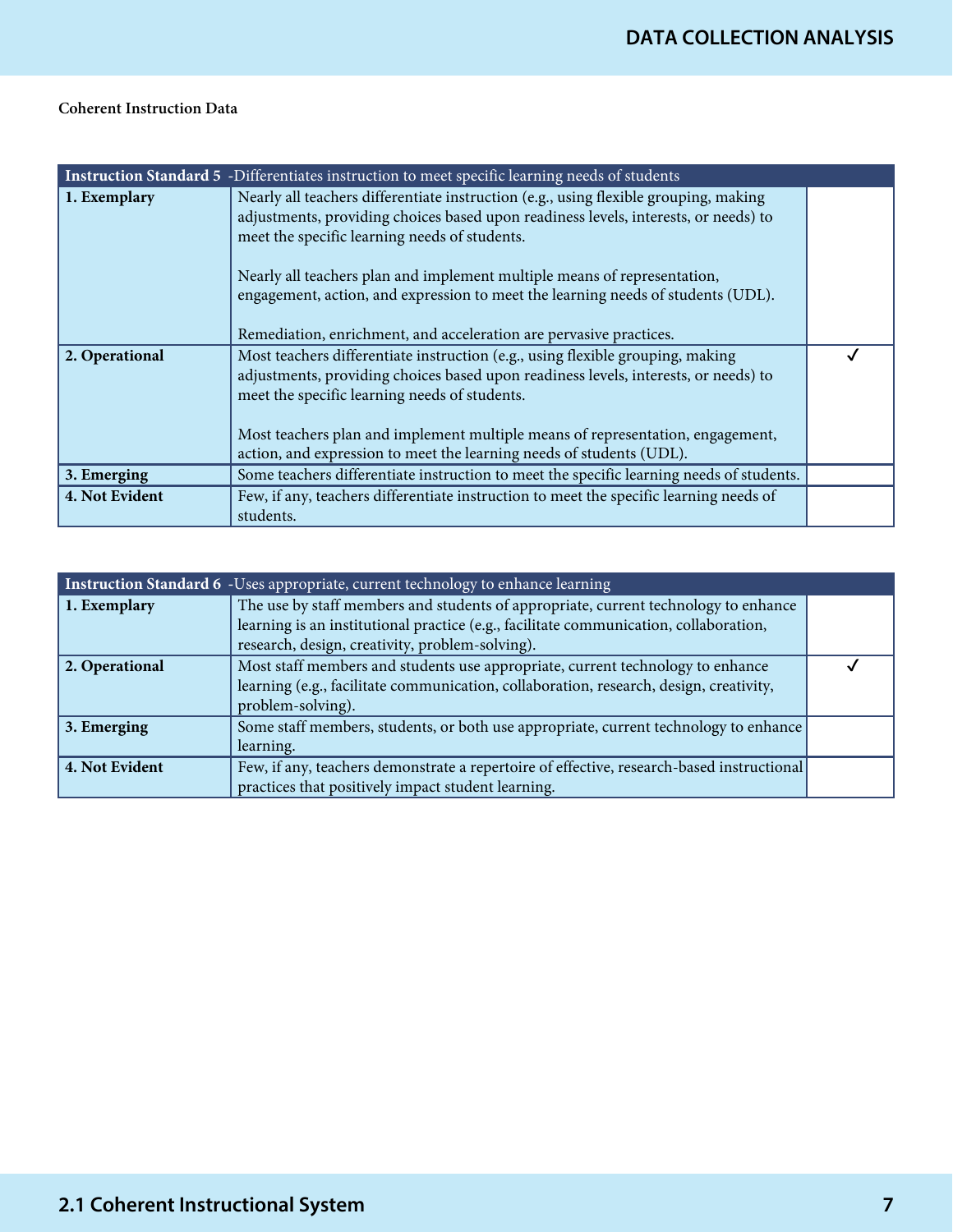| Instruction Standard 7 -Provides feedback to students on their performance on the standards or learning targets |                                                                                         |  |
|-----------------------------------------------------------------------------------------------------------------|-----------------------------------------------------------------------------------------|--|
| 1. Exemplary                                                                                                    | Nearly all teachers use the language of the standards or learning targets to provide    |  |
|                                                                                                                 | students with specific, timely, descriptive feedback on their performance.              |  |
|                                                                                                                 | Nearly all teachers systematically elicit diagnostic information from individual        |  |
|                                                                                                                 | students regarding their understanding of the standards or learning targets.            |  |
| 2. Operational                                                                                                  | Most teachers use the language of the standards or learning targets to provide students |  |
|                                                                                                                 | with specific, timely, descriptive feedback on their performance.                       |  |
| 3. Emerging                                                                                                     | Some teachers use the language of the standards or learning targets to provide students |  |
|                                                                                                                 | with specific, descriptive feedback on their performance.                               |  |
| 4. Not Evident                                                                                                  | Few, if any, teachers use the language of the standards or learning targets to provide  |  |
|                                                                                                                 | students with feedback on their performance, or the feedback that is provided is not    |  |
|                                                                                                                 | specific, timely, or understandable.                                                    |  |

| Instruction Standard 8 -Establishes a learning environment that empowers students to actively monitor their own progress |                                                                                                                                                                                                                                                                                                   |  |
|--------------------------------------------------------------------------------------------------------------------------|---------------------------------------------------------------------------------------------------------------------------------------------------------------------------------------------------------------------------------------------------------------------------------------------------|--|
| 1. Exemplary                                                                                                             | Nearly all students use tools (e.g., rubrics, checklists, exemplars) to actively monitor<br>their own progress.<br>Nearly all students develop a sense of personal responsibility and accountability by<br>engaging in record keeping, self-monitoring, sharing, exhibiting, and self-reflection. |  |
| 2. Operational                                                                                                           | Most students use tools (e.g., rubrics, checklists, exemplars) to actively monitor their<br>own progress.                                                                                                                                                                                         |  |
| 3. Emerging                                                                                                              | Some students use tools to actively monitor their own progress.                                                                                                                                                                                                                                   |  |
| 4. Not Evident                                                                                                           | Few, if any, students use tools to actively monitor their own progress.                                                                                                                                                                                                                           |  |

| Instruction Standard 9 -Provides timely, systematic, data -driven interventions |                                                                                                                                                                                                                                                                                        |  |
|---------------------------------------------------------------------------------|----------------------------------------------------------------------------------------------------------------------------------------------------------------------------------------------------------------------------------------------------------------------------------------|--|
| 1. Exemplary                                                                    | Nearly all students are provided timely, systematic, data-driven interventions to<br>support their learning needs.<br>Interventions are designed to meet the needs of each student.<br>The effectiveness of those interventions is consistently monitored and adjustments are<br>made. |  |
| 2. Operational                                                                  | Most students are provided timely, systematic, data-driven interventions to support<br>their learning needs.                                                                                                                                                                           |  |
| 3. Emerging                                                                     | Some students are provided extra assistance or needed support in a timely manner.                                                                                                                                                                                                      |  |
| 4. Not Evident                                                                  | Few, if any, students are provided extra assistance or effective support in a timely<br>manner.                                                                                                                                                                                        |  |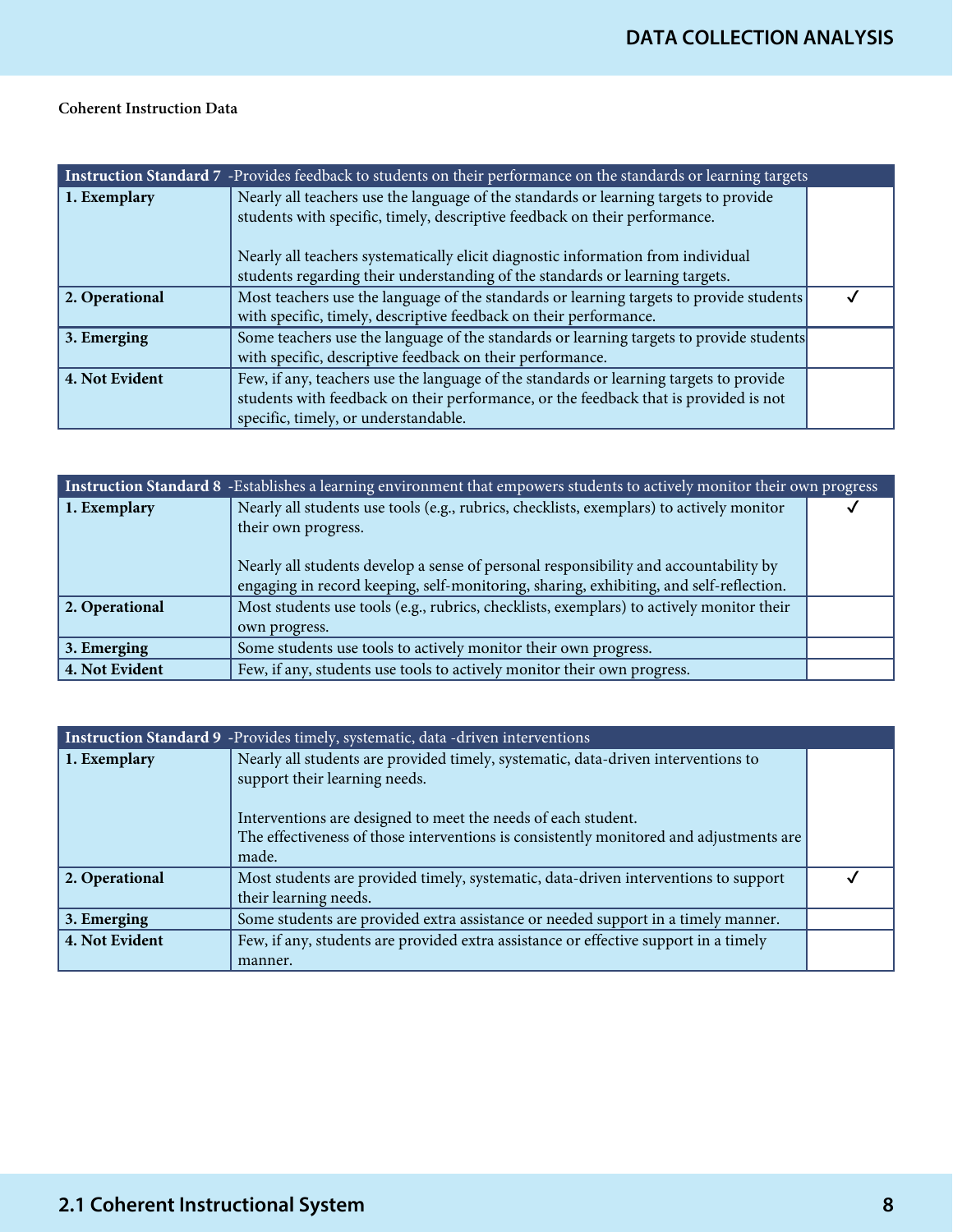| Assessment Standard 1 -Aligns assessments with the required curriculum standards |                                                                              |  |
|----------------------------------------------------------------------------------|------------------------------------------------------------------------------|--|
| $\vert$ 1. Exemplary                                                             | Nearly all assessments are aligned with the required curriculum standards.   |  |
|                                                                                  | Assessments are reviewed during the school year to ensure alignment.         |  |
| 2. Operational                                                                   | Most assessments are aligned with the required curriculum standards.         |  |
| 3. Emerging                                                                      | Some assessments are aligned with the required curriculum standards.         |  |
| 4. Not Evident                                                                   | Few, if any, assessments are aligned with the required curriculum standards. |  |

| Assessment Standard 3 -Uses common assessments aligned with the required standards to monitor student progress, inform<br>instruction, and improve teacher practices |                                                                                                                                                                                                                             |  |
|----------------------------------------------------------------------------------------------------------------------------------------------------------------------|-----------------------------------------------------------------------------------------------------------------------------------------------------------------------------------------------------------------------------|--|
| 1. Exemplary                                                                                                                                                         | Teachers consistently use common assessments aligned with the required standards in<br>nearly all content areas, grade levels, or both for diagnostic, summative, and formative<br>purposes.                                |  |
|                                                                                                                                                                      | The data from the common assessments are analyzed down to the item level, and the<br>results are used to inform instruction and improve teacher practices.                                                                  |  |
| 2. Operational                                                                                                                                                       | Teachers use common assessments aligned with the required standards in most<br>content areas to monitor student progress, inform instruction, and improve teacher<br>practices.                                             |  |
| 3. Emerging                                                                                                                                                          | Teachers use some common assessments aligned with the required standards in a few<br>content areas with a limited amount of data analysis to monitor student progress,<br>inform instruction, or improve teacher practices. |  |
| 4. Not Evident                                                                                                                                                       | Teachers use few, if any, common assessments to monitor student progress, inform<br>instruction, or improve teacher practices.                                                                                              |  |

| Assessment Standard 4 - Implements a process to collaboratively analyze assessment results to adjust instruction |                                                                                                                                                                                                                                        |  |
|------------------------------------------------------------------------------------------------------------------|----------------------------------------------------------------------------------------------------------------------------------------------------------------------------------------------------------------------------------------|--|
| 1. Exemplary                                                                                                     | Teachers extensively use a systematic, collaborative process to analyze assessment<br>results.<br>Instruction is consistently adjusted based on the analysis of assessment results across<br>all content areas, grade levels, or both. |  |
| 2. Operational                                                                                                   | Teachers regularly use a collaborative process to analyze assessment results.<br>Instruction is routinely adjusted based on the analysis of assessment results.                                                                        |  |
| 3. Emerging                                                                                                      | Teachers occasionally use a collaborative process to analyze assessment results.<br>Instruction is sometimes adjusted based on the analysis of assessment results.                                                                     |  |
| 4. Not Evident                                                                                                   | A collaborative process to analyze assessment results does not exist.<br>Instruction is rarely, if ever, adjusted based on the analysis of assessment results.                                                                         |  |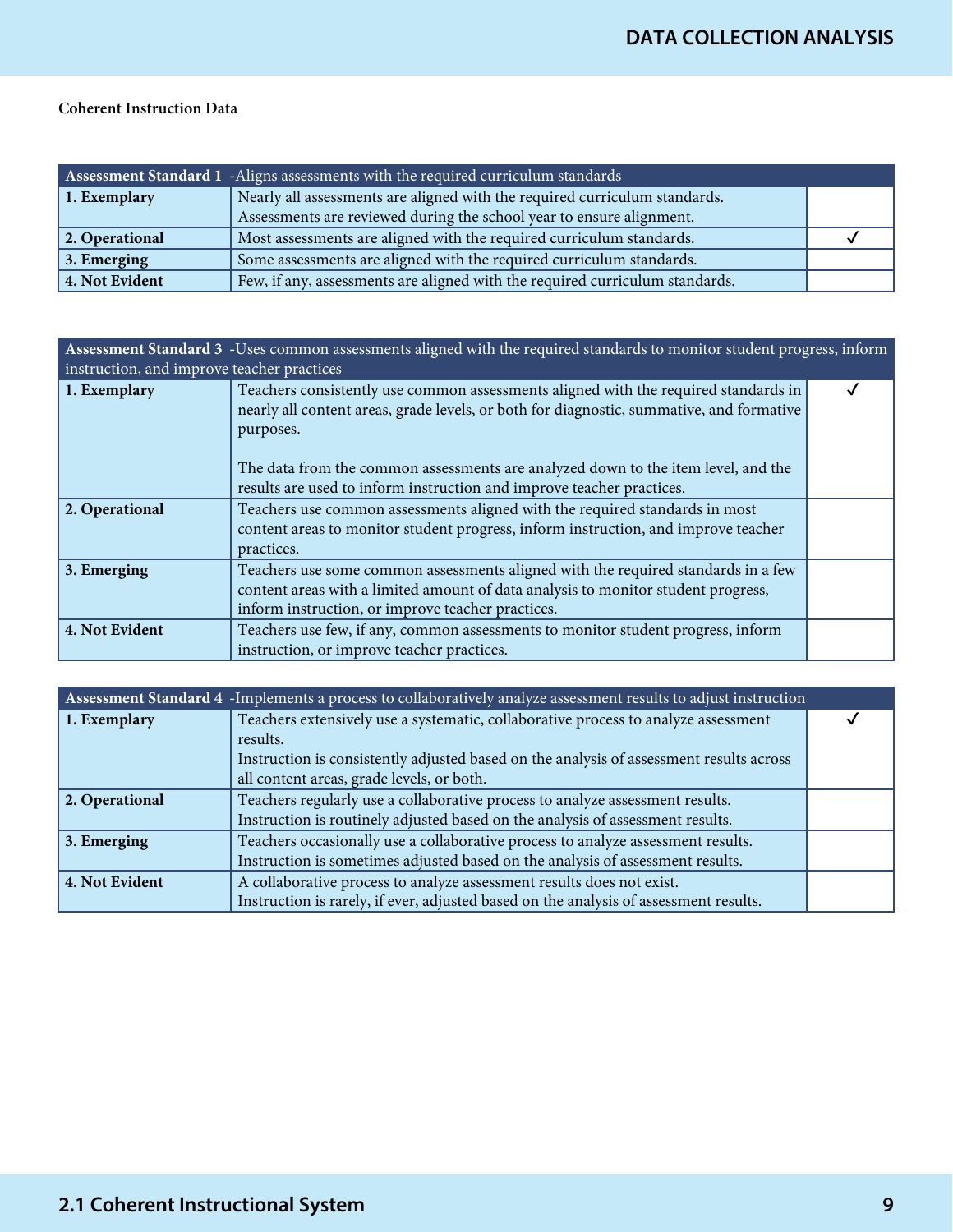| Assessment Standard 5 -Implements grading practices that provide an accurate indication of student progress on the<br>required standards |                                                                                                                                                                                                 |  |
|------------------------------------------------------------------------------------------------------------------------------------------|-------------------------------------------------------------------------------------------------------------------------------------------------------------------------------------------------|--|
| 1. Exemplary                                                                                                                             | The grading practices used by teachers across nearly all content areas, grade levels, or<br>both, consistently provide an accurate indication of student progress on the required<br>standards. |  |
| 2. Operational                                                                                                                           | The grading practices used by teachers in most content areas, grade levels, or both<br>provide an accurate indication of student progress on the required standards.                            |  |
| 3. Emerging                                                                                                                              | The grading practices used by teachers in some content areas, grade levels, or both<br>provide an accurate indication of student progress on the required standards.                            |  |
| 4. Not Evident                                                                                                                           | The grading practices used by teachers rarely, if ever, provide an accurate indication of<br>student progress on the required standards.                                                        |  |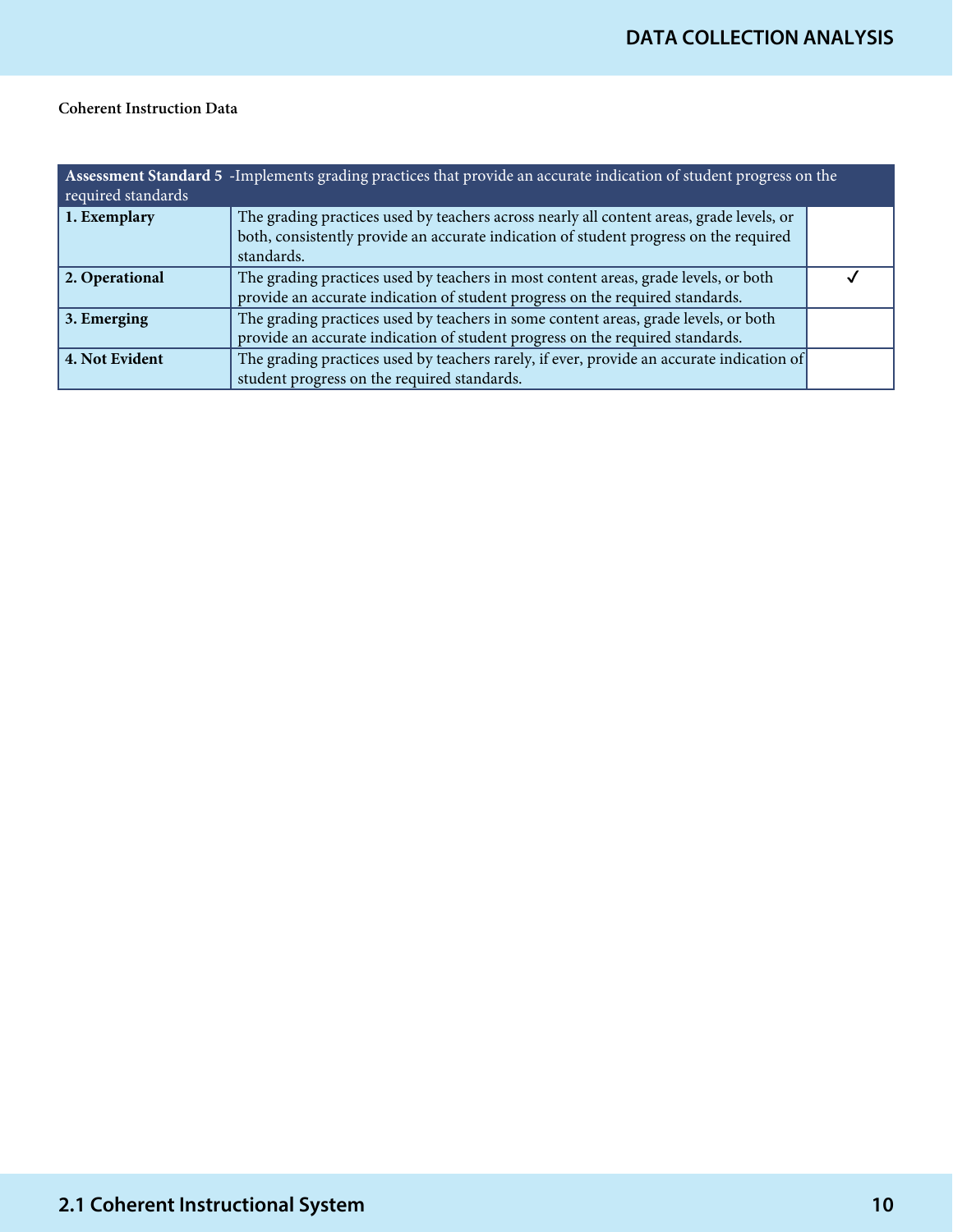# **2. DATA COLLECTION ANALYSIS**

# **2.2 Effective Leadership**

Analyze the LEA's data (including sections 2.6) and answer the guiding questions to determine existing trends and patterns that support the identification of leadership needs. Complete a data-informed self-rating for each Georgia School Performance Standard (GSPS). See the **Effective Leadership webinar** for additional information and guidance.

| Leadership Standard 1 -Builds and sustains relationships to foster the success of students and staff |                                                                                           |  |
|------------------------------------------------------------------------------------------------------|-------------------------------------------------------------------------------------------|--|
| 1. Exemplary                                                                                         | Administrators consistently build and sustain relationships to foster the success of      |  |
|                                                                                                      | students and staff.                                                                       |  |
|                                                                                                      |                                                                                           |  |
|                                                                                                      | The school staff is fully engaged in relationship building through collaboration,         |  |
|                                                                                                      | internal and external communication, and building trust with staff, students, families,   |  |
|                                                                                                      | and community stakeholders.                                                               |  |
| 2. Operational                                                                                       | Administrators regularly build and sustain relationships to foster the success of         |  |
|                                                                                                      | students and staff.                                                                       |  |
| 3. Emerging                                                                                          | Administrators sometimes build relationships to foster the success of students and        |  |
|                                                                                                      | staff.                                                                                    |  |
| 4. Not Evident                                                                                       | Administrators seldom, if ever, build relationships to foster the success of students and |  |
|                                                                                                      | staff.                                                                                    |  |

| Leadership Standard 2 -Initiates and manages change to improve staff performance and student learning |                                                                                                                                                                                                                                                    |  |
|-------------------------------------------------------------------------------------------------------|----------------------------------------------------------------------------------------------------------------------------------------------------------------------------------------------------------------------------------------------------|--|
| 1. Exemplary                                                                                          | Administrators, the school leadership team, and other teacher leaders initiate and<br>sustain change to improve staff performance and student learning.<br>Administrators, the school leadership team, and other teacher leaders create a sense of |  |
|                                                                                                       | urgency for change and effectively communicate a common vision.                                                                                                                                                                                    |  |
| 2. Operational                                                                                        | Administrators and the school leadership team initiate and sustain change to improve<br>staff performance and student learning.<br>The principal provides an appropriate balance of pressure and support to manage the                             |  |
| 3. Emerging                                                                                           | change process for desired results.<br>Administrators initiate change to improve staff performance and student learning but                                                                                                                        |  |
|                                                                                                       | do not sustain the change, remove barriers, or both.                                                                                                                                                                                               |  |
| 4. Not Evident                                                                                        | Administrators initiate few, if any, changes that impact staff performance and student<br>learning.                                                                                                                                                |  |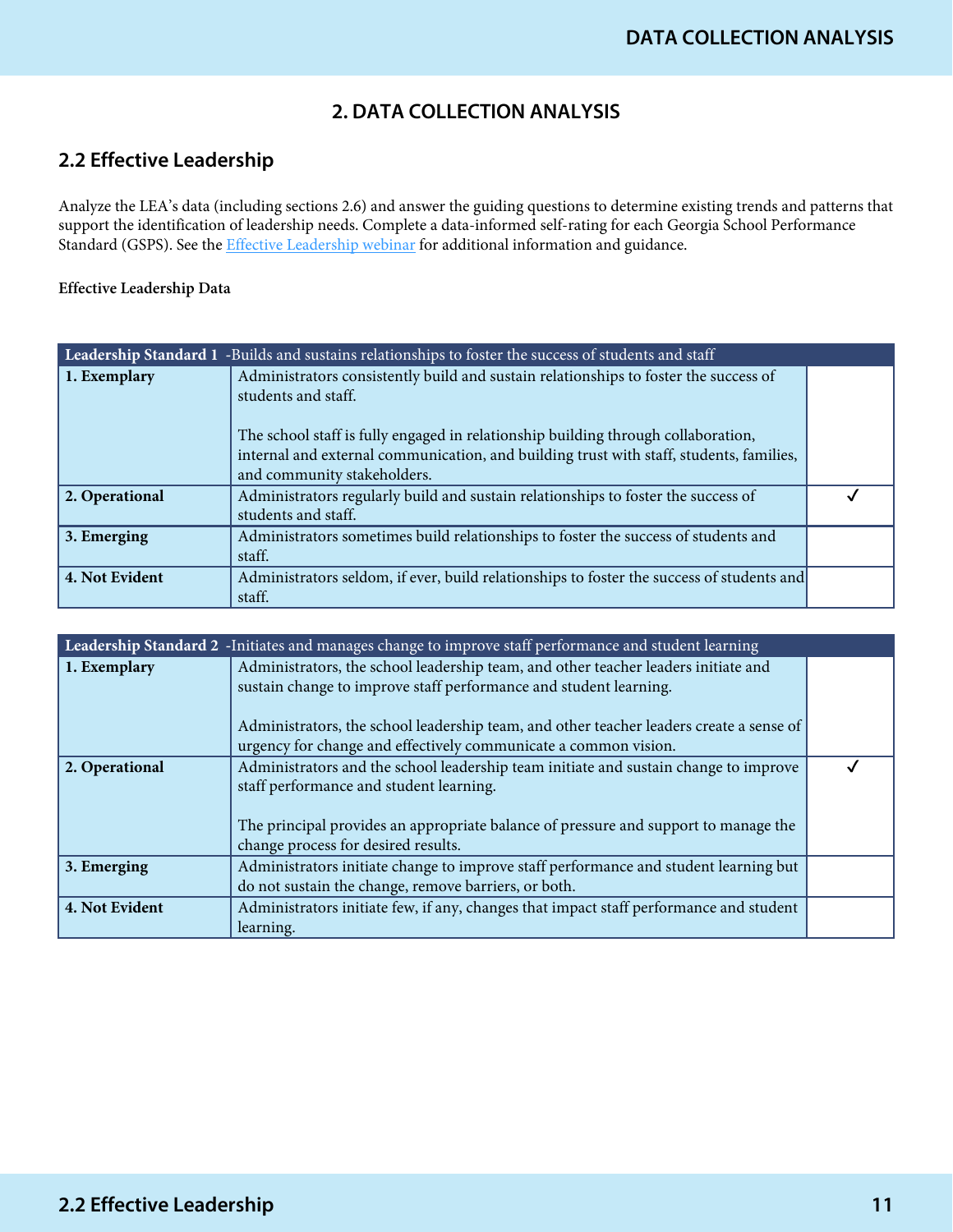| Leadership Standard 3 - Uses systems to ensure effective implementation of curriculum, assessment, instruction, and<br>professional learning practices |                                                                                                                                                                                                                                                                                                                                                                                 |  |
|--------------------------------------------------------------------------------------------------------------------------------------------------------|---------------------------------------------------------------------------------------------------------------------------------------------------------------------------------------------------------------------------------------------------------------------------------------------------------------------------------------------------------------------------------|--|
| 1. Exemplary                                                                                                                                           | The principal and other school leaders continually use systems to ensure effective<br>implementation of curriculum, assessment, instruction, and professional learning<br>practices.<br>The principal and other school leaders have a comprehensive knowledge and<br>understanding of the best practices for curriculum, assessment, instruction, and<br>professional learning. |  |
| 2. Operational                                                                                                                                         | The principal and other school leaders often use systems to ensure effective<br>implementation of curriculum, assessment, instruction, and professional learning<br>practices.                                                                                                                                                                                                  |  |
| 3. Emerging                                                                                                                                            | The principal and other school leaders occasionally use systems to ensure effective<br>implementation of curriculum, assessment, instruction, and professional learning<br>practices.                                                                                                                                                                                           |  |
| 4. Not Evident                                                                                                                                         | The principal and other school leaders rarely, if ever, use systems to ensure effective<br>implementation of curriculum, assessment, instruction, and professional learning<br>practices.                                                                                                                                                                                       |  |

| Leadership Standard 4 - Uses processes to systematically analyze data to improve student achievement |                                                                                                                                                                      |  |
|------------------------------------------------------------------------------------------------------|----------------------------------------------------------------------------------------------------------------------------------------------------------------------|--|
| 1. Exemplary                                                                                         | Extensive, comprehensive processes, including root cause analysis, are used<br>consistently to analyze data (e.g., multiple sources of data: classroom, grade level, |  |
|                                                                                                      | departmental, and subgroup, perception data) to improve student achievement.                                                                                         |  |
| 2. Operational                                                                                       | Numerous processes are used frequently to analyze data (e.g., multiple sources of data:                                                                              |  |
|                                                                                                      | classroom, grade level, departmental, and subgroup, perception data) to improve                                                                                      |  |
|                                                                                                      | student achievement.                                                                                                                                                 |  |
| 3. Emerging                                                                                          | Some processes are in place and used occasionally to analyze data to improve student                                                                                 |  |
|                                                                                                      | achievement.                                                                                                                                                         |  |
| 4. Not Evident                                                                                       | Few, if any, processes are in place to analyze data to improve student achievement.                                                                                  |  |

| Leadership Standard 5 -Builds leadership capacity through shared decision-making and problem-solving |                                                                                                                                           |  |
|------------------------------------------------------------------------------------------------------|-------------------------------------------------------------------------------------------------------------------------------------------|--|
| 1. Exemplary                                                                                         | Extensive structures exist for staff to engage in shared decision-making and<br>problem-solving and to build their leadership capacities. |  |
|                                                                                                      | Administrators collaborate consistently with staff members to gather input.                                                               |  |
| 2. Operational                                                                                       | Numerous structures exist for staff to engage in shared decision-making and                                                               |  |
|                                                                                                      | problem-solving and to build their leadership capacities.                                                                                 |  |
| 3. Emerging                                                                                          | Some structures exist for staff to engage in shared decision-making, problem-solving,<br>or both.                                         |  |
| 4. Not Evident                                                                                       | Few, if any, structures exist for staff to engage in shared decision-making or                                                            |  |
|                                                                                                      | problem-solving.                                                                                                                          |  |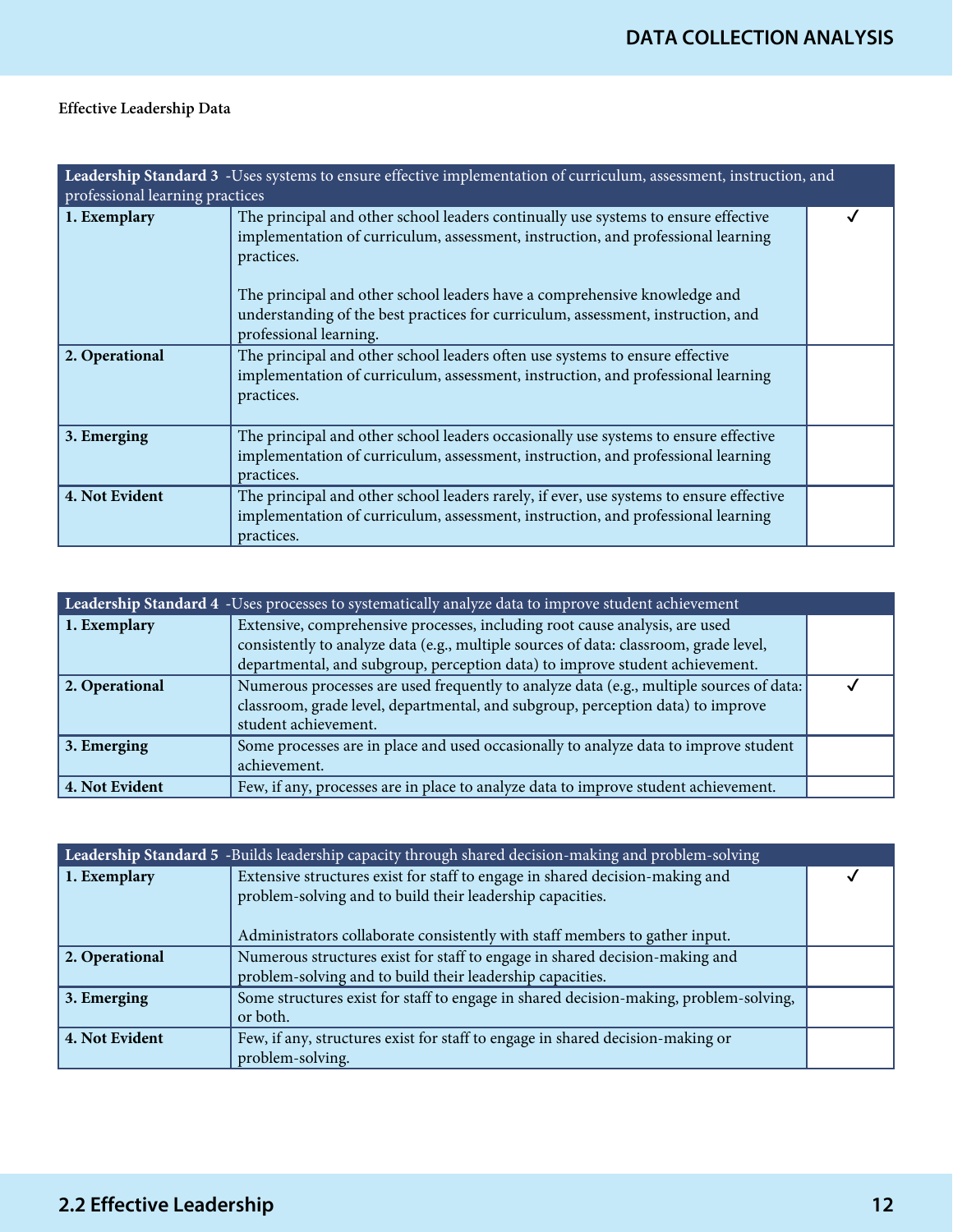| Leadership Standard 6 - Establishes and supports a data-driven school leadership team that is focused on student learning |                                                                                                                                                                                                                                                                                                                         |  |
|---------------------------------------------------------------------------------------------------------------------------|-------------------------------------------------------------------------------------------------------------------------------------------------------------------------------------------------------------------------------------------------------------------------------------------------------------------------|--|
| 1. Exemplary                                                                                                              | A highly effective, proactive, and data-driven school leadership team is focused on<br>student learning.<br>The leadership team addresses nearly all areas of student and staff learning and school<br>leadership, including the development, implementation, and regular monitoring of the<br>school improvement plan. |  |
| 2. Operational                                                                                                            | A data-driven school leadership team is established with stakeholder representation<br>(e.g., core and non-core teachers, certified support staff) and is focused on student<br>learning.<br>The school leadership team meets regularly and uses norms and protocols to work<br>effectively and efficiently.            |  |
| 3. Emerging                                                                                                               | The school leadership team is established and has some stakeholder representation but<br>is focused chiefly on school operations rather than student learning.                                                                                                                                                          |  |
| 4. Not Evident                                                                                                            | A school leadership team does not exist or does not have adequate stakeholder<br>representation.                                                                                                                                                                                                                        |  |

| Leadership Standard 7 -Monitors and evaluates the performance of teachers and other staff using multiple data sources |                                                                                                                                                                                                                                                                            |  |
|-----------------------------------------------------------------------------------------------------------------------|----------------------------------------------------------------------------------------------------------------------------------------------------------------------------------------------------------------------------------------------------------------------------|--|
| 1. Exemplary                                                                                                          | Monitoring the performance of teachers and other staff through observations, surveys,<br>data, and documentation is consistent and comprehensive, resulting in highly accurate<br>performance evaluations.                                                                 |  |
|                                                                                                                       | A comprehensive system is in place to provide teachers and staff with ongoing,<br>accurate, timely, detailed, descriptive feedback related to their performance.<br>Administrators use the evaluation process to identify role models, teacher leaders, or                 |  |
|                                                                                                                       | both.                                                                                                                                                                                                                                                                      |  |
| 2. Operational                                                                                                        | Monitoring the performance of teachers and other staff regularly occurs using data or<br>documentation, generally resulting in accurate performance evaluations.<br>Teachers and staff receive accurate, timely, descriptive feedback related to their<br>performance.     |  |
| 3. Emerging                                                                                                           | Monitoring the performance of teachers and other staff is inconsistent, incomplete, or<br>lacks data or documentation, sometimes resulting in inaccurate performance<br>evaluations.<br>Teachers and staff receive some descriptive feedback related to their performance. |  |
| 4. Not Evident                                                                                                        | Monitoring the performance of teachers and other staff rarely occurs or often results<br>in inaccurate performance evaluations.<br>Teachers and staff receive little or no descriptive feedback related to their<br>performance.                                           |  |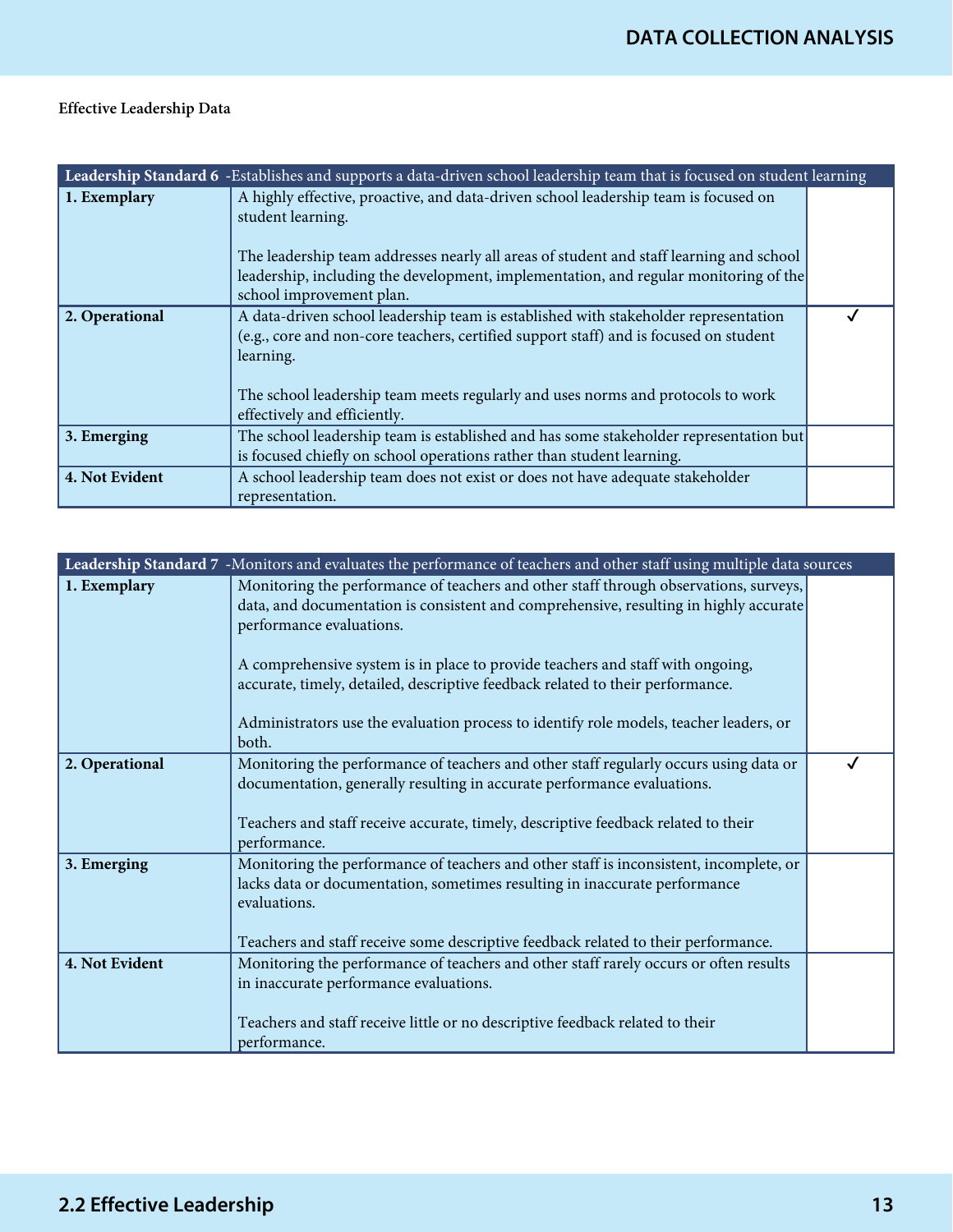| Leadership Standard 8 -Provides ongoing support to teachers and other staff |                                                                                      |  |
|-----------------------------------------------------------------------------|--------------------------------------------------------------------------------------|--|
| 1. Exemplary                                                                | A comprehensive support system that is timely and targeted to individual needs is    |  |
|                                                                             | provided to teachers and other staff.                                                |  |
| 2. Operational                                                              | Most support provided to teachers and other staff is targeted to individual needs.   |  |
| $\vert$ 3. Emerging                                                         | Some support provided to teachers and staff is targeted to individual needs.         |  |
| 4. Not Evident                                                              | Support to teachers and staff does not exist or is not targeted to individual needs. |  |

| Planning and Organization Standard 1 -Shares a common vision and mission that define the school culture and guide the<br>continuous improvement process |                                                                                                                                                                                                                                           |  |
|---------------------------------------------------------------------------------------------------------------------------------------------------------|-------------------------------------------------------------------------------------------------------------------------------------------------------------------------------------------------------------------------------------------|--|
| 1. Exemplary                                                                                                                                            | A common vision and mission have been collaboratively developed and<br>communicated to nearly all stakeholders.<br>The culture of the school has been deeply defined over time by the vision and mission,<br>which are updated as needed. |  |
|                                                                                                                                                         | The daily work and practices of staff consistently demonstrate a sustained<br>commitment to continuous improvement.                                                                                                                       |  |
| 2. Operational                                                                                                                                          | A common vision and mission have been developed through a collaborative process<br>and communicated to most stakeholders.<br>The vision and mission define the culture of the school and guide the continuous<br>improvement process.     |  |
| 3. Emerging                                                                                                                                             | A common vision and mission have been developed by some staff members but have<br>not been effectively communicated so that they guide the continuous improvement<br>process.                                                             |  |
| 4. Not Evident                                                                                                                                          | A common vision and mission have not been developed or updated or have been<br>developed by a few staff members.                                                                                                                          |  |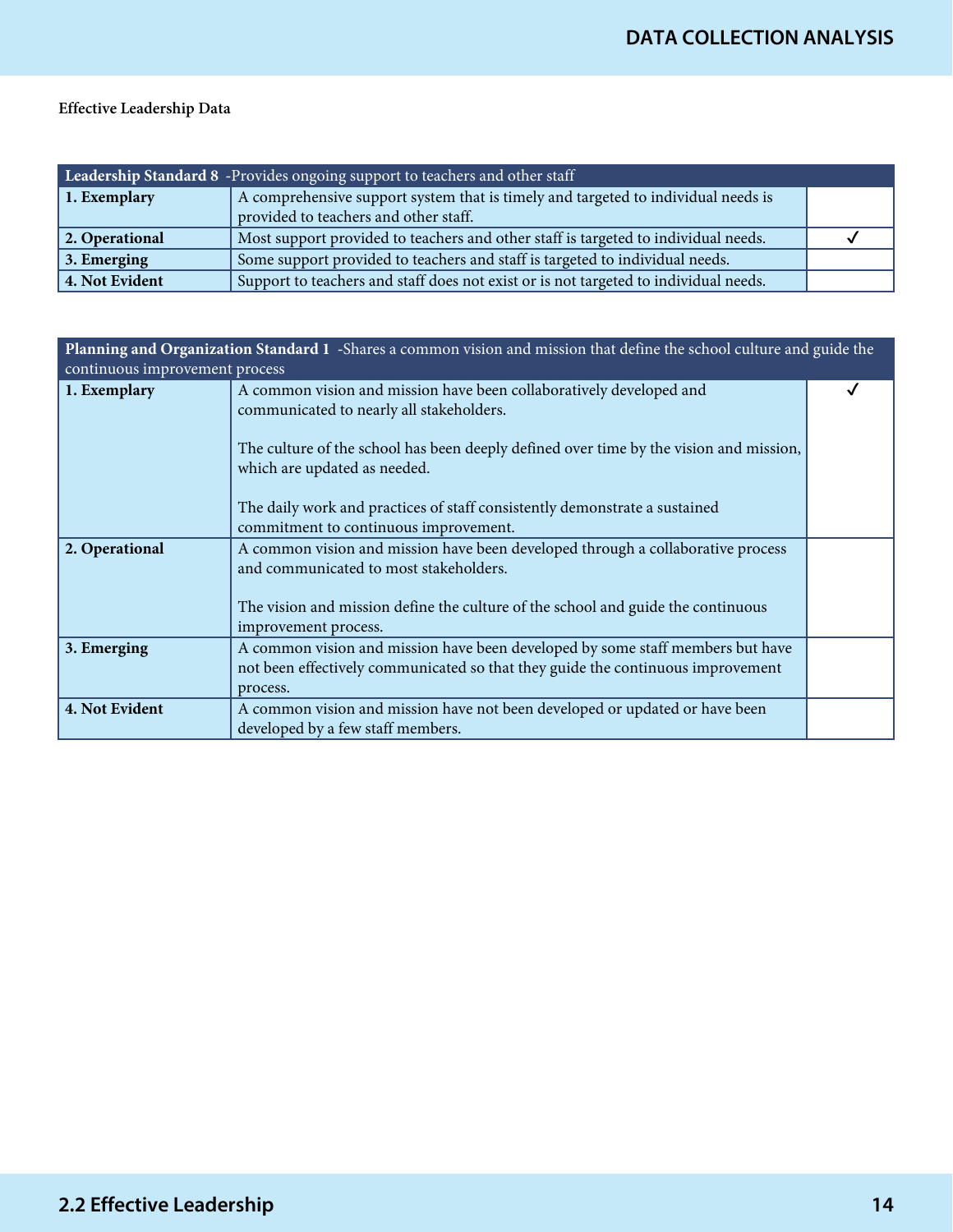| Planning and Organization Standard 2 -Uses a data-driven and consensus-oriented process to develop and implement a<br>school improvement plan that is focused on student performance |                                                                                                                                                                                                                                                                                                                                       |  |
|--------------------------------------------------------------------------------------------------------------------------------------------------------------------------------------|---------------------------------------------------------------------------------------------------------------------------------------------------------------------------------------------------------------------------------------------------------------------------------------------------------------------------------------|--|
| 1. Exemplary                                                                                                                                                                         | A school improvement plan has been developed using a data-driven and<br>consensus-oriented process with input from nearly all stakeholders.<br>The plan includes appropriate goals and strategies with a strong focus on increasing<br>student performance.<br>This process and plan consistently guide the work of the school staff. |  |
| 2. Operational                                                                                                                                                                       | A school improvement plan has been developed using a data-driven and<br>consensus-oriented process with input from most plan stakeholders.<br>The plan includes appropriate goals and strategies with a focus on increasing student<br>performance.                                                                                   |  |
| 3. Emerging                                                                                                                                                                          | A school improvement plan has been developed with input from some stakeholders.<br>The school improvement plan is based on incomplete data analysis with limited focus<br>on student performance.                                                                                                                                     |  |
| 4. Not Evident                                                                                                                                                                       | An up-to-date, data-driven school improvement plan focused on student performance<br>is not in place.                                                                                                                                                                                                                                 |  |

| Planning and Organization Standard 3 -Monitors implementation of the school improvement plan and makes adjustments<br>as needed |                                                                                                                                                                                                                                                                                      |  |
|---------------------------------------------------------------------------------------------------------------------------------|--------------------------------------------------------------------------------------------------------------------------------------------------------------------------------------------------------------------------------------------------------------------------------------|--|
| 1. Exemplary                                                                                                                    | The goals and strategies of the school improvement plan are continually monitored by<br>administrators, the school leadership team, and teacher leaders to evaluate the impact<br>on student performance.<br>Ongoing adjustments are made based on various performance, process, and |  |
|                                                                                                                                 | perception data.                                                                                                                                                                                                                                                                     |  |
| 2. Operational                                                                                                                  | he goals and strategies of the school improvement plan are regularly monitored by<br>administrators and the school leadership team to evaluate the impact on student<br>performance.<br>Adjustments are made to the plan, as needed, based on the analysis of data.                  |  |
| 3. Emerging                                                                                                                     | The goals and strategies of the school improvement plan are occasionally monitored<br>by administrators.                                                                                                                                                                             |  |
| 4. Not Evident                                                                                                                  | The goals and strategies of the school improvement plan are rarely, if ever, monitored.                                                                                                                                                                                              |  |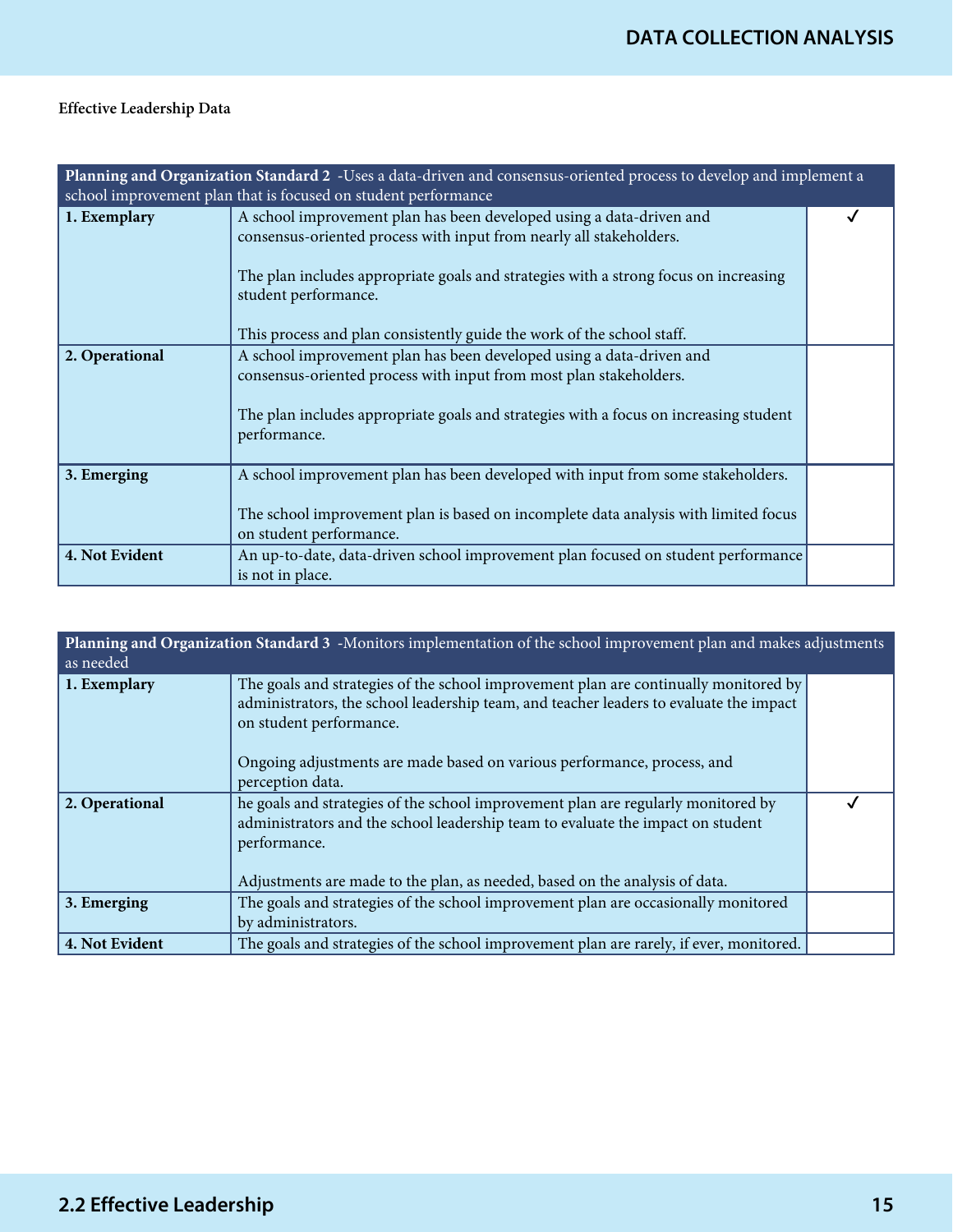| Planning and Organization Standard 4 -Monitors the use of available resources to support continuous improvement |                                                                                                                                                                                                                                                                                |  |
|-----------------------------------------------------------------------------------------------------------------|--------------------------------------------------------------------------------------------------------------------------------------------------------------------------------------------------------------------------------------------------------------------------------|--|
| 1. Exemplary                                                                                                    | The use of available resources (e.g., personnel, time, facilities, equipment, materials) to<br>support continuous improvement is consistently monitored.<br>School schedules and processes are designed to make effective use of personnel, time,<br>materials, and equipment. |  |
| 2. Operational                                                                                                  | The use of available resources (e.g., personnel, time, facilities, equipment, materials) to                                                                                                                                                                                    |  |
|                                                                                                                 | support continuous improvement is frequently monitored.                                                                                                                                                                                                                        |  |
| 3. Emerging                                                                                                     | The use of available resources to support continuous improvement is inconsistently<br>monitored.                                                                                                                                                                               |  |
| 4. Not Evident                                                                                                  | The use of available resources to support continuous improvement is rarely, if ever,<br>monitored.                                                                                                                                                                             |  |

| Planning and Organization Standard 5 -Develops, communicates, and implements rules, policies, schedules, and procedures |                                                                                                                                                                                                                                                                                                                                   |  |
|-------------------------------------------------------------------------------------------------------------------------|-----------------------------------------------------------------------------------------------------------------------------------------------------------------------------------------------------------------------------------------------------------------------------------------------------------------------------------|--|
|                                                                                                                         | to maximize student learning and staff effectiveness                                                                                                                                                                                                                                                                              |  |
| 1. Exemplary                                                                                                            | Rules, policies, schedules, and procedures are developed with stakeholder input,<br>effectively communicated, and consistently implemented throughout the school to<br>maximize student learning and staff effectiveness.<br>These rules, policies, schedules, and procedures are consistently reviewed and revised<br>as needed. |  |
| 2. Operational                                                                                                          | Rules, policies, schedules, and procedures are developed, communicated, and<br>implemented throughout the school to maximize student learning and staff<br>effectiveness.<br>These rules, policies, schedules, and procedures are periodically reviewed and<br>systematically revised as needed.                                  |  |
| 3. Emerging                                                                                                             | Rules, policies, schedules, and procedures are developed but are not effectively<br>communicated or are implemented inconsistently across the school.                                                                                                                                                                             |  |
| 4. Not Evident                                                                                                          | Rules, policies, or procedures are not developed, are poorly communicated, or are<br>ineffectively implemented.<br>In some cases, rules, policies, schedules, or procedures are out of date or have become<br>barriers to student learning or staff effectiveness.                                                                |  |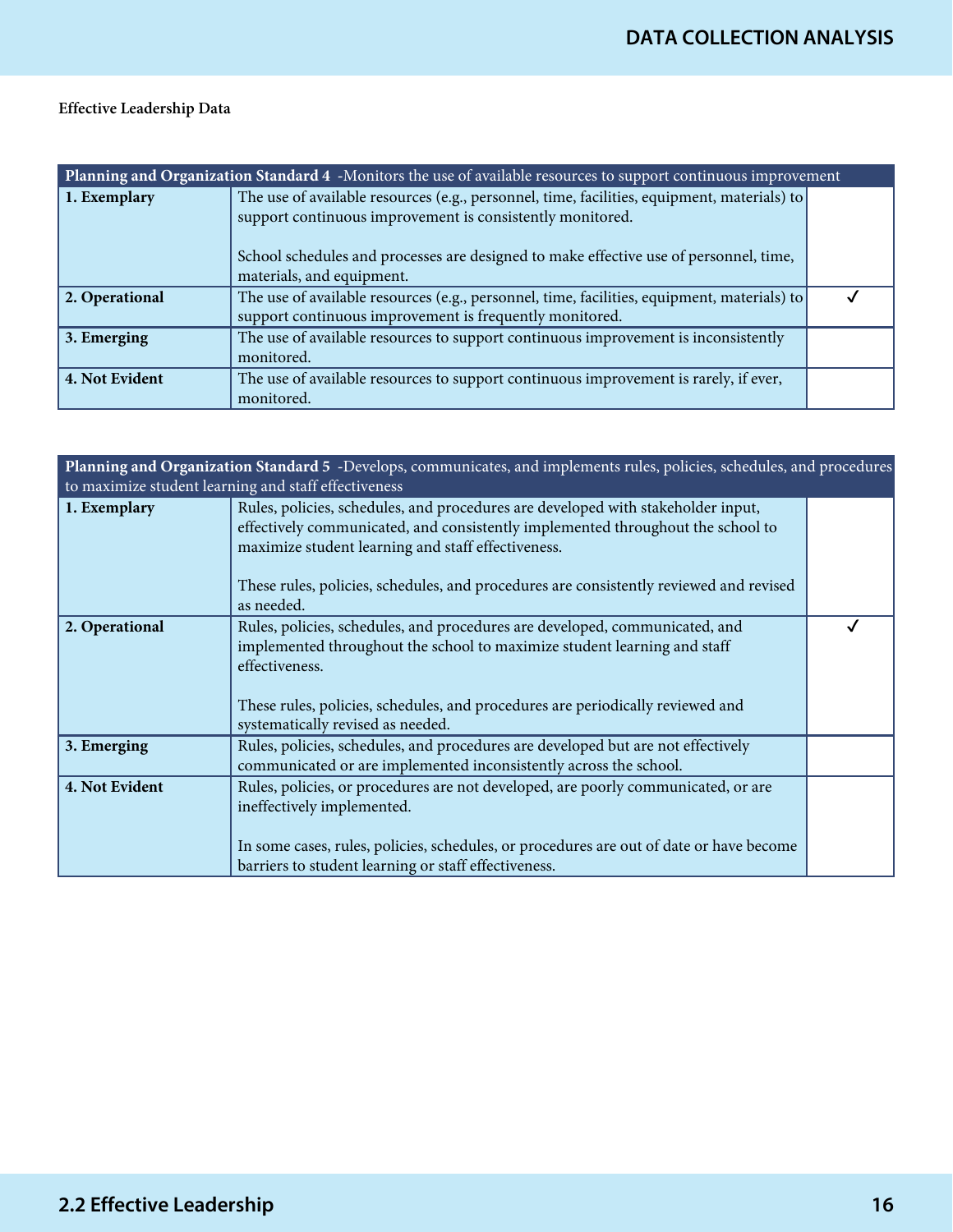| Planning and Organization Standard 6 -Uses protocols to maintain the school campus and equipment providing a safe,<br>clean, and inviting learning environment |                                                                                                                                                                                                                                                                                                                                                                                                                                                                            |  |
|----------------------------------------------------------------------------------------------------------------------------------------------------------------|----------------------------------------------------------------------------------------------------------------------------------------------------------------------------------------------------------------------------------------------------------------------------------------------------------------------------------------------------------------------------------------------------------------------------------------------------------------------------|--|
| 1. Exemplary                                                                                                                                                   | Protocols (e.g., safety drills, tornado drills, inclement weather plans, current crisis<br>plan, school-wide safety plan, maintenance protocols, facility-use protocols, functional<br>custodial schedules) are used extensively to maintain the school campus and<br>equipment providing a safe, clean, and inviting learning environment.<br>A proactive maintenance process is in place, and repairs are completed in a<br>satisfactory and timely manner, when needed. |  |
| 2. Operational                                                                                                                                                 | Protocols (e.g., safety drills, tornado drills, inclement weather plans, current crisis<br>plan, school-wide safety plan, maintenance protocols, facility-use protocols, functional<br>custodial schedules) are used to maintain the school campus and equipment providing<br>a safe, clean, and inviting learning environment.<br>The school and campus are clean, well-maintained, inviting, and safe.                                                                   |  |
| 3. Emerging                                                                                                                                                    | Protocols are sometimes used to maintain the school campus and equipment.<br>The school and campus are partially clean, maintained, and inviting, but some safety<br>issues exist.                                                                                                                                                                                                                                                                                         |  |
| 4. Not Evident                                                                                                                                                 | Protocols do not exist or are rarely, if ever, used to maintain the school campus and<br>equipment.<br>The school and campus are not clean, maintained, or inviting, and safety issues exist.                                                                                                                                                                                                                                                                              |  |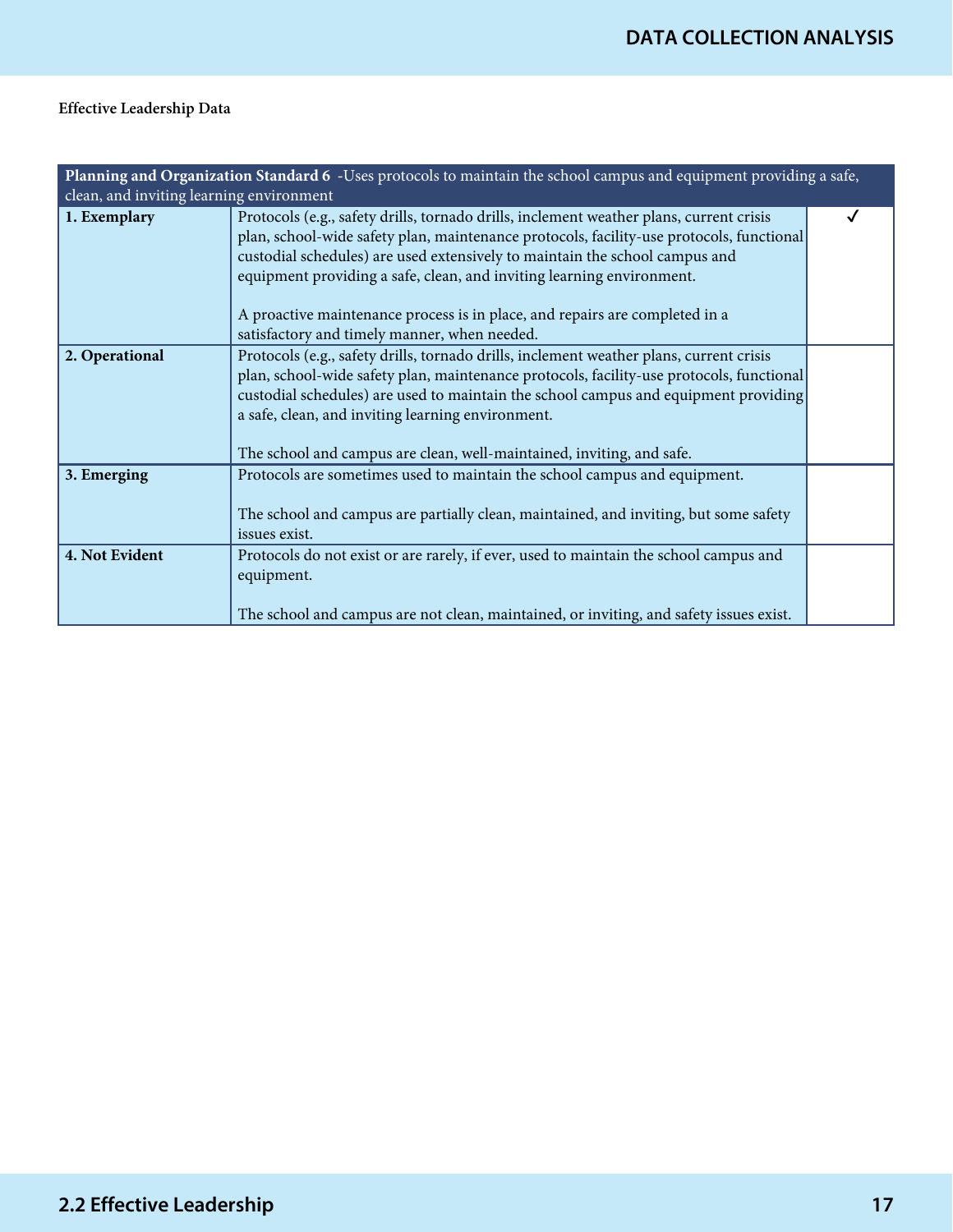# **2. DATA COLLECTION ANALYSIS**

# **2.3 Professional Capacity**

Analyze the LEA's data (including sections 2.6) and answer the guiding questions to determine existing trends and patterns that support the identification of professional capacity needs. Complete a data-informed self-rating for each Georgia School Performance Standard (GSPS). See the [Professional Capacity webinar](https://www.gadoe.org/School-Improvement/School-Improvement-Services/Pages/Georgia%E2%80%99s-Systems-of-Continuous-Improvement.aspx) for additional information and guidance.

| Leadership Standard 5 -Builds leadership capacity through shared decision-making and problem-solving |                                                                                       |  |
|------------------------------------------------------------------------------------------------------|---------------------------------------------------------------------------------------|--|
| 1. Exemplary                                                                                         | Extensive structures exist for staff to engage in shared decision-making and          |  |
|                                                                                                      | problem-solving and to build their leadership capacities.                             |  |
|                                                                                                      |                                                                                       |  |
|                                                                                                      | Administrators collaborate consistently with staff members to gather input.           |  |
| 2. Operational                                                                                       | Numerous structures exist for staff to engage in shared decision-making and           |  |
|                                                                                                      | problem-solving and to build their leadership capacities.                             |  |
| 3. Emerging                                                                                          | Some structures exist for staff to engage in shared decision-making, problem-solving, |  |
|                                                                                                      | or both.                                                                              |  |
| 4. Not Evident                                                                                       | Few, if any, structures exist for staff to engage in shared decision-making or        |  |
|                                                                                                      | problem-solving.                                                                      |  |

| Professional Learning Standard 1 -Aligns professional learning with needs identified through analysis of a variety of data |                                                                                                                                                                                                                                                                                                                                                                                                                    |  |
|----------------------------------------------------------------------------------------------------------------------------|--------------------------------------------------------------------------------------------------------------------------------------------------------------------------------------------------------------------------------------------------------------------------------------------------------------------------------------------------------------------------------------------------------------------|--|
| 1. Exemplary                                                                                                               | Professional learning needs are identified and differentiated through a collaborative<br>analysis process using a variety of data (e.g., student achievement data, examination of<br>student work, process data, teacher and leader effectiveness data, action research data,<br>perception data from students, staff, and families).<br>Ongoing support is provided through differentiated professional learning. |  |
| 2. Operational                                                                                                             | Professional learning needs are identified through a collaborative analysis process<br>using a variety of data (e.g., student achievement data, examination of student work,<br>process data, teacher and leader effectiveness data, action research data, perception<br>data from students, staff, and families).                                                                                                 |  |
| 3. Emerging                                                                                                                | Professional learning needs are identified using limited sources of data.                                                                                                                                                                                                                                                                                                                                          |  |
| 4. Not Evident                                                                                                             | Professional learning needs are identified using little or no data.                                                                                                                                                                                                                                                                                                                                                |  |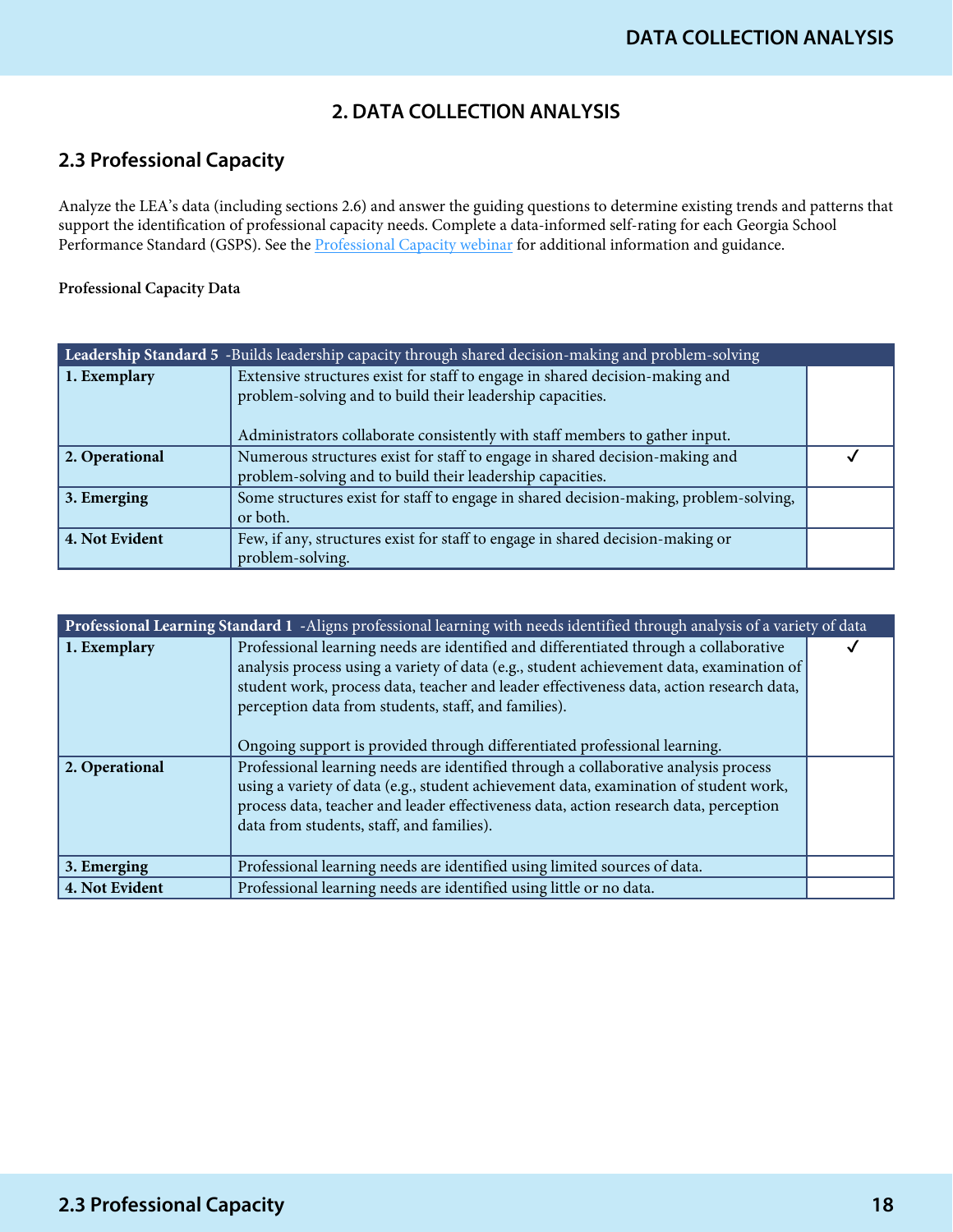| Professional Learning Standard 2 -Establishes a culture of collaboration among administrators and staff to enhance<br>individual and collective performance |                                                                                                                                                                                                                                                                                                                                                                                |  |
|-------------------------------------------------------------------------------------------------------------------------------------------------------------|--------------------------------------------------------------------------------------------------------------------------------------------------------------------------------------------------------------------------------------------------------------------------------------------------------------------------------------------------------------------------------|--|
| 1. Exemplary                                                                                                                                                | Administrators and staff, as a foundational practice, consistently collaborate to<br>support leadership and personal accountability and to enhance individual and<br>collective performance (e.g., construct knowledge, acquire skills, refine practice,<br>provide feedback).<br>Teachers conduct action research and assume ownership of professional learning<br>processes. |  |
| 2. Operational                                                                                                                                              | Administrators and staff routinely collaborate to improve individual and collective<br>performance (e.g., construct knowledge, acquire skills, refine practice, provide<br>feedback).                                                                                                                                                                                          |  |
| 3. Emerging                                                                                                                                                 | Administrators and staff sometimes collaborate to improve individual and collective<br>performance.                                                                                                                                                                                                                                                                            |  |
| 4. Not Evident                                                                                                                                              | Administrators and staff rarely collaborate to improve individual and collective<br>performance.                                                                                                                                                                                                                                                                               |  |

| Professional Learning Standard 3 - Defines expectations for implementing professional learning |                                                                                       |  |
|------------------------------------------------------------------------------------------------|---------------------------------------------------------------------------------------|--|
| 1. Exemplary                                                                                   | Administrators, teacher leaders, or both consistently define expectations for the     |  |
|                                                                                                | implementation of professional learning, including details regarding the stages of    |  |
|                                                                                                | implementation and how monitoring will occur as implementation progresses.            |  |
| 2. Operational                                                                                 | Administrators, teacher leaders, or both regularly define expectations for the        |  |
|                                                                                                | implementation of professional learning.                                              |  |
| 3. Emerging                                                                                    | Administrators, teacher leaders, or both occasionally define expectations for the     |  |
|                                                                                                | implementation of professional learning.                                              |  |
| 4. Not Evident                                                                                 | Administrators, teacher leaders, or both rarely, if ever, define expectations for the |  |
|                                                                                                | implementation of professional learning.                                              |  |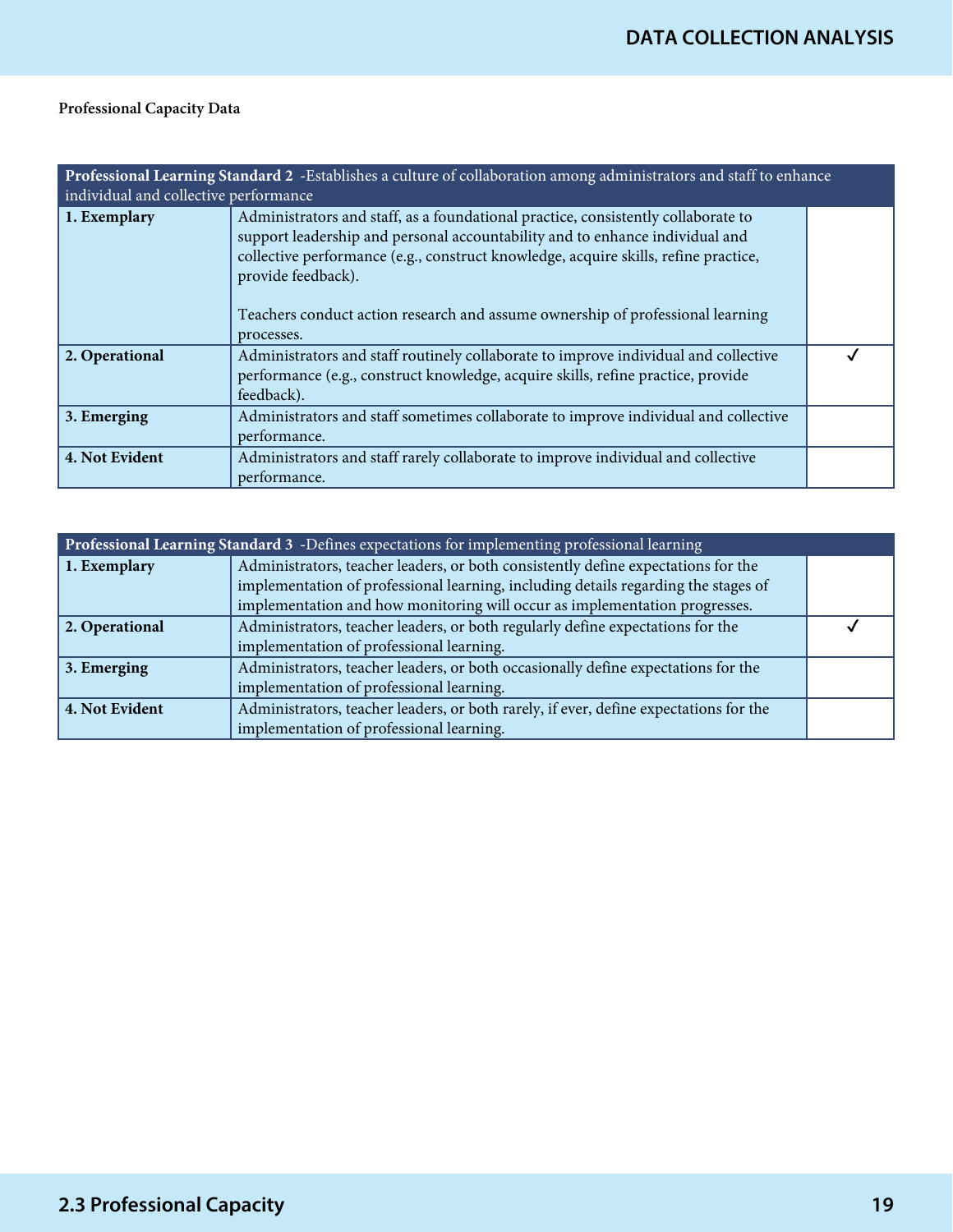| Professional Learning Standard 4 -Uses multiple professional learning designs to support the various learning needs of the<br>staff |                                                                                                                                                                                                                                                                                                                                                                                                                                                        |  |
|-------------------------------------------------------------------------------------------------------------------------------------|--------------------------------------------------------------------------------------------------------------------------------------------------------------------------------------------------------------------------------------------------------------------------------------------------------------------------------------------------------------------------------------------------------------------------------------------------------|--|
| 1. Exemplary                                                                                                                        | Staff members actively participate in job-embedded professional learning that engages<br>collaborative teams in a variety of appropriate learning designs (e.g., collaborative<br>lesson study, analysis of student work, problem solving sessions, curriculum<br>development, coursework, action research, classroom observations, online networks).<br>Professional learning includes extensive follow-up with descriptive feedback and<br>coaching. |  |
| 2. Operational                                                                                                                      | Staff members actively participate in professional learning, most of which is<br>job-embedded, which includes multiple designs (e.g., collaborative lesson study,<br>analysis of student work, problem-solving sessions, curriculum development,<br>coursework, action research, classroom observations, online networks) to support<br>their various learning needs.<br>Professional learning includes follow-up with feedback and coaching.          |  |
| 3. Emerging                                                                                                                         | Some staff members are engaged in professional learning that makes use of more than<br>one learning design to address their identified needs.                                                                                                                                                                                                                                                                                                          |  |
| 4. Not Evident                                                                                                                      | Staff members receive single, stand-alone professional learning events that are<br>informational and mostly large-group presentation designs.                                                                                                                                                                                                                                                                                                          |  |

| Professional Learning Standard 5 -Allocates resources and establishes systems to support and sustain effective professional<br>learning |                                                                                                                                                                                                                                                                                                                                                                                                                                             |  |
|-----------------------------------------------------------------------------------------------------------------------------------------|---------------------------------------------------------------------------------------------------------------------------------------------------------------------------------------------------------------------------------------------------------------------------------------------------------------------------------------------------------------------------------------------------------------------------------------------|--|
| 1. Exemplary                                                                                                                            | Extensive resources (e.g., substitute teachers, materials, handouts, tools, stipends,<br>facilitators, technology) and systems (e.g., conducive schedules, adequate collaborative<br>time, model classrooms) are allocated to support and sustain effective professional<br>learning.<br>Opportunities to practice skills, receive follow-up, feedback, and coaching are<br>provided to support the effectiveness of professional learning. |  |
| 2. Operational                                                                                                                          | Adequate resources (e.g., substitute teachers, materials, handouts, tools, stipends,<br>facilitators, technology) and systems (e.g., conducive schedules, adequate collaborative<br>time, model classrooms) are in place to support and sustain professional learning.                                                                                                                                                                      |  |
| 3. Emerging                                                                                                                             | Some resources and systems are allocated to support and sustain professional learning.                                                                                                                                                                                                                                                                                                                                                      |  |
| 4. Not Evident                                                                                                                          | Few, if any, resources and systems are provided to support and sustain professional<br>learning.                                                                                                                                                                                                                                                                                                                                            |  |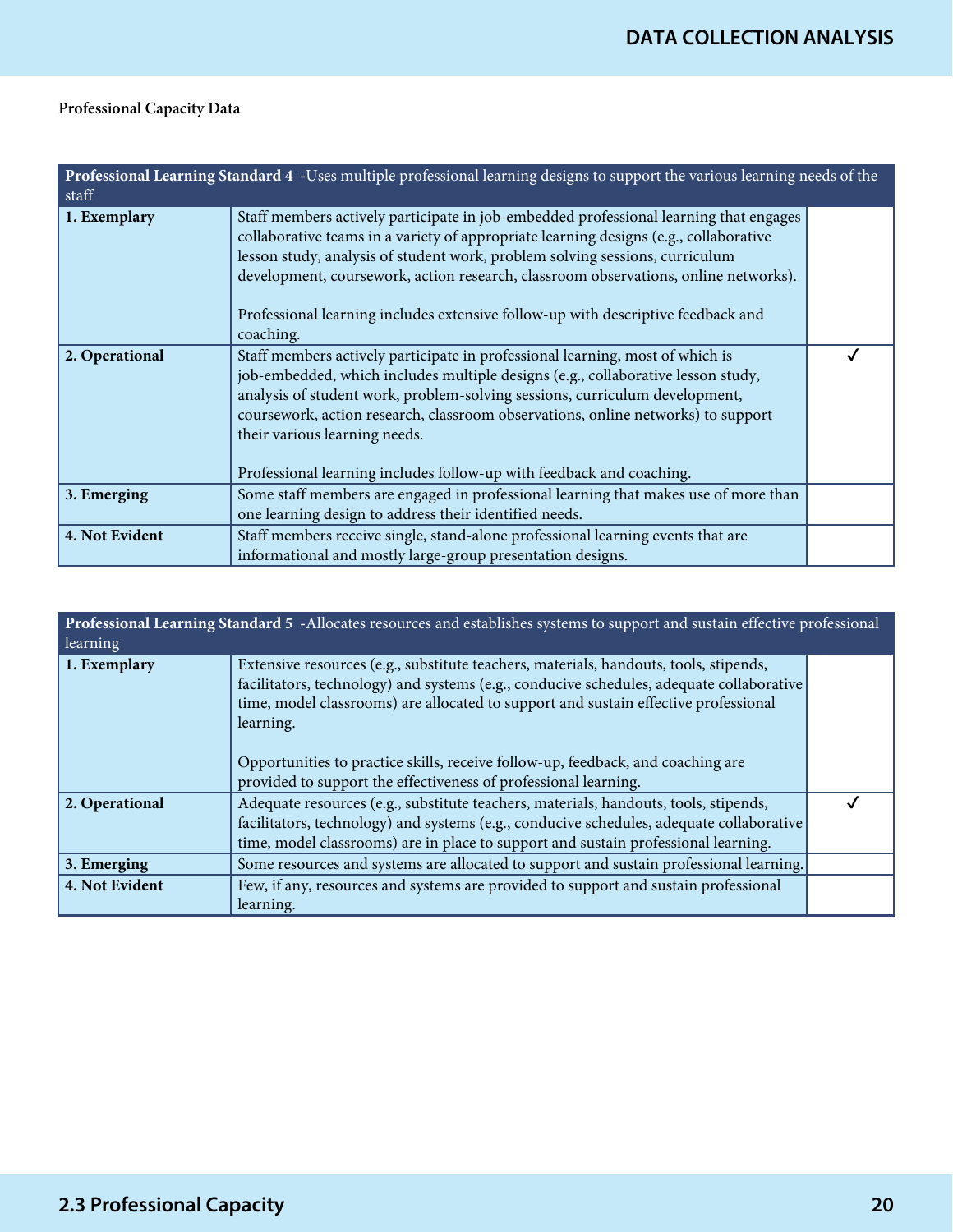| Professional Learning Standard 6 -Monitors and evaluates the impact of professional learning on staff practices and student<br>learning |                                                                                                                                                                                                                                             |  |
|-----------------------------------------------------------------------------------------------------------------------------------------|---------------------------------------------------------------------------------------------------------------------------------------------------------------------------------------------------------------------------------------------|--|
| 1. Exemplary                                                                                                                            | Monitoring and evaluating the impact of professional learning on staff practices and<br>increases in student learning occurs extensively.<br>Evaluation results are used to identify and implement processes to extend student<br>learning. |  |
| 2. Operational                                                                                                                          | Monitoring and evaluating the impact of professional learning on staff practices and<br>student learning occurs routinely.                                                                                                                  |  |
| 3. Emerging                                                                                                                             | Monitoring and evaluating the impact of professional learning on staff practices<br>occurs sporadically.                                                                                                                                    |  |
| 4. Not Evident                                                                                                                          | Monitoring and evaluating the impact of professional learning on staff practices<br>occurs rarely, if ever.                                                                                                                                 |  |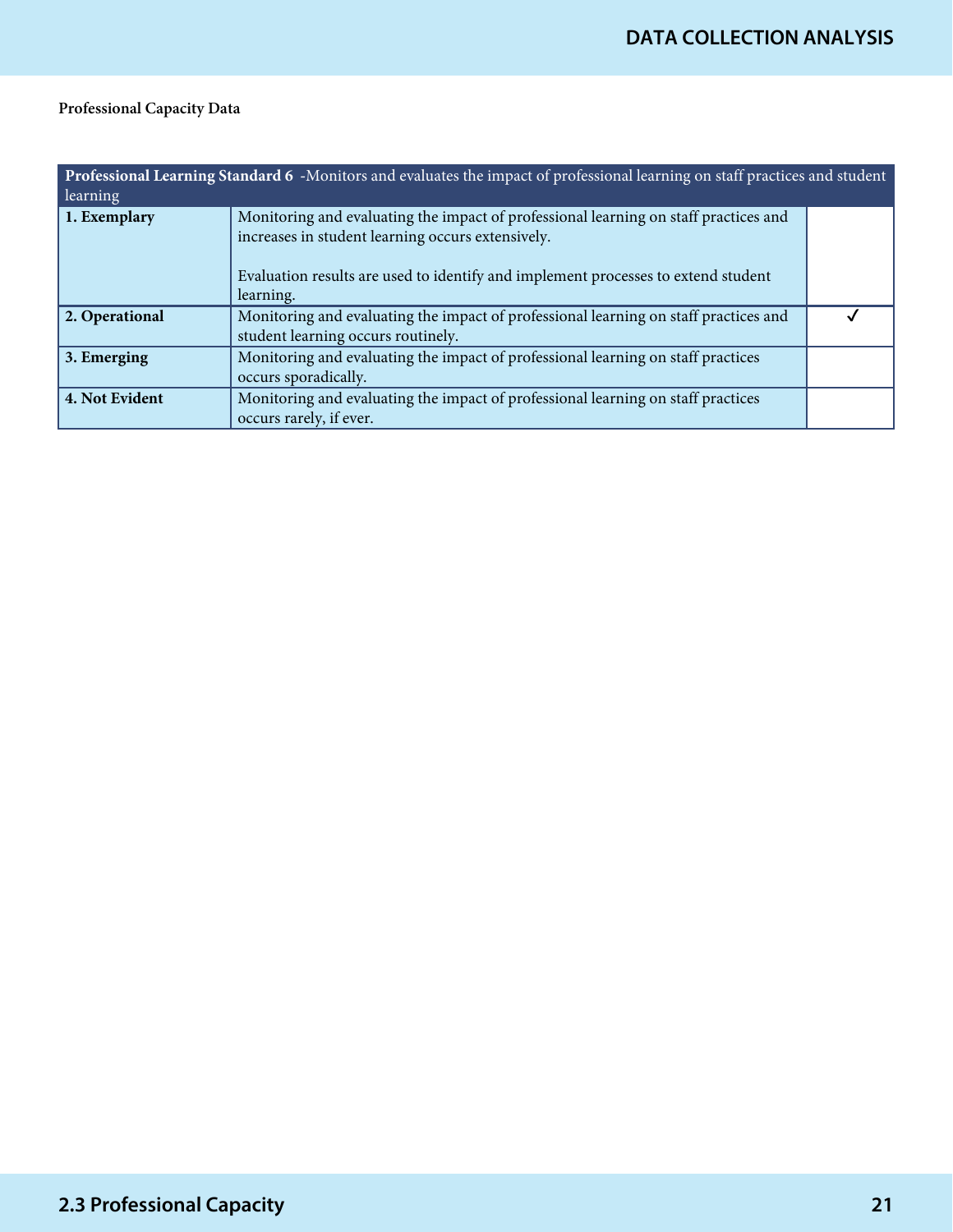# **2. DATA COLLECTION ANALYSIS**

## **2.4 Family and Community Engagement**

Analyze the LEA's data (including sections 2.6) and answer the guiding questions to determine existing trends and patterns that support the identification of needs related to family and community engagement. Complete a data-informed self-rating for each Georgia School Performance Standard (GSPS). See the [Family and Community Engagement webinar](https://www.gadoe.org/School-Improvement/School-Improvement-Services/Pages/Georgia%E2%80%99s-Systems-of-Continuous-Improvement.aspx) for additional information and guidance. Visit Georgia's Family Connection Partnership's [KIDS COUNT](http://gafcp.org/kids-count/) for additional data.

#### Family and Community Engagement Data

| Family and Community Engagement Standard 1 - Creates an environment that welcomes, encourages, and connects family<br>and community members to the school |                                                                                                                                                                                                                                                                                                                                               |  |
|-----------------------------------------------------------------------------------------------------------------------------------------------------------|-----------------------------------------------------------------------------------------------------------------------------------------------------------------------------------------------------------------------------------------------------------------------------------------------------------------------------------------------|--|
| 1. Exemplary                                                                                                                                              | The school has a well-established, inviting learning environment that welcomes,<br>encourages, and connects family and community members to the school.<br>Numerous opportunities are given to family members to become actively engaged in<br>school-related events and improvement efforts as participants, event managers, and<br>workers. |  |
| 2. Operational                                                                                                                                            | The school has created an environment that welcomes, encourages, and connects<br>family and community members to the school.                                                                                                                                                                                                                  |  |
| 3. Emerging                                                                                                                                               | The school has made some progress toward creating an environment that welcomes,<br>encourages, and connects family and community members to the school.                                                                                                                                                                                       |  |
| 4. Not Evident                                                                                                                                            | The school has not created an environment that welcomes, encourages, or connects<br>family and community members to the school.                                                                                                                                                                                                               |  |

**Family and Community Engagement Standard 2 -**Establishes structures that promote clear and open communication between the school and stakeholders **1. Exemplary** Extensive structures that promote clear and open communication between the school and stakeholders have been effectively established and implemented. Structures are continuously monitored for reliable and interactive communication. **2. Operational** Most structures that promote clear and open communication between the school and stakeholders have been effectively established and implemented.  $\overline{\mathcal{J}}$ **3. Emerging** Some structures that promote clear and open communication between the school and stakeholders exist.

|                | stakeholders exist.                                                                                             |  |
|----------------|-----------------------------------------------------------------------------------------------------------------|--|
| 4. Not Evident | Few, if any, structures that promote clear and open communication between the<br>school and stakeholders exist. |  |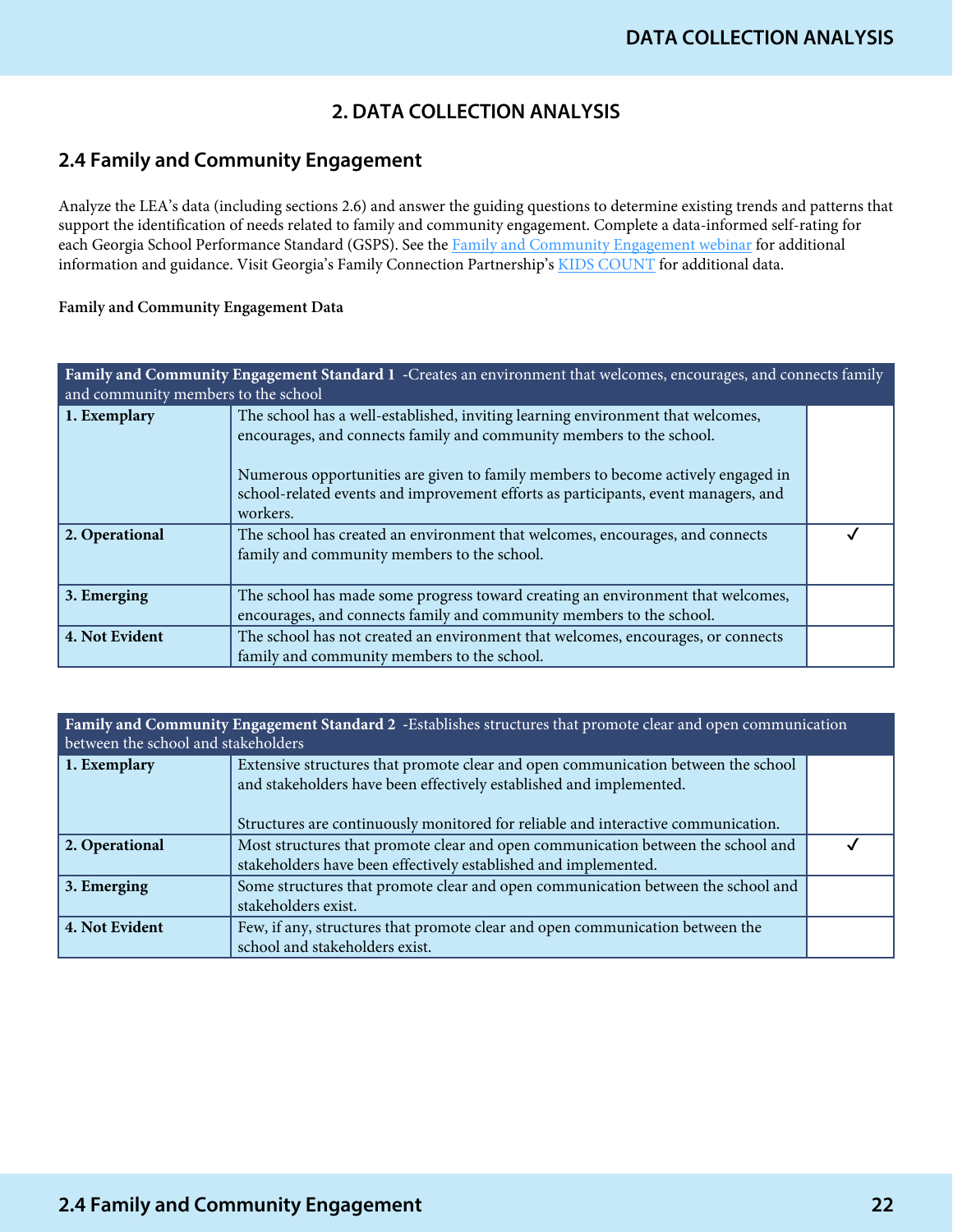## Family and Community Engagement Data

| Family and Community Engagement Standard 3 -Establishes relationships and decision-making processes that build<br>capacity for family and community engagement in the success of students |                                                                                                                                                                                                                                                                                                                                                                                                                                                                                                            |  |
|-------------------------------------------------------------------------------------------------------------------------------------------------------------------------------------------|------------------------------------------------------------------------------------------------------------------------------------------------------------------------------------------------------------------------------------------------------------------------------------------------------------------------------------------------------------------------------------------------------------------------------------------------------------------------------------------------------------|--|
| 1. Exemplary                                                                                                                                                                              | A wide variety of relationships and collaborative decision-making processes (e.g.,<br>business partnerships, school councils, parent or family organizations, academic and<br>extra-curricular booster clubs, civic organizations, tutoring services, post-secondary<br>partnerships) are pervasive in promoting student success and well being.<br>Expectations for family and community engagement are embedded in the culture and<br>result in stakeholders being actively involved in decision-making. |  |
| 2. Operational                                                                                                                                                                            | Numerous relationships and decision-making processes (e.g., business partnerships,<br>school councils, parent or family organizations, academic and extra-curricular booster<br>clubs, civic organizations, tutoring services) effectively build capacity for family and<br>community engagement in the success of students.                                                                                                                                                                               |  |
| 3. Emerging                                                                                                                                                                               | Limited relationships and decision-making processes have been initiated by the school<br>to build capacity for family and community engagement.                                                                                                                                                                                                                                                                                                                                                            |  |
| 4. Not Evident                                                                                                                                                                            | Relationships and decision-making processes for families and the community are<br>non-existent, or those that do exist contribute minimally to student success.                                                                                                                                                                                                                                                                                                                                            |  |

| Family and Community Engagement Standard 4 - Communicates academic expectations and current student achievement<br>status to families |                                                                                                                                                                                                                                                                                                                                                                     |  |
|---------------------------------------------------------------------------------------------------------------------------------------|---------------------------------------------------------------------------------------------------------------------------------------------------------------------------------------------------------------------------------------------------------------------------------------------------------------------------------------------------------------------|--|
| 1. Exemplary                                                                                                                          | The school staff provides families with ongoing, detailed academic expectations and/or<br>graduation status (e.g., four-year graduation plans, syllabi, academic advisement<br>protocols).                                                                                                                                                                          |  |
|                                                                                                                                       | Extensive communication related to the current achievement level of individual<br>students is provided (e.g., progress reports, student-led parent conferences, report<br>cards, reading level reports, state test reports, school-based assessment reports, online<br>reporting system).                                                                           |  |
| 2. Operational                                                                                                                        | The school staff communicates academic expectations and/or graduation status (e.g.,<br>four-year graduation plans, syllabi, academic advisement protocols) throughout the<br>year.<br>Regular communication related to the current achievement level of individual students<br>is provided (e.g., progress reports, parent conferences, report cards, reading level |  |
|                                                                                                                                       | reports, state test reports, school-based assessment reports, online reporting system).                                                                                                                                                                                                                                                                             |  |
| 3. Emerging                                                                                                                           | The school staff communicates some academic expectations at the start of the year.<br>Some communication related to the current achievement level of individual students is<br>provided.                                                                                                                                                                            |  |
| 4. Not Evident                                                                                                                        | The school staff does little to inform families of academic expectations.                                                                                                                                                                                                                                                                                           |  |
|                                                                                                                                       | Little, if any, communication related to the current achievement level of individual<br>students is provided.                                                                                                                                                                                                                                                       |  |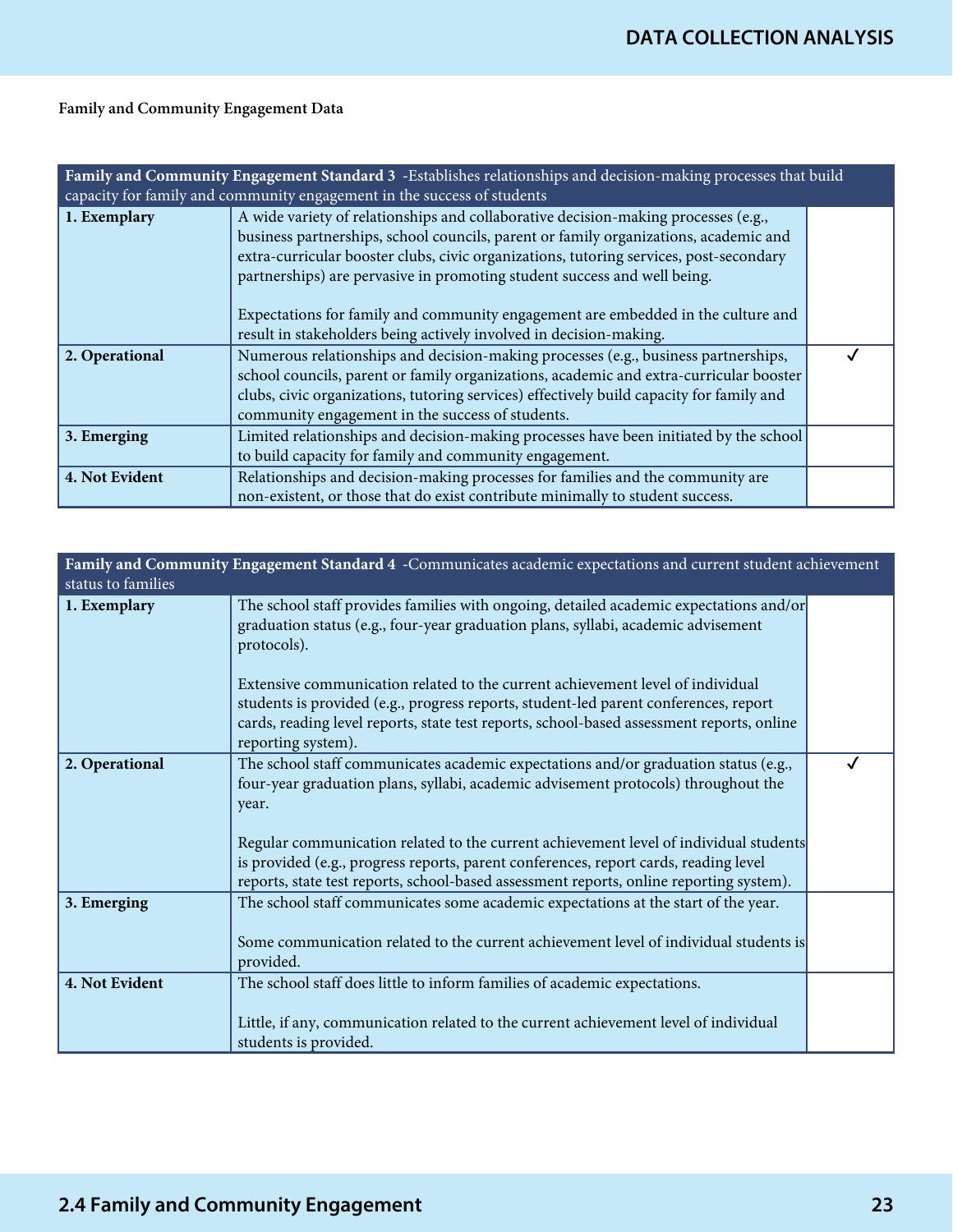## Family and Community Engagement Data

| Family and Community Engagement Standard 5 -Develops the capacity of families to use support strategies at home that<br>will enhance academic achievement |                                                                                                                                                                                                        |  |
|-----------------------------------------------------------------------------------------------------------------------------------------------------------|--------------------------------------------------------------------------------------------------------------------------------------------------------------------------------------------------------|--|
| 1. Exemplary                                                                                                                                              | The school continually develops the capacity (e.g., parent training, lunch and learn,<br>make-it and take-it) of families to use support strategies at home that will enhance<br>academic achievement. |  |
| 2. Operational                                                                                                                                            | The school frequently develops the capacity (e.g., parent training, lunch and learn,<br>make-it and take-it) of families to use support strategies at home that will enhance<br>academic achievement.  |  |
| 3. Emerging                                                                                                                                               | The school occasionally develops the capacity of families to use support strategies at<br>home that will enhance academic achievement.                                                                 |  |
| 4. Not Evident                                                                                                                                            | The school seldom, if ever, develops the capacity of families to use support strategies at<br>home that will enhance academic achievement.                                                             |  |

| Family and Community Engagement Standard 6 -Connects families with agencies and resources in the community to meet<br>the needs of students |                                                                                                                                                                                                                                                                                             |  |
|---------------------------------------------------------------------------------------------------------------------------------------------|---------------------------------------------------------------------------------------------------------------------------------------------------------------------------------------------------------------------------------------------------------------------------------------------|--|
| $\vert$ 1. Exemplary                                                                                                                        | The school has a systematic process in place to connect families with an array of<br>agencies and resources (e.g., Y-Clubs, after-school programs, health and counseling<br>services, community service agencies, civic organizations, tutoring services) to meet<br>the needs of students. |  |
| 2. Operational                                                                                                                              | The school regularly connects families to agencies and resources in the community<br>(e.g., Y-Clubs, after-school programs, health and counseling services, community<br>service agencies, civic organizations, tutoring services) to meet the needs of students.                           |  |
| $\vert$ 3. Emerging                                                                                                                         | The school sometimes connects families to agencies and resources in the community<br>to meet the needs of students.                                                                                                                                                                         |  |
| 4. Not Evident                                                                                                                              | The school does little to connect families with agencies and resources in the<br>community to meet the needs of students.                                                                                                                                                                   |  |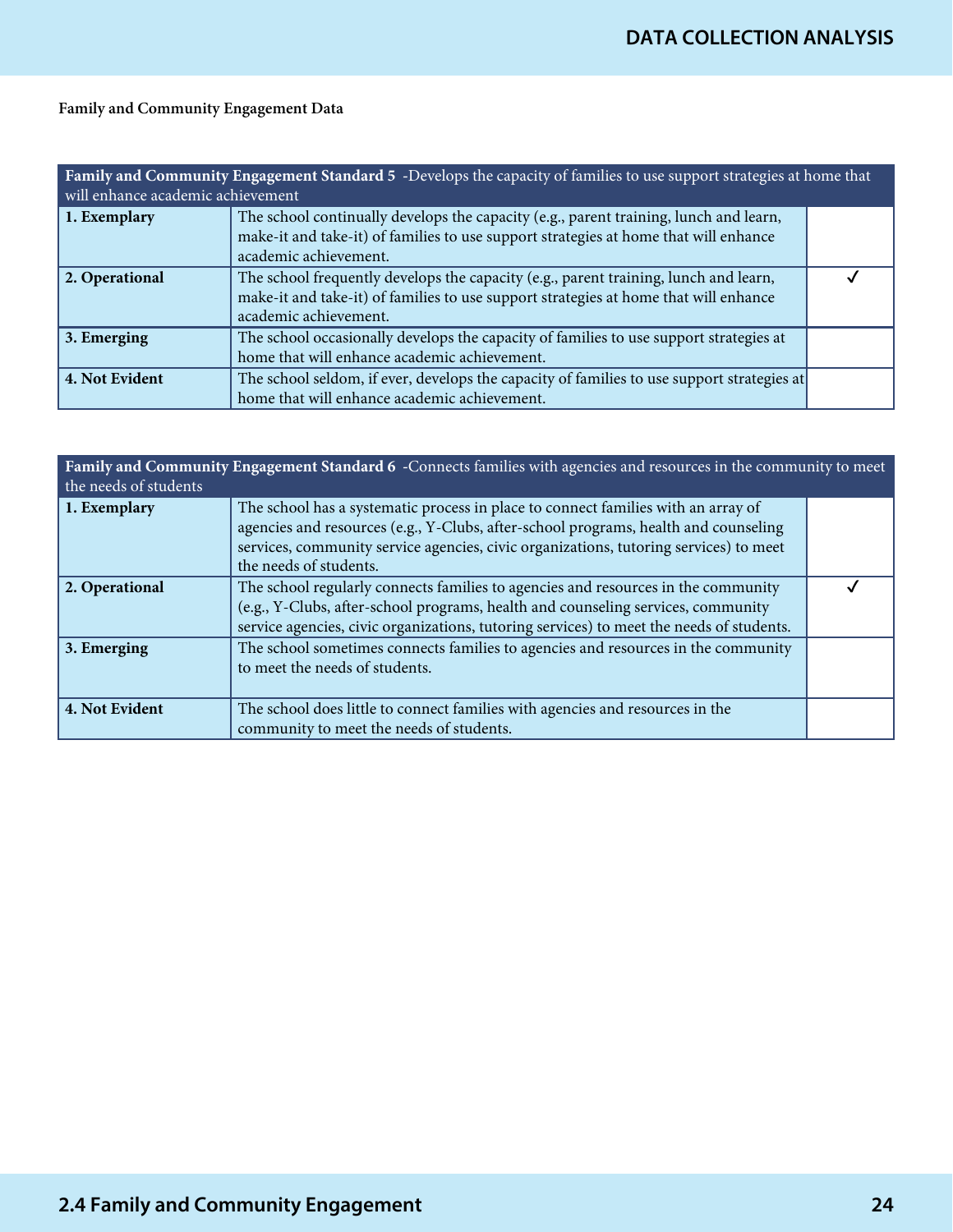# **2. DATA COLLECTION ANALYSIS**

## **2.5 Supportive Learning Environment**

Analyze the LEA's data (including sections 2.6) and answer the guiding questions to determine existing trends and patterns that support the identification of needs related to a supportive learning environment. Complete a data-informed self-rating for each Georgia School Performance Standard (GSPS). Student subgroups with a count of less than 15 are denoted by "TFS" (too few students). See the **Supportive Learning Environment webinar** for additional information and guidance.

| Instruction Standard 1 -Provides a supportive and well-managed environment conducive to learning |                                                                                    |  |
|--------------------------------------------------------------------------------------------------|------------------------------------------------------------------------------------|--|
| 1. Exemplary                                                                                     | A supportive and well-managed environment conducive to learning is evident         |  |
|                                                                                                  | throughout the school.                                                             |  |
|                                                                                                  | Students consistently stay on-task and take responsibility for their own actions.  |  |
| 2. Operational                                                                                   | A supportive and well-managed environment conducive to learning is evident in most |  |
|                                                                                                  | classrooms.                                                                        |  |
| 3. Emerging                                                                                      | A supportive and well-managed environment conducive to learning is evident in some |  |
|                                                                                                  | classrooms.                                                                        |  |
| 4. Not Evident                                                                                   | A supportive and well-managed environment conducive to learning is evident in few, |  |
|                                                                                                  | if any, classrooms.                                                                |  |

| Instruction Standard 2 -Creates an academically challenging learning environment |                                                                                                                                                                                                                                                                                                                                                                         |  |
|----------------------------------------------------------------------------------|-------------------------------------------------------------------------------------------------------------------------------------------------------------------------------------------------------------------------------------------------------------------------------------------------------------------------------------------------------------------------|--|
| 1. Exemplary                                                                     | Nearly all teachers create an academically challenging, learning environment (e.g.,<br>higher-order thinking skills and processes, active student engagement, relevance,<br>collaboration).<br>Students consistently work independently and in teams to solve real-world problems<br>that require advanced effort, decision-making, and critical and creative thinking. |  |
| 2. Operational                                                                   | Most teachers create an academically challenging, learning environment (e.g.,<br>higher-order thinking skills and processes, active student engagement, relevance,<br>collaboration).                                                                                                                                                                                   |  |
| 3. Emerging                                                                      | Some teachers create an academically challenging learning environment.                                                                                                                                                                                                                                                                                                  |  |
| 4. Not Evident                                                                   | Few, if any, teachers create an academically challenging learning environment.                                                                                                                                                                                                                                                                                          |  |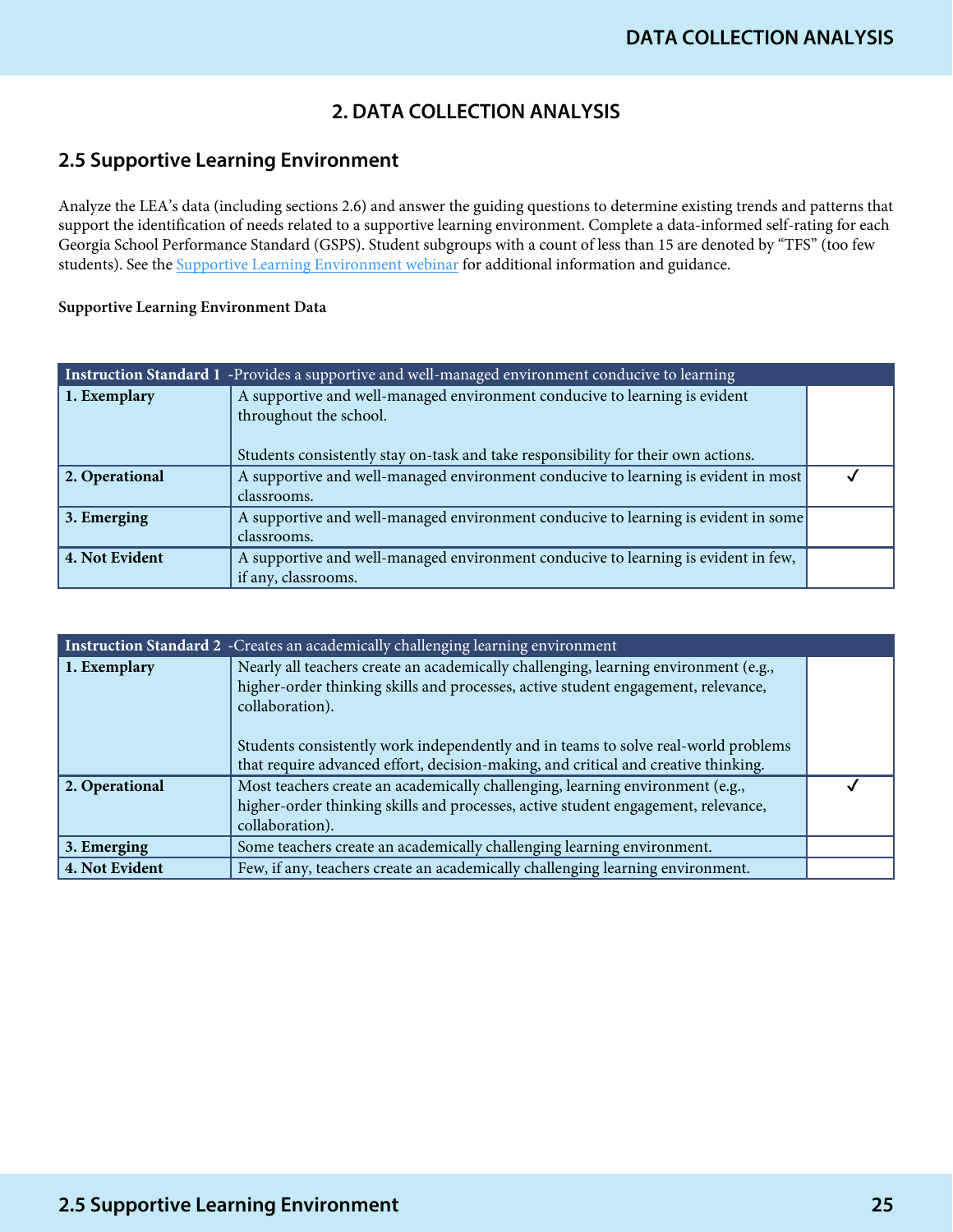| Instruction Standard 8 -Establishes a learning environment that empowers students to actively monitor their own progress |                                                                                                                                                                                                                                                                                                   |  |
|--------------------------------------------------------------------------------------------------------------------------|---------------------------------------------------------------------------------------------------------------------------------------------------------------------------------------------------------------------------------------------------------------------------------------------------|--|
| 1. Exemplary                                                                                                             | Nearly all students use tools (e.g., rubrics, checklists, exemplars) to actively monitor<br>their own progress.<br>Nearly all students develop a sense of personal responsibility and accountability by<br>engaging in record keeping, self-monitoring, sharing, exhibiting, and self-reflection. |  |
| 2. Operational                                                                                                           | Most students use tools (e.g., rubrics, checklists, exemplars) to actively monitor their<br>own progress.                                                                                                                                                                                         |  |
| $\vert$ 3. Emerging                                                                                                      | Some students use tools to actively monitor their own progress.                                                                                                                                                                                                                                   |  |
| 4. Not Evident                                                                                                           | Few, if any, students use tools to actively monitor their own progress.                                                                                                                                                                                                                           |  |

| School Culture Standard 1 -Develops, communicates, and implements rules, practices, and procedures to maintain a safe,<br>orderly learning environment |                                                                                                                                                                                                                                                                                  |  |
|--------------------------------------------------------------------------------------------------------------------------------------------------------|----------------------------------------------------------------------------------------------------------------------------------------------------------------------------------------------------------------------------------------------------------------------------------|--|
| 1. Exemplary                                                                                                                                           | Rules, practices, and procedures that maintain a safe, orderly learning environment<br>are proactively developed, communicated, and consistently implemented across the<br>school.<br>These rules, practices, and procedures are continually monitored and revised as<br>needed. |  |
| 2. Operational                                                                                                                                         | Rules, practices, and procedures that maintain a safe, orderly learning environment<br>are developed, communicated, and implemented.                                                                                                                                             |  |
| $\vert$ 3. Emerging                                                                                                                                    | Rules, practices, and procedures are developed and communicated but are ineffective<br>or inconsistently implemented across the school.                                                                                                                                          |  |
| 4. Not Evident                                                                                                                                         | Rules, practices, and procedures that maintain a safe, orderly, learning environment<br>are not developed nor updated or are poorly communicated.                                                                                                                                |  |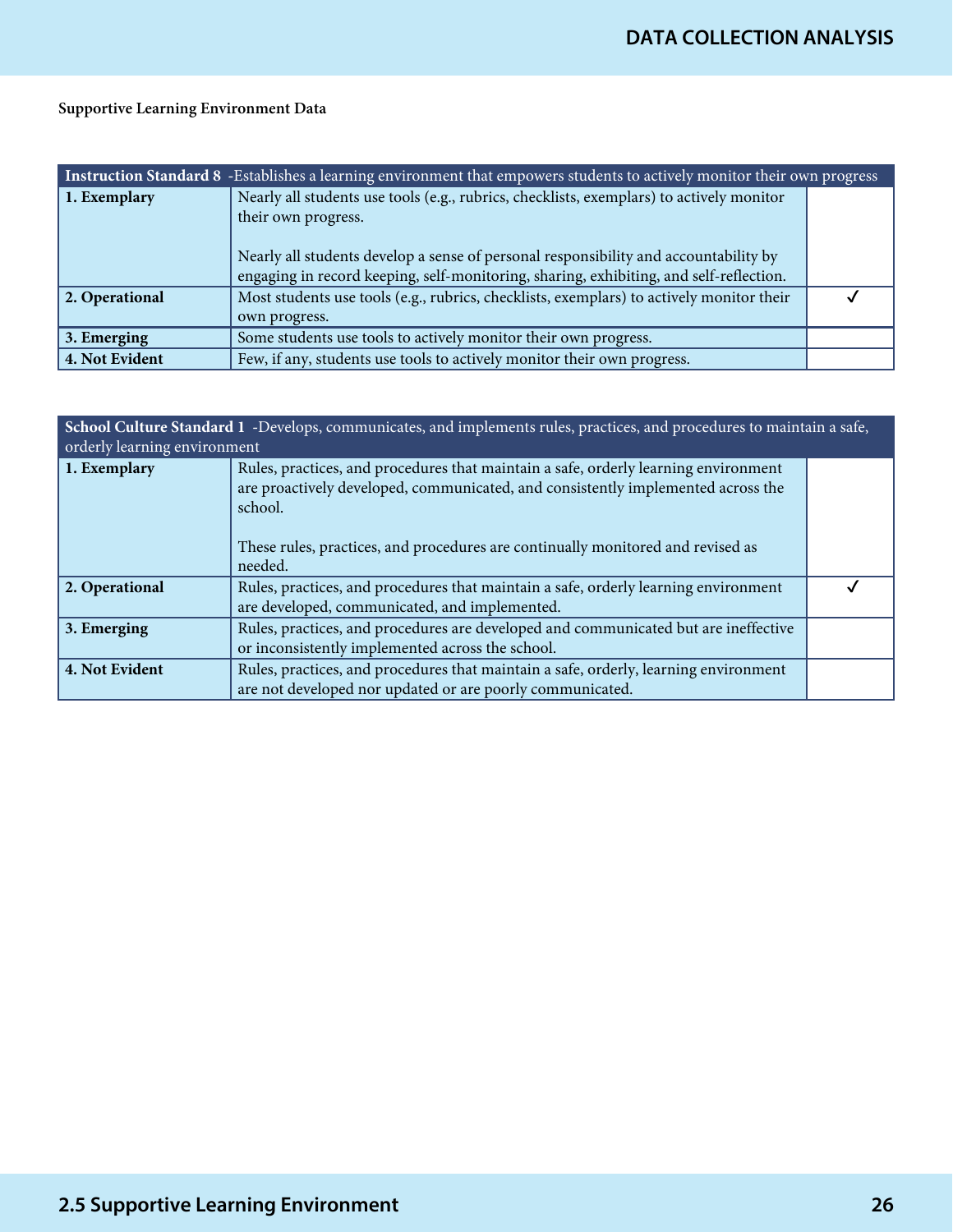| School Culture Standard 2 -Establishes a culture of trust and respect that promotes positive interactions and a sense of<br>community |                                                                                                                                                                                                                                                                                                  |  |
|---------------------------------------------------------------------------------------------------------------------------------------|--------------------------------------------------------------------------------------------------------------------------------------------------------------------------------------------------------------------------------------------------------------------------------------------------|--|
| 1. Exemplary                                                                                                                          | Extensive evidence (e.g., positive and respectful interactions, appreciation of diversity,<br>tolerance, understanding) exists that a culture of trust and respect has been<br>established.<br>A pervasive commitment to promoting positive interactions and a sense of<br>community is evident. |  |
| 2. Operational                                                                                                                        | Evidence (e.g., positive and respectful interactions, appreciation of diversity, tolerance,<br>understanding) exists that a culture of trust and respect has been established.<br>A sustained commitment to promoting positive interactions and a sense of<br>community is evident.              |  |
| 3. Emerging                                                                                                                           | Some evidence exists that a culture of trust and respect has been established.<br>A limited commitment to promoting positive interactions and a sense of community<br>is evident.                                                                                                                |  |
| 4. Not Evident                                                                                                                        | Little or no evidence exists that a culture of trust and respect has been established.<br>Unresolved conflicts interfere with a sense of community.                                                                                                                                              |  |

| School Culture Standard 3 -Establishes a culture that supports the college and career readiness of students |                                                                                                                                                                                                                  |  |
|-------------------------------------------------------------------------------------------------------------|------------------------------------------------------------------------------------------------------------------------------------------------------------------------------------------------------------------|--|
| 1. Exemplary                                                                                                | Extensive evidence (e.g., advisement, career counseling, transition coaching, high<br>expectations) exists that the beliefs and practices of the school support the college and<br>career readiness of students. |  |
|                                                                                                             | The school culture supports addressing individual achievement needs and strengths to<br>prepare students for success.                                                                                            |  |
| 2. Operational                                                                                              | Evidence (e.g., advisement, career counseling, transition coaching, high expectations)<br>exists that the beliefs and practices of the school support the college and career                                     |  |
|                                                                                                             | readiness of students.                                                                                                                                                                                           |  |
| 3. Emerging                                                                                                 | Some evidence exists that the school supports the college and career readiness of<br>students.                                                                                                                   |  |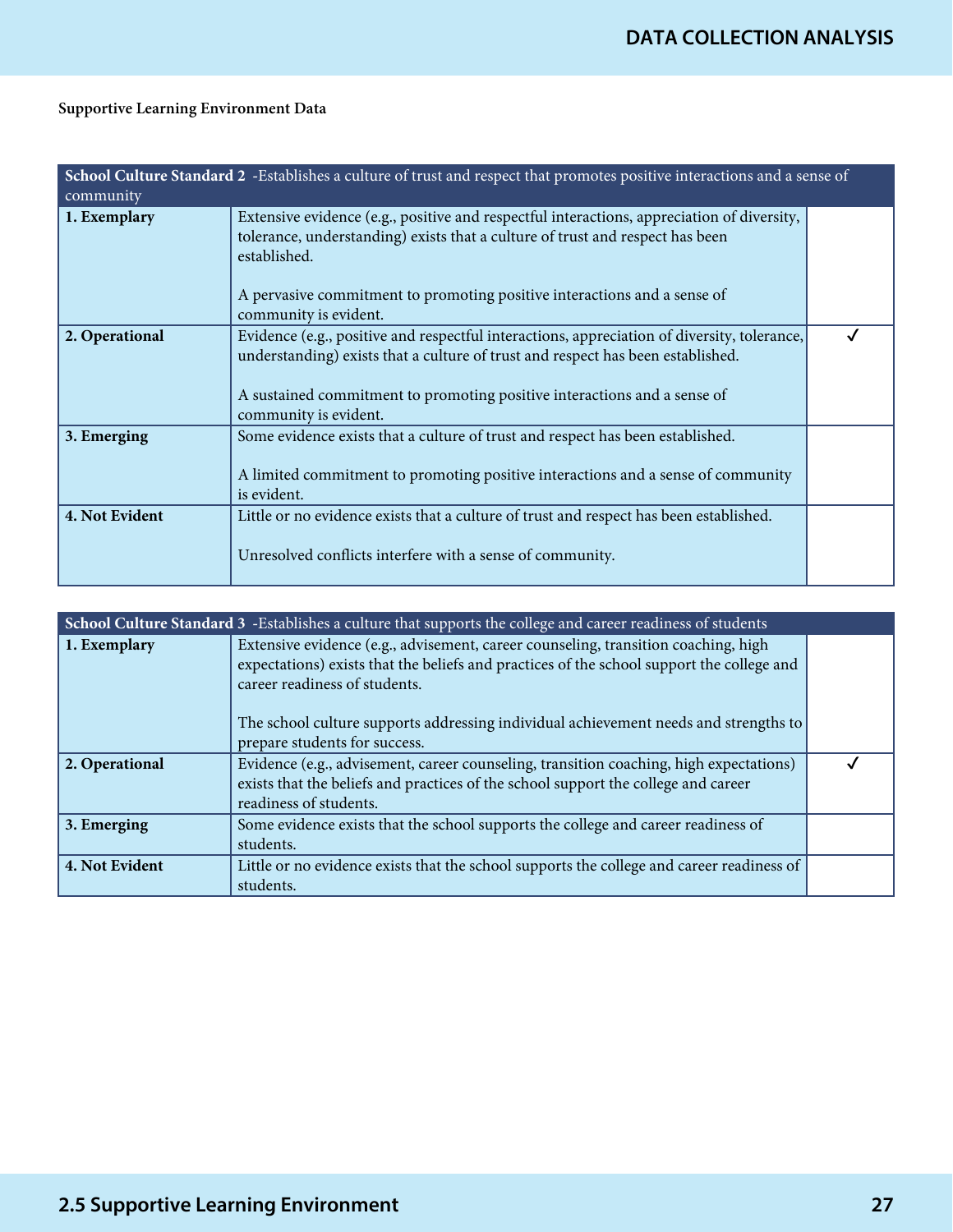|                | School Culture Standard 4 -Supports the personal growth and development of students                                                                                                                                                                           |  |
|----------------|---------------------------------------------------------------------------------------------------------------------------------------------------------------------------------------------------------------------------------------------------------------|--|
| 1. Exemplary   | The school staff consistently provides a comprehensive system of support (e.g.,<br>counseling, mentoring, advisement, coaching, goal setting, time management,<br>problem solving) to maximize the personal growth and development of nearly all<br>students. |  |
| 2. Operational | The school staff regularly provides support (e.g., counseling, mentoring, advisement,<br>coaching, goal setting, time management, problem solving) to enhance the personal<br>growth and development of students.                                             |  |
| 3. Emerging    | The school staff sporadically supports the personal growth and development of<br>students.                                                                                                                                                                    |  |
| 4. Not Evident | The school staff does little to support the personal growth and development of<br>students.                                                                                                                                                                   |  |
|                |                                                                                                                                                                                                                                                               |  |
|                | School Culture Standard 5 -Recognizes and celebrates achievements and accomplishments of students and staff                                                                                                                                                   |  |
| 1. Exemplary   | The school community consistently recognizes and celebrates the achievements and<br>accomplishments of students and staff.                                                                                                                                    |  |
|                | The celebrations are publicized within the school and to the community and support<br>the culture of the school.                                                                                                                                              |  |
| 2. Operational | The school community regularly recognizes and celebrates the achievements and<br>accomplishments of students and staff.                                                                                                                                       |  |
| 3. Emerging    | The school community periodically recognizes or celebrates the achievements or<br>accomplishments of students and/or staff.                                                                                                                                   |  |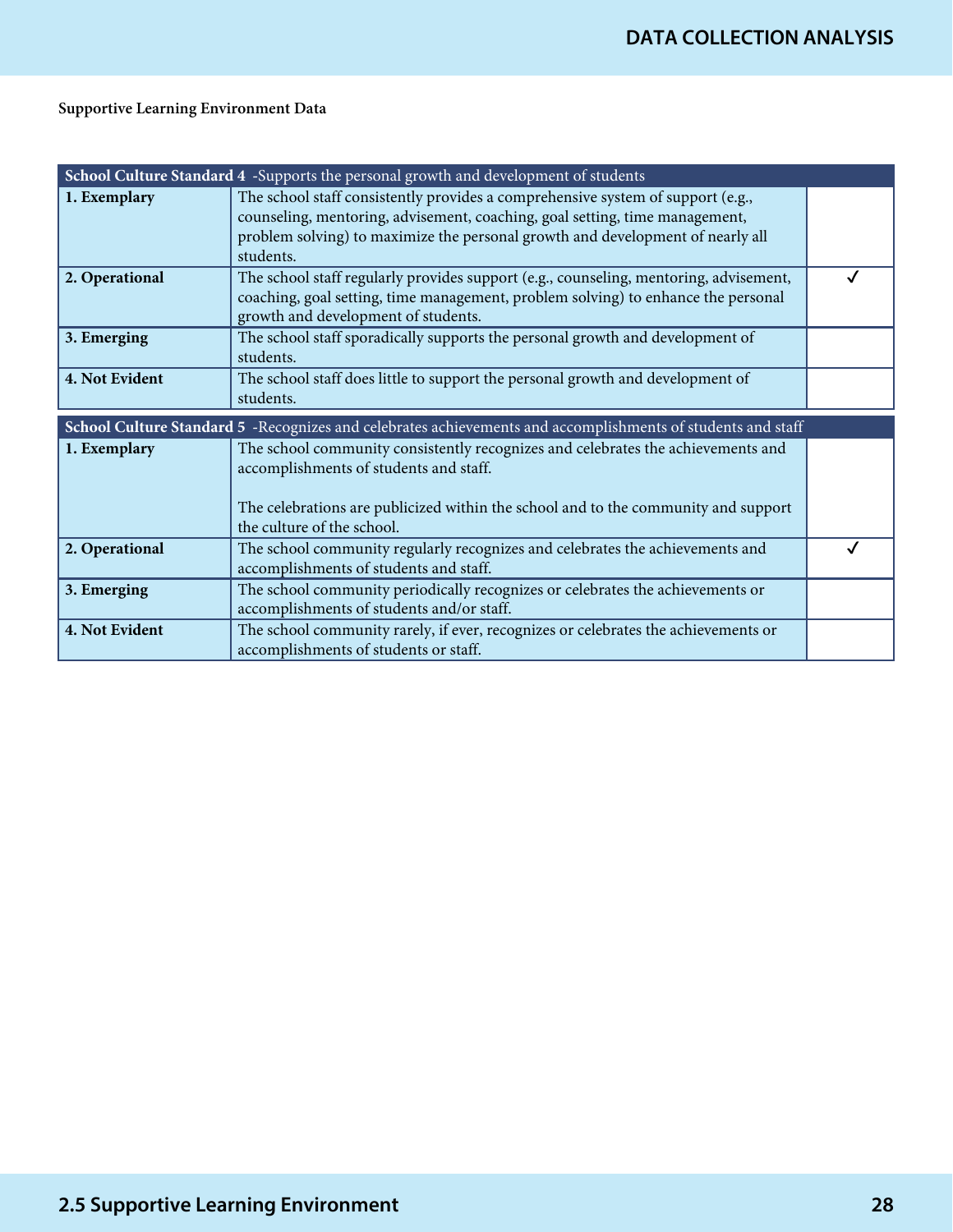| Planning and Organization Standard 1 -Shares a common vision and mission that define the school culture and guide the<br>continuous improvement process |                                                                                                                                                                               |  |
|---------------------------------------------------------------------------------------------------------------------------------------------------------|-------------------------------------------------------------------------------------------------------------------------------------------------------------------------------|--|
| 1. Exemplary                                                                                                                                            | A common vision and mission have been collaboratively developed and<br>communicated to nearly all stakeholders.                                                               |  |
|                                                                                                                                                         | The culture of the school has been deeply defined over time by the vision and mission,<br>which are updated as needed.                                                        |  |
|                                                                                                                                                         | The daily work and practices of staff consistently demonstrate a sustained<br>commitment to continuous improvement.                                                           |  |
| 2. Operational                                                                                                                                          | A common vision and mission have been developed through a collaborative process<br>and communicated to most stakeholders.                                                     |  |
|                                                                                                                                                         | The vision and mission define the culture of the school and guide the continuous<br>improvement process.                                                                      |  |
| 3. Emerging                                                                                                                                             | A common vision and mission have been developed by some staff members but have<br>not been effectively communicated so that they guide the continuous improvement<br>process. |  |
| 4. Not Evident                                                                                                                                          | A common vision and mission have not been developed or updated or have been<br>developed by a few staff members.                                                              |  |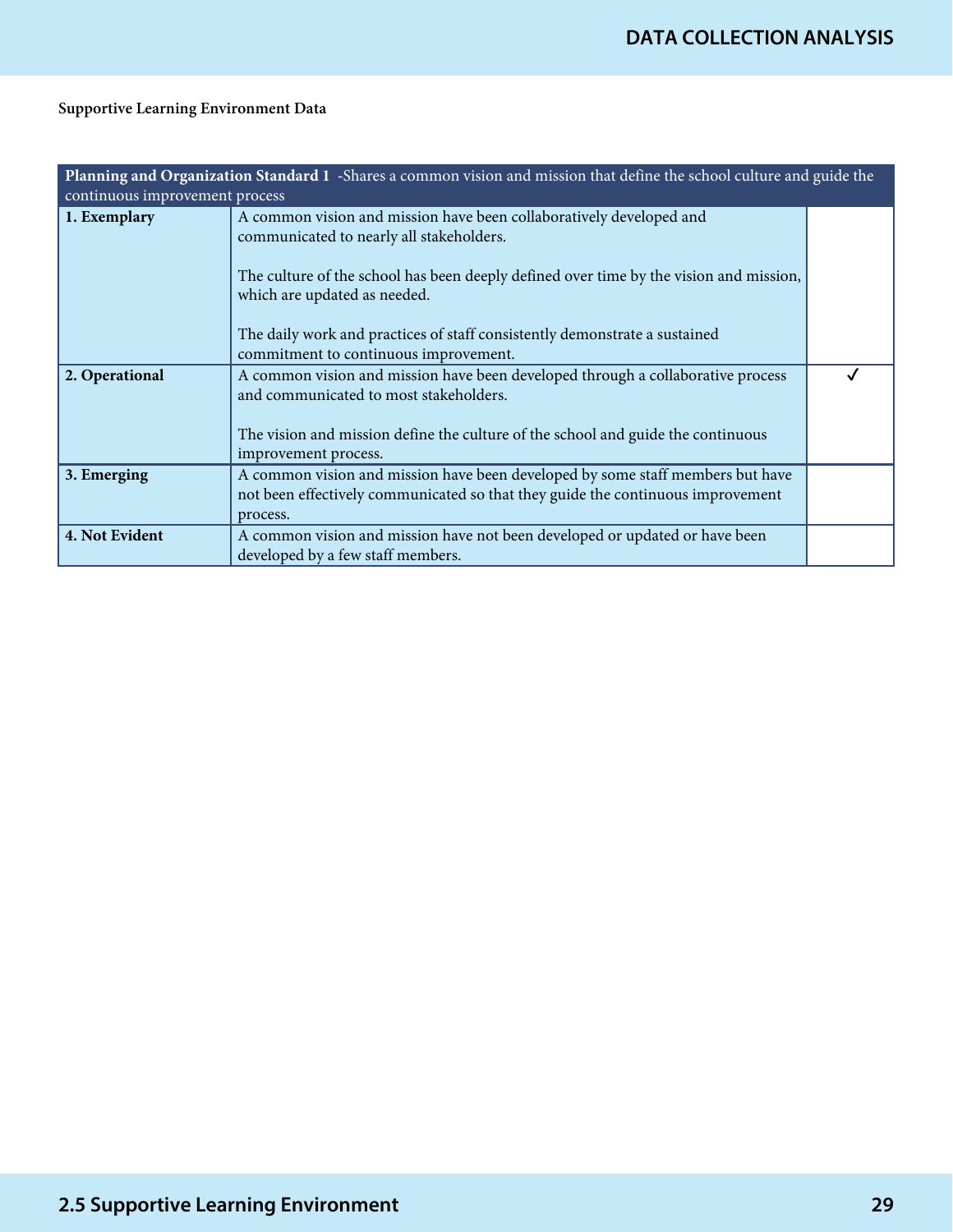# **2. DATA COLLECTION ANALYSIS**

# **2.6 Data Analysis Questions**

Analyze the LEA's data and answer the guiding questions to determine existing trends and patterns that support the identification of demographic and financial needs. Student subgroups with a count of less than 15 are denoted by "TFS" (too few students).

| What perception data did you use?            | Staff surveys, student surveys, parent surveys, school counselor's data, |
|----------------------------------------------|--------------------------------------------------------------------------|
| [examples: student perceptions about school] | professional learning community (PLC) feedback, grade level meetings     |
| climate issues (health survey, violence,     |                                                                          |
| prejudice, blying, etc.); student/parent     |                                                                          |
| perceptions about the effectiveness of       |                                                                          |
| programs or interventions; student           |                                                                          |
| understanding of relationship of school to   |                                                                          |
| career or has an academic plan]              |                                                                          |
|                                              |                                                                          |

| What does the perception data tell you?     | Park Creek's school climate rating has consistently been in the 90s. On the        |
|---------------------------------------------|------------------------------------------------------------------------------------|
| (perception data can describe people's      | most recent Student Gallup poll results for the district, students in grade 5 - 12 |
| knowledge, attitudes, beliefs, perceptions, | indicated an engagement index of 54%. Additionally, 49% indicated they have        |
| competencies; perception data can also      | hope for the future with 51% indicating they are "stuck or discouraged." Only      |
| answer the question "What do people think"  | 31% agree that they do well in school. Suggestions for changes to be made:         |
| they know, believe, or can do?")            | reduce class size, variety in methods to assess student achievement, increase      |
|                                             | level of parental support, continue to raise quality of instruction and level of   |
|                                             | student achievement, and address trauma-impacted students' needs through a         |
|                                             | comprehensive, school-wide approach. The top challenges of the school are:         |
|                                             | overcoming the effects of poverty and trauma on student growth and                 |
|                                             | achievement, developing and nurturing family support, enhancing and                |
|                                             | sustaining robust communications and community support, retaining quality          |
|                                             | teachers, improving student mastery of standards and raising the level of          |
|                                             | student achievement, improving professional support infrastructures for            |
|                                             | teachers, consistently engaging student in work with high levels of cognitive      |
|                                             | demand, improving student social and emotional learning competencies,              |
|                                             | addressing the needs of diverse learners, continuing to provide and update         |
|                                             | digital content to supplement and enhance classroom instruction                    |

| What process data did you use? (examples:     | Canvas courses for ELA, Math, Science and Social Studies, administrative  |
|-----------------------------------------------|---------------------------------------------------------------------------|
| student participation in school activities,   | walkthroughs, TKES process, Grade-level meeting notes, MTSS process,      |
| sports, clubs, arts; student participation in | progress monitoring efforts, educator experience and continuity, budget   |
| special programs such as peer mediation,      | allocation process, meeting sign-in sheets, leadership team feedback, CNA |
| counseling, skills conferences;               | process with staff and community                                          |
| parent/student participation in events such   |                                                                           |
| as college information meetings and parent    |                                                                           |
| workshops)                                    |                                                                           |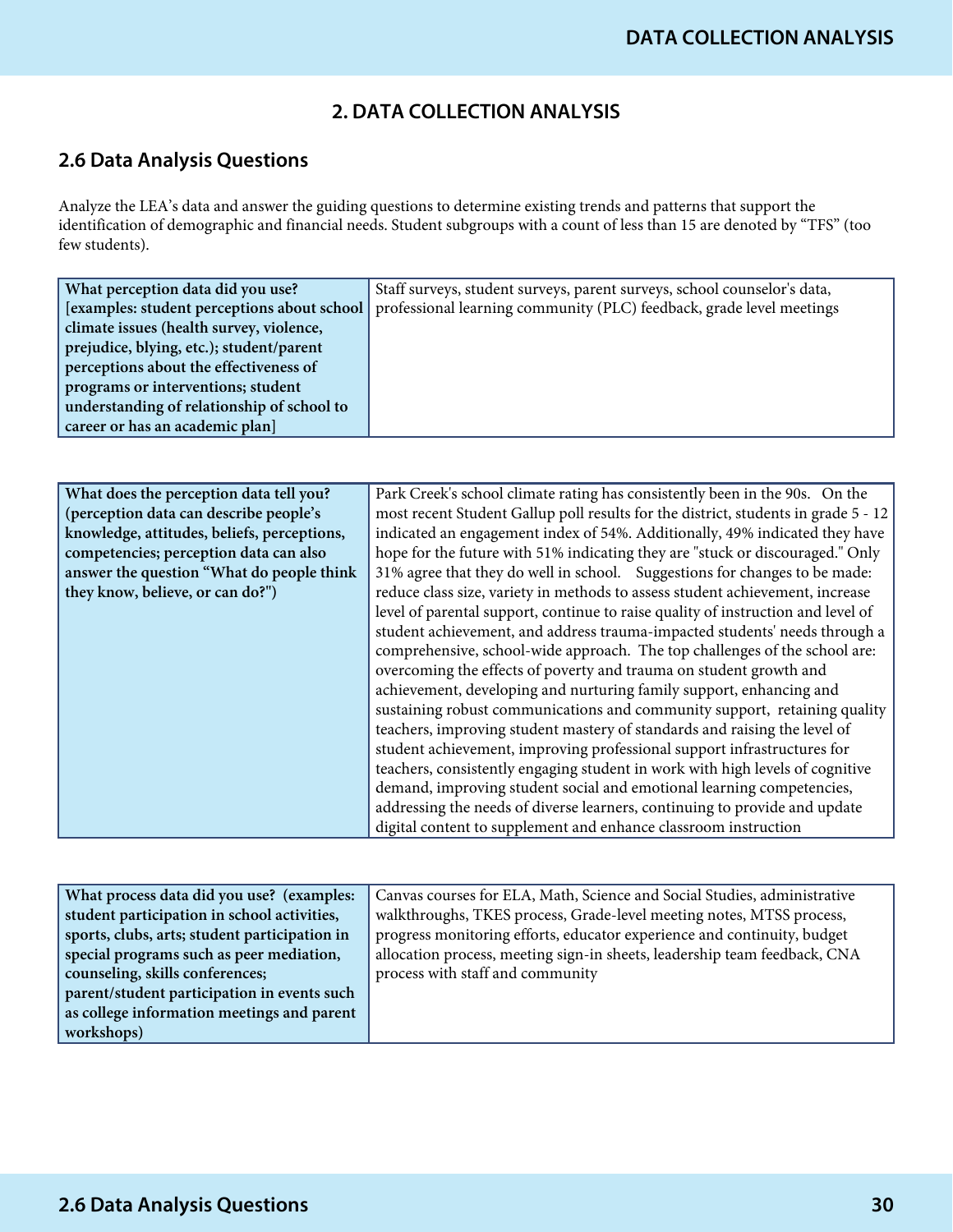| What does the process data tell you?        | The data tells us that Canvas is providing research-based and rigorous                                            |
|---------------------------------------------|-------------------------------------------------------------------------------------------------------------------|
|                                             | (process data describes the way programs are instruction and resources for teacher use for classrooms and digital |
| conducted; provides evidence of participant | experiences. Teachers are sharing learning intentions with students in clear,                                     |
| involvement in programs; answers the        | consistent ways while using specific academic vocabulary from content                                             |
| question "What did you do for whom?")       | standards. Walkthroughs ensure a continuing focus on district and school,                                         |
|                                             | research-based initiatives while simplifying expectations for staff and students.                                 |
|                                             | We will continue to use district and school-based data resources to build our                                     |
|                                             | capacity for developing high-impact practices and teacher efficacy.                                               |

| What achievement data did you use? | GA Milestones, MAP, GKIDS, Grade-level common assessments, district       |
|------------------------------------|---------------------------------------------------------------------------|
|                                    | common assessments, formative assessments, benchmark data for math and    |
|                                    | literacy, ACCESS, Write Score, math fact fluency, running records, guided |
|                                    | reading data, high frequency words, GLoSS data                            |

| What does your achievement data tell you? | Even though the school's CCRPI rating has consistently risen for the past         |
|-------------------------------------------|-----------------------------------------------------------------------------------|
|                                           | several years, there are still significant opportunities for improvement in all   |
|                                           | areas. Student seem to have difficulty with the successful transfer of            |
|                                           | knowledge from demonstrated classroom competency to standardized                  |
|                                           | assessments. An opportunity for significant growth exists in goal setting and     |
|                                           | celebrations of success with students to build resiliency and perseverance. Staff |
|                                           | needs to develop capacity in trauma-skilled work to help students continue        |
|                                           | their progress.                                                                   |

| What demographic data did you use? | Student demographics/subgroups, program enrollment, discipline, and |
|------------------------------------|---------------------------------------------------------------------|
|                                    | attendance                                                          |

| What does the demographic data tell you? | The number of English Learners and special needs students have increased  |
|------------------------------------------|---------------------------------------------------------------------------|
|                                          | over the past several years. Additionally, our total school population is |
|                                          | declining. However, it appears that our mobility rate and new to country  |
|                                          | numbers may be leveling off.                                              |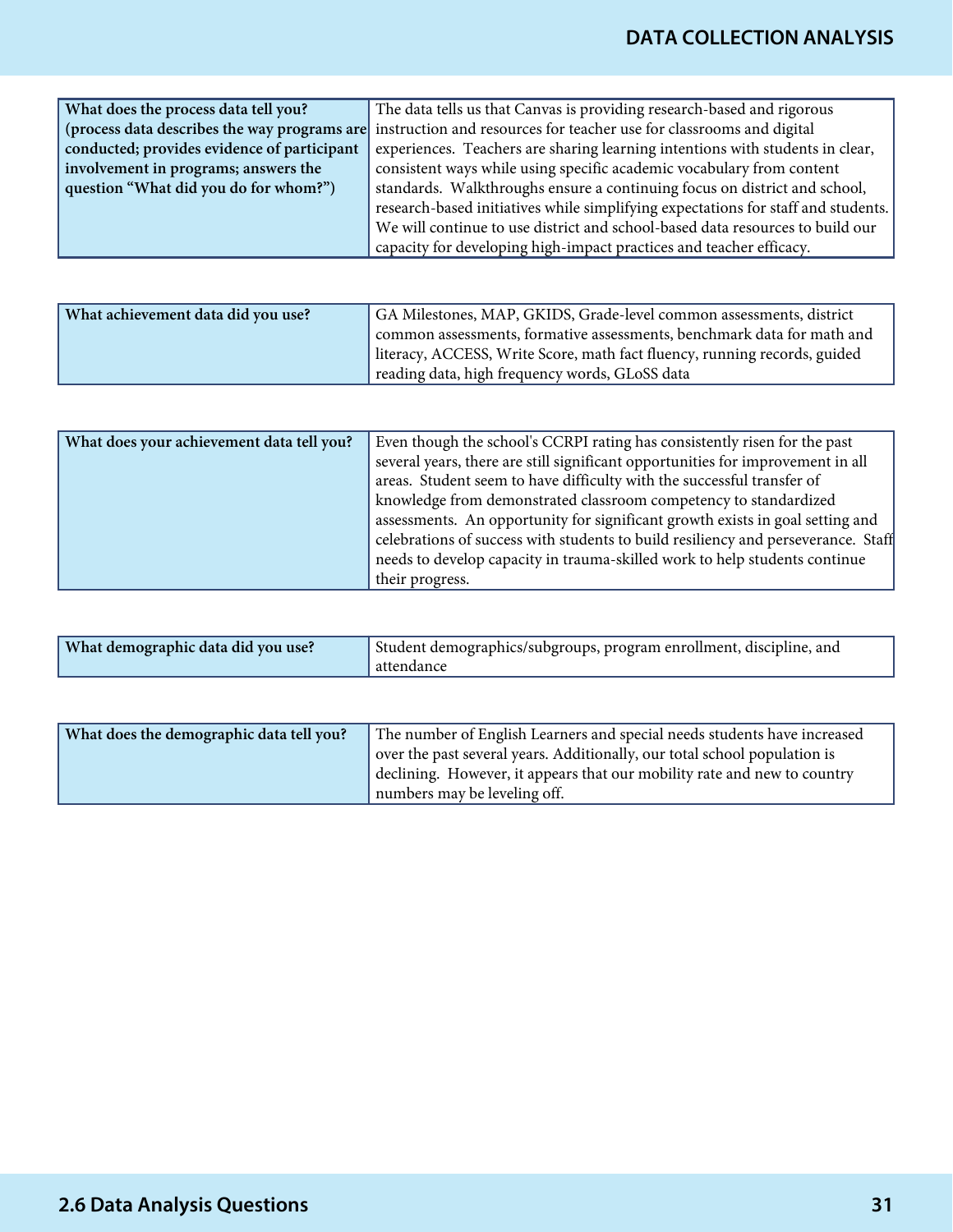# **3. NEEDS IDENTIFICATION AND ROOT CAUSE ANALYSIS**

## **3.1 Strengths and Challenges Based on Trends and Patterns**

Read the trends and patterns summaries from each section of the data analysis process. Use the information in these summaries to complete 3.2 and 3.3. Using the summaries in 3.1 and other local data, describe the strengths and challenges or answer the guiding questions for each program. Include strengths and challenges related to: a) general program implementation, and b) students and adults involved in or affected by the program. Focus on strengths and challenges that will assist in the identification of needs during 3.2. Watch the [Identifying Need webinar](https://www.gadoe.org/School-Improvement/School-Improvement-Services/Pages/Georgia%E2%80%99s-Systems-of-Continuous-Improvement.aspx) for additional information and guidance.

#### Strengths and Challenges Based on Trends and Patterns

| Coherent Instructional: Summarize the       | School strengths include a focus on quality instruction that engages students,     |
|---------------------------------------------|------------------------------------------------------------------------------------|
| coherent instructional system trends and    | focus on clarity for learning expectations, focus on data analysis at the student, |
| patterns observed by the team while         | grade, and school levels, flexibility in instructional practices based on data     |
| completing this section of the report. What | analysis, focus on new learning around the effects of trauma on students and       |
| are the important trends and patterns that  | what can be done to promote resiliency. Top challenges are how to overcome         |
| will support the identification of student, | the effects of poverty and trauma on student learning, developing and              |
| teacher, and leader needs?                  | enhancing family engagement and support, consistency in engaging students          |
|                                             | in work with high cognitive demand, increasing the effectiveness and               |
|                                             | efficiency of the MTSS process, and continual improvement of effective             |
|                                             | classroom practices.                                                               |

| <b>Effective Leadership:Summarize the</b>  | Park Creek staff are currently working toward developing their skills in dealing |
|--------------------------------------------|----------------------------------------------------------------------------------|
| effective leadership trends and patterns   | with trauma among students. This is new learning for all of us, so the           |
| observed by the team while completing this | opportunity to carry the work beyond our school is of interest to many. This     |
| section of the report. What are the        | opportunity is indicative of the leadership culture of the school which seeks to |
| important trends and patterns that will    | plug people into interest-based opportunities that coincide with identified      |
| support the identification of student,     | school need. Additionally, leadership opportunities exist in the school          |
| teacher, and leader needs?                 | leadership team, school council, and PLCs. Outside the district, staff may       |
|                                            | access the district's emerging leaders work, district curriculum teams, and      |
|                                            | RESA classes. All of this work helps identify opportunities for improvement.     |

| Professional Capacity: Summarize the       | Existing structures such as coaching and distributive leadership help determine |
|--------------------------------------------|---------------------------------------------------------------------------------|
| professional capacity trends and patterns  | the course for professional learning in our school. Continuing work with data   |
| observed by the team while completing this | analysis and turning analysis to action is needed. The school's work toward     |
| section of the report. What are the        | trauma-skilled schools certification is a school-wide effort that will enhance  |
| important trends and patterns that will    | culture and academic preparedness.                                              |
| support the identification of student,     |                                                                                 |
| teacher, and leader needs?                 |                                                                                 |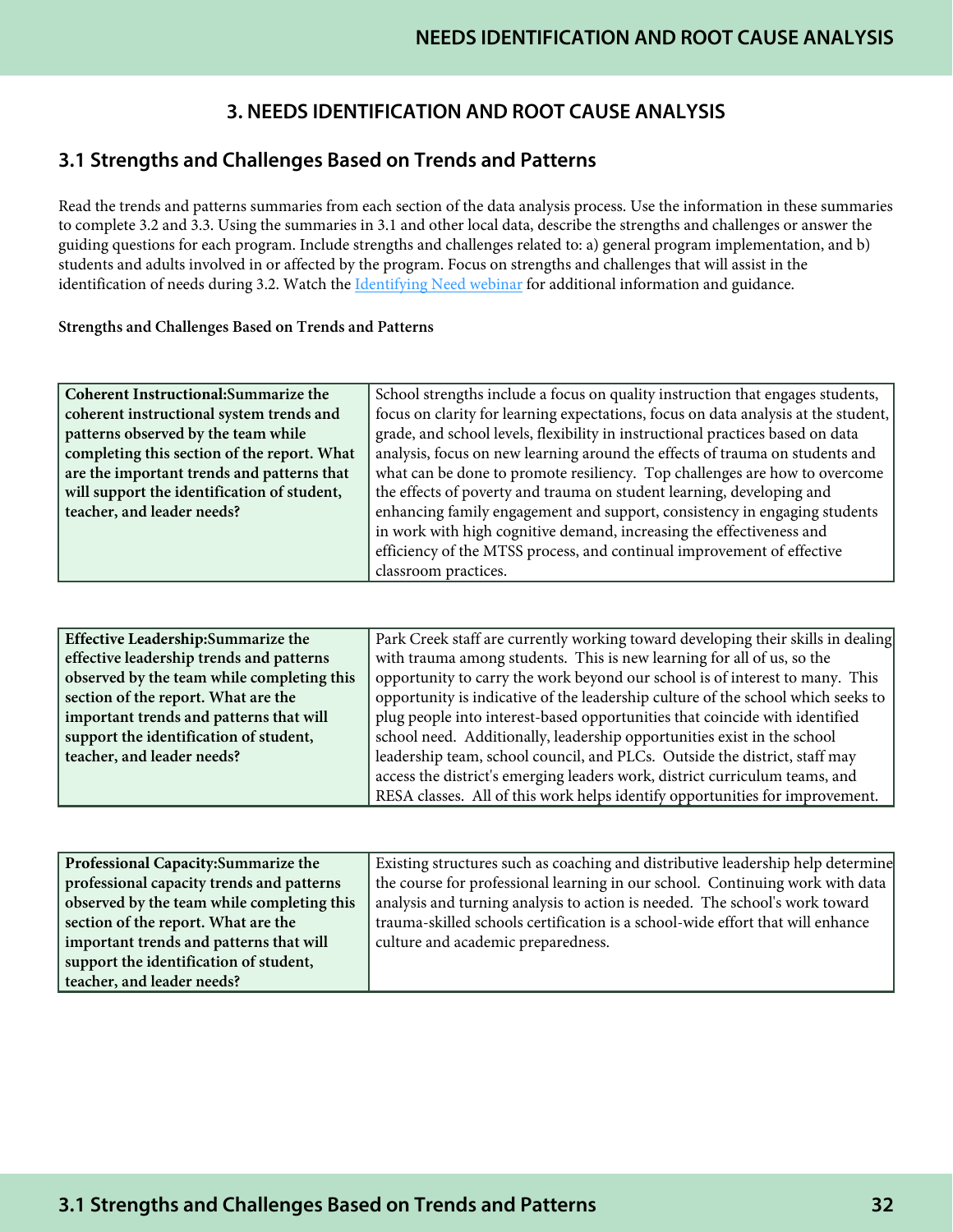#### Strengths and Challenges Based on Trends and Patterns

| <b>Family and Community</b>                | The majority population of Park Creek is heavily Hispanic and from poverty      |
|--------------------------------------------|---------------------------------------------------------------------------------|
| Engagement: Summarize the family and       | backgrounds. We have worked diligently to overcome the potential language       |
| community engagement trends and patterns   | barrier with families and have met with some success. However, because many     |
| observed by the team while completing this | parents do shift work, it is sometimes difficult for them to take time to       |
| section of the report. What are the        | participate in school activities. Dedicated academic nights and fun nights have |
| important trends and patterns that will    | had success when enough advance notice is given. Additionally, the staff's use  |
| support the identification of student,     | of digital tools has created increased flexibility for meeting with parents for |
| teacher, and leader needs?                 | conferences. All interactions with students and families help determine         |
|                                            | student, teacher, and leader needs.                                             |

| <b>Supportive Learning</b>                   | Park Creek uses a school-wide positive behavior program called ROAR.         |
|----------------------------------------------|------------------------------------------------------------------------------|
| <b>Environment: Summarize the supportive</b> | Additionally, we have identified student experiences with trauma as a        |
| learning environment trends and patterns     | significant detriment to student learning. Data collection and analysis from |
| observed by the team while completing this   | these two, key areas will provide ongoing insight into student, teacher, and |
| section of the report. What are the          | leader needs.                                                                |
| important trends and patterns that will      |                                                                              |
| support the identification of student,       |                                                                              |
| teacher, and leader needs?                   |                                                                              |

| Demographic and Financial: Summarize the    | Trends and patterns observed by the team are a declining student enrollment,     |
|---------------------------------------------|----------------------------------------------------------------------------------|
| demographic and financial trends and        | increased percentage of EL and ESS learners, and continuing cuts in state        |
| patterns observed by the team while         | funding. Recent CARES funding has helped to temporarily off-set some of the      |
| completing this section of the report. What | needs created by recession-era cuts. Additionally, the team notes efforts by our |
| are the important trends and patterns that  | BOE to decrease student/teacher ratios.                                          |
| will support the identification of student, |                                                                                  |
| teacher, and leader needs?                  |                                                                                  |

| <b>Student Achievement: Summarize the</b>  | CCRPI scores have shown steady improvement over the past several years.          |
|--------------------------------------------|----------------------------------------------------------------------------------|
| student achievement trends and patterns    | MAP results and Milestones results indicate a potential learning dip that may    |
| observed by the team while completing this | be attributed to learning circumstances brought about by difficulties associated |
| section of the report. What are the        | with the pandemic. However, ACCESS scores for our EL population have             |
| important trends and patterns that will    | continued to improve.                                                            |
| support the identification of student,     |                                                                                  |
| teacher, and leader needs?                 |                                                                                  |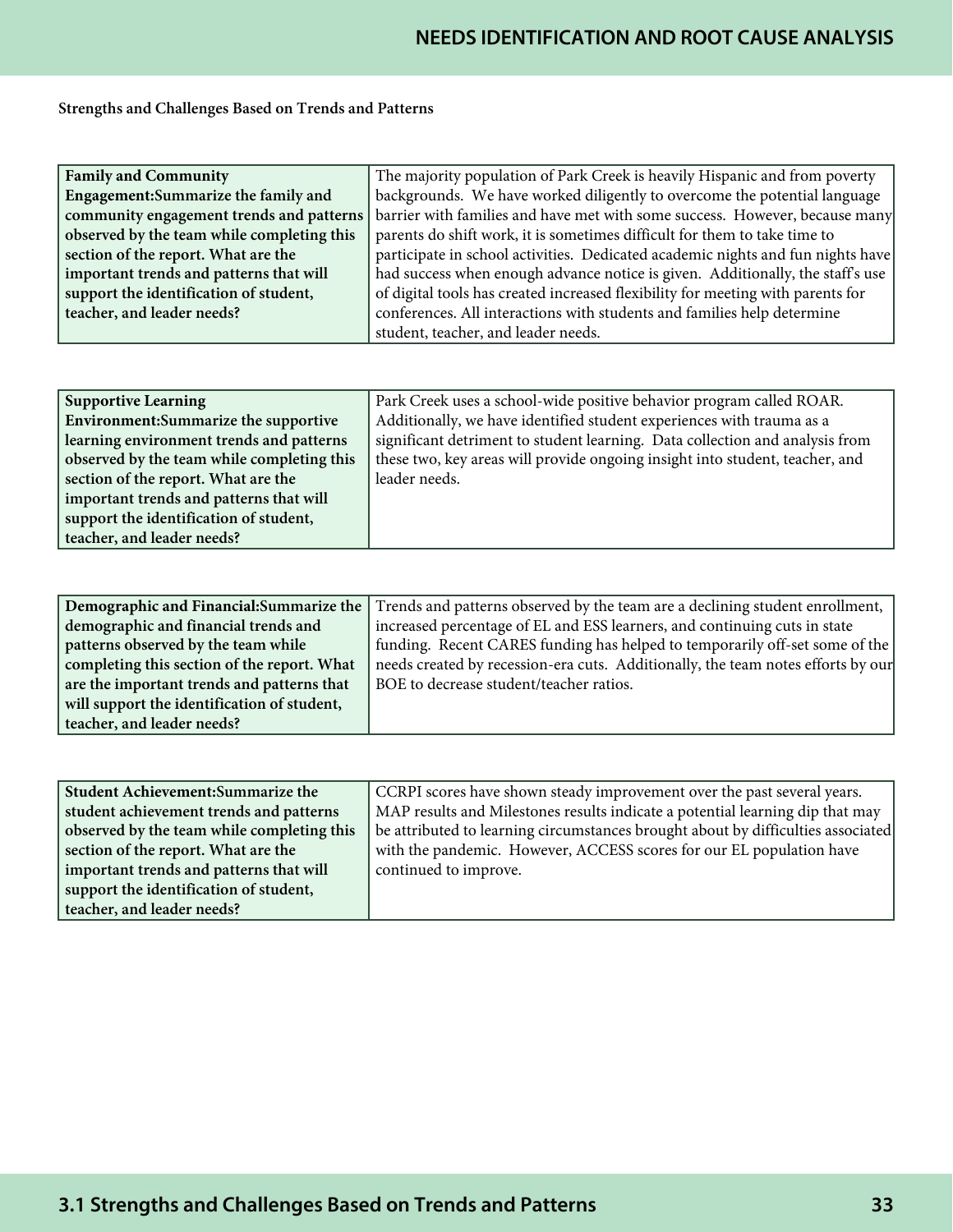# **NEEDS IDENTIFICATION AND ROOT CAUSE ANALYSIS**

IDEA – Special Education, Economically Disadvantaged Children, and English Learners.

**Using the summaries in 3.1 and other local data, describe the strengths and challenges or answer the guiding questions for each program. Include strengths and challenges related to: a) general program implementation, and b) students and adults involved in or affected by the program. Focus on strengths and challenges that will assist in the identification of needs during 3.3. Watch the [Identifying Need webinar](https://www.gadoe.org/School-Improvement/School-Improvement-Services/Pages/Georgia%E2%80%99s-Systems-of-Continuous-Improvement.aspx) for additional information and guidance.**

| <b>Strengths</b> | We provide a full continuum of services for students. Each segment is taught  |
|------------------|-------------------------------------------------------------------------------|
|                  | by an in-field certified special education or EL teacher. Paras provide       |
|                  | classroom support for small-group focus. Students experience necessary        |
|                  | therapies and educational services to support increased developmental skills. |

| <b>Challenges</b> | The number of students relative to the overall population continues to        |
|-------------------|-------------------------------------------------------------------------------|
|                   | increase. Challenges include providing accessible grade-level experiences and |
|                   | the number of students who have experience with trauma.                       |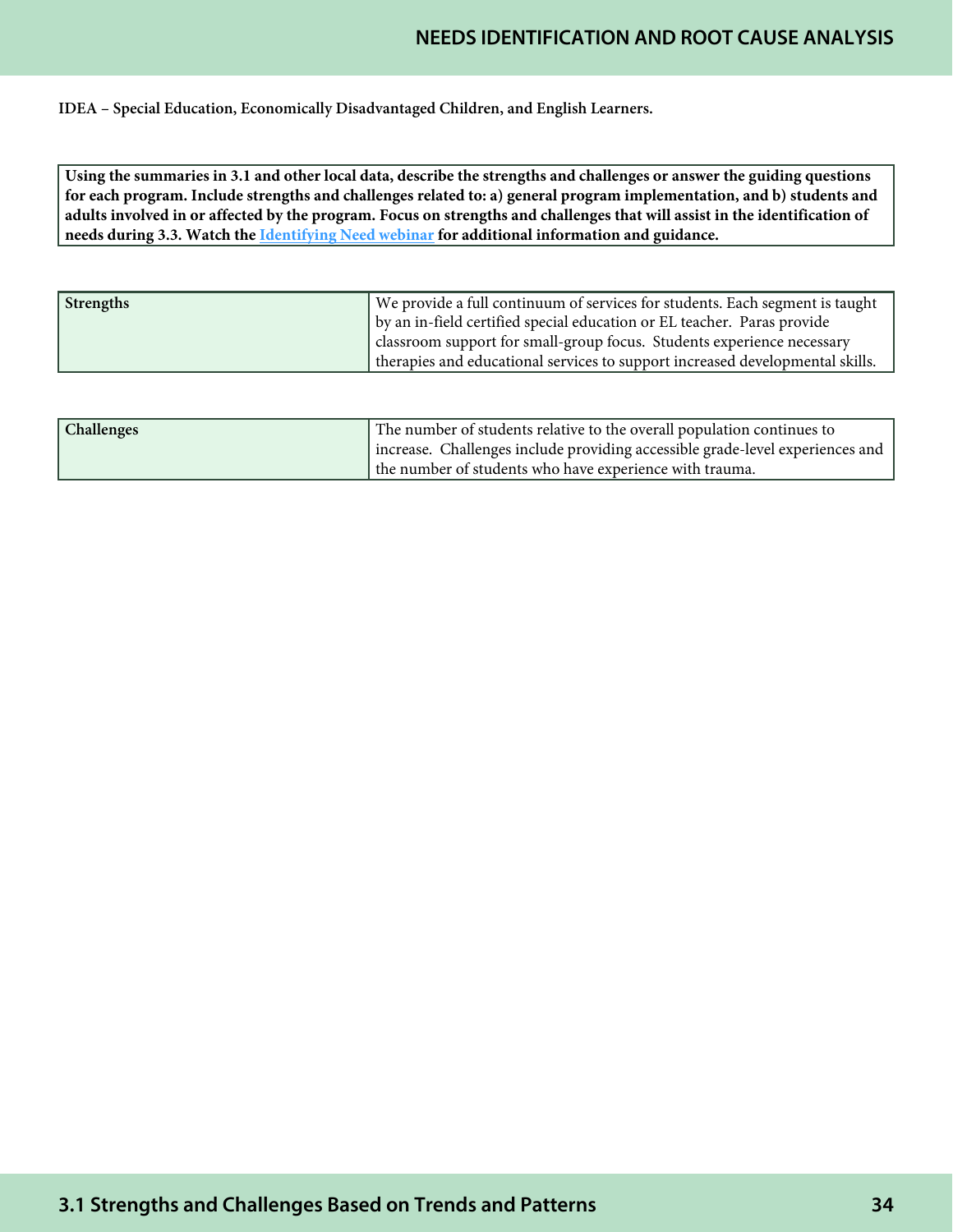# **3. NEEDS IDENTIFICATION AND ROOT CAUSE ANALYSIS**

## **3.2 Identification and Prioritization of Overarching Needs**

Use the results of 3.1 to identify the overarching needs of the LEA. Determine the priority order of the identified needs based on data, team member and stakeholder knowledge, and answers to questions in the table below. Be sure to address the major program challenges identified in 3.1. Watch the [Identifying Need webinar](https://www.gadoe.org/School-Improvement/School-Improvement-Services/Pages/Georgia%E2%80%99s-Systems-of-Continuous-Improvement.aspx) for additional information and guidance.

#### Overarching Need # 1

| Overarching Need               | Students at our school experience trauma related to the circumstances of poverty and<br>familial citizenship status. It is reasonable to assume that this has increased as a result of<br>difficulties associated with the pandemic. |
|--------------------------------|--------------------------------------------------------------------------------------------------------------------------------------------------------------------------------------------------------------------------------------|
| How severe is the need?        | High                                                                                                                                                                                                                                 |
| Is the need trending better or | Worse                                                                                                                                                                                                                                |
| worse over time?               |                                                                                                                                                                                                                                      |
| Can Root Causes be Identified? | Yes                                                                                                                                                                                                                                  |
| Priority Order                 |                                                                                                                                                                                                                                      |

| <b>Additional Considerations</b> | Time for professional learning in trauma-skills development                              |
|----------------------------------|------------------------------------------------------------------------------------------|
|                                  | No process has been in place to collect and analyze trend data from students, staff, and |
|                                  | parents regarding trauma awareness, identification, and skills to build resilience       |
|                                  | Professional learning access to all staff who work with students including cafeteria,    |
|                                  | custodial, paraprofessional, and bus drivers                                             |
|                                  | Continue to gather and analyze data from standardized assessments to determine impact    |
|                                  | and effectiveness of skills implementation                                               |
|                                  |                                                                                          |

#### Overarching Need # 2

| Overarching Need               | Increase student achievement in core content areas |
|--------------------------------|----------------------------------------------------|
| How severe is the need?        | High                                               |
| Is the need trending better or | <b>Better</b>                                      |
| worse over time?               |                                                    |
| Can Root Causes be Identified? | <b>Yes</b>                                         |
| Priority Order                 |                                                    |

| Additional Considerations | Increase understanding of depth of knowledge                                         |
|---------------------------|--------------------------------------------------------------------------------------|
|                           | Simplify and clarify learning expectations and aspirations for students and teachers |
|                           | (academic language, statement of learning intent, in the moment assessment and       |
|                           | feedback)                                                                            |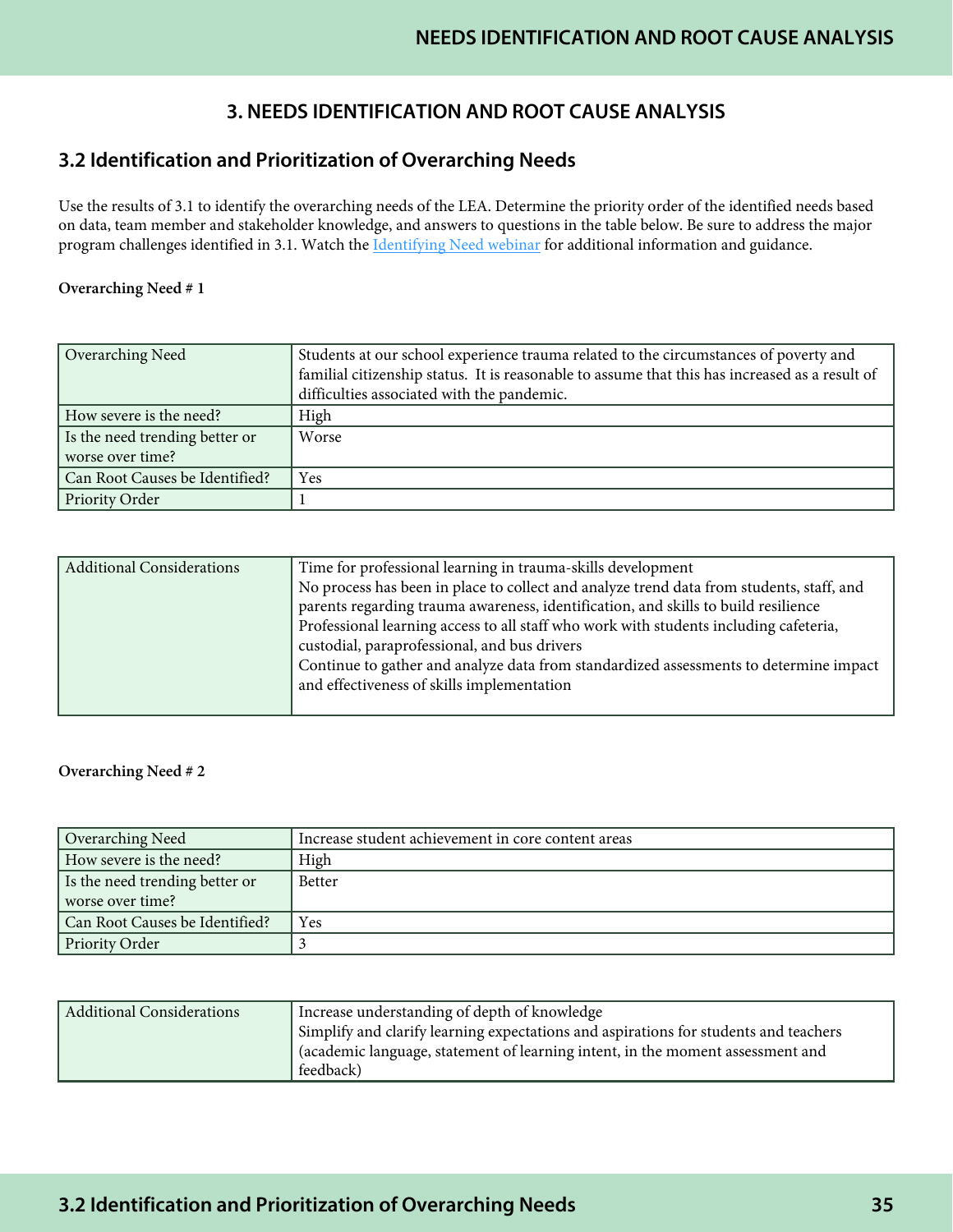# **NEEDS IDENTIFICATION AND ROOT CAUSE ANALYSIS**

## Overarching Need # 2

| MAP data is available for developing formative action in preparation for summative<br><b>Additional Considerations</b><br>standardized assessments |  |
|----------------------------------------------------------------------------------------------------------------------------------------------------|--|
|----------------------------------------------------------------------------------------------------------------------------------------------------|--|

#### Overarching Need # 3

| Overarching Need               | Teachers need to develop actions associated with data analysis - assessment, analysis and |
|--------------------------------|-------------------------------------------------------------------------------------------|
|                                | instruction cycle                                                                         |
| How severe is the need?        | High                                                                                      |
| Is the need trending better or | <b>Better</b>                                                                             |
| worse over time?               |                                                                                           |
| Can Root Causes be Identified? | Yes                                                                                       |
| Priority Order                 |                                                                                           |

| Additional Considerations | MAP, ACCESS, Milestones, GLoSS, and other assessments are available |
|---------------------------|---------------------------------------------------------------------|
|                           | Common assessments are available                                    |
|                           | Weekly time is set aside for professional learning                  |
|                           | Improve access and availability to learning progress over time      |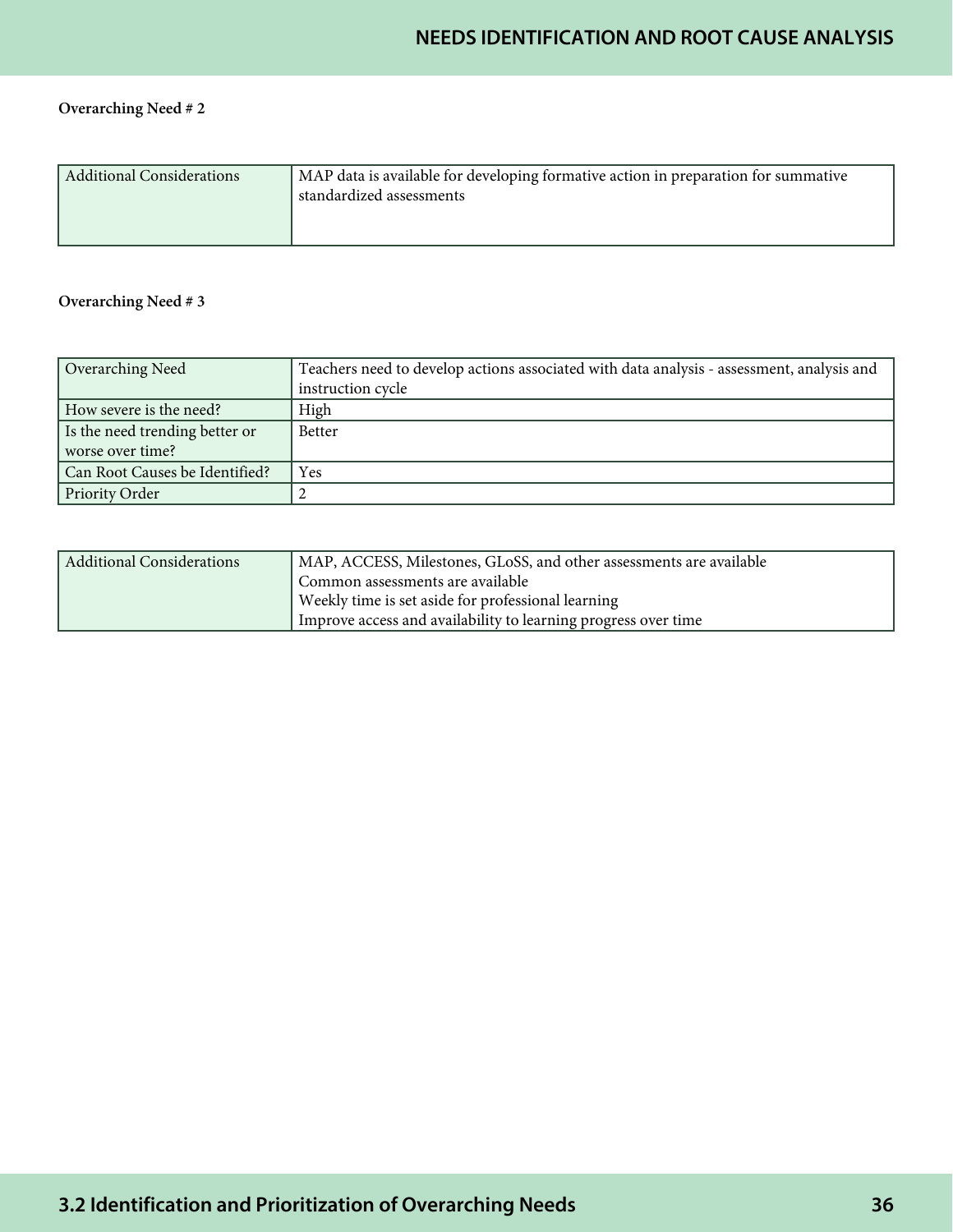## **3. NEEDS IDENTIFICATION AND ROOT CAUSE ANALYSIS**

## **3.3 Root Cause Analysis**

Select the top 2-4 overarching needs from 3.2. Conduct a separate root cause analysis (RCA) for each need. Any RCA tools and resources can be used, but suggestions are available as part of the *Identifying Need webinar*. After describing the RCA process, complete a table for each selected overarching need.

**Overarching Need - Students at our school experience trauma related to the circumstances of poverty and familial citizenship status. It is reasonable to assume that this has increased as a result of difficulties associated with the pandemic.**

#### Root Cause # 1

| Root Causes to be Addressed     | Students are unaware of how to move past traumatic experiences in a way that is<br>productive and positive for them |
|---------------------------------|---------------------------------------------------------------------------------------------------------------------|
| This is a root cause and not a  | Yes                                                                                                                 |
| contributing cause or symptom   |                                                                                                                     |
| This is something we can affect | Yes                                                                                                                 |
| <b>Impacted Programs</b>        | School and District Effectiveness                                                                                   |
|                                 | Title I - Part A - Improving Academic Achievement of Disadvantaged                                                  |
|                                 | Title I, Part A - Parent and Family Engagement Program                                                              |
|                                 | Title I, Part C - Education of Migratory Children                                                                   |
|                                 | Title II, Part A, Preparing, Training and Recruiting High-Quality Teachers, Principals and                          |
|                                 | other School Leaders                                                                                                |
|                                 | Title IX, Part A - McKinney-Vento Education for Homeless Children and Youth Program                                 |
|                                 | Title IV, Part A - Student Support and Academic Enrichment                                                          |

#### Additional Responses

#### **Overarching Need - Increase student achievement in core content areas**

Root Cause # 1

| Root Causes to be Addressed     | Perseverance and an aspirational mindset are not the norm for most students |
|---------------------------------|-----------------------------------------------------------------------------|
| This is a root cause and not a  | Yes                                                                         |
| contributing cause or symptom   |                                                                             |
| This is something we can affect | Yes                                                                         |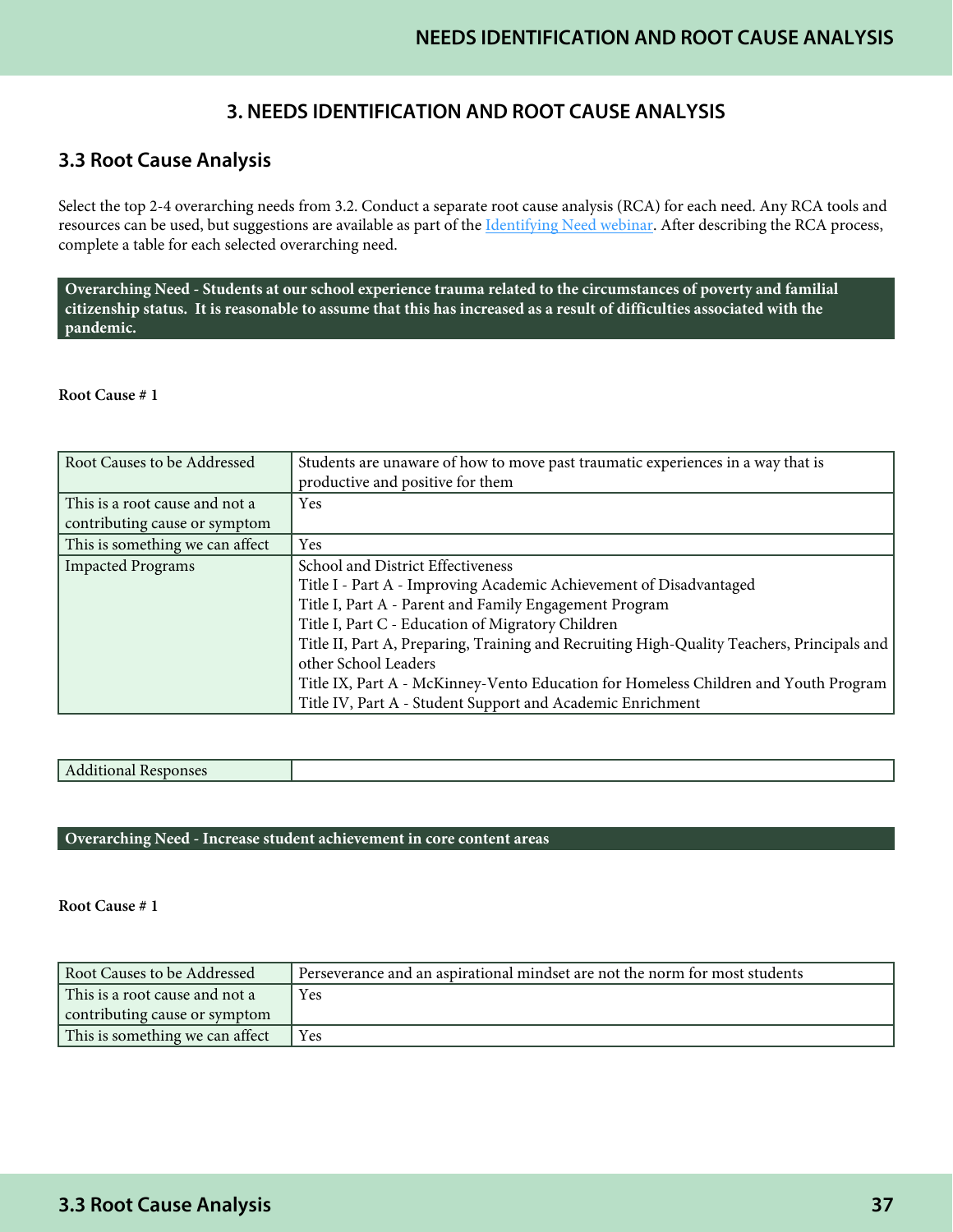#### Root Cause # 1

| <b>Impacted Programs</b> | <b>IDEA</b> - Special Education                                                            |
|--------------------------|--------------------------------------------------------------------------------------------|
|                          | School and District Effectiveness                                                          |
|                          | Title I - Part A - Improving Academic Achievement of Disadvantaged                         |
|                          | Title I, Part A - Foster Care Program                                                      |
|                          | Title I, Part A - Parent and Family Engagement Program                                     |
|                          | Title I, Part C - Education of Migratory Children                                          |
|                          | Title I, Part D - Programs for Neglected or Delinquent Children                            |
|                          | Title II, Part A, Preparing, Training and Recruiting High-Quality Teachers, Principals and |
|                          | other School Leaders                                                                       |
|                          | Title III - Language Instruction for English Learners and Immigrant Students               |
|                          | Title IX, Part A - McKinney-Vento Education for Homeless Children and Youth Program        |
|                          | Title IV, Part A - Student Support and Academic Enrichment                                 |
|                          | Others:                                                                                    |

| <b>Additional Responses</b> | Student demonstrations of learning and self-assessment relative to exemplars of what to do |
|-----------------------------|--------------------------------------------------------------------------------------------|
|                             | and what not to do are needed                                                              |
|                             | Student goals will provide opportunities for developing learning awareness and celebration |

**Overarching Need - Teachers need to develop actions associated with data analysis - assessment, analysis and instruction cycle**

#### Root Cause # 1

| Root Causes to be Addressed     | Additional work is needed to improve understanding of data and how to address gaps         |
|---------------------------------|--------------------------------------------------------------------------------------------|
|                                 | (teacher efficacy)                                                                         |
| This is a root cause and not a  | Yes                                                                                        |
| contributing cause or symptom   |                                                                                            |
| This is something we can affect | Yes                                                                                        |
| <b>Impacted Programs</b>        | <b>IDEA</b> - Special Education                                                            |
|                                 | School and District Effectiveness                                                          |
|                                 | Title I - Part A - Improving Academic Achievement of Disadvantaged                         |
|                                 | Title I, Part A - Foster Care Program                                                      |
|                                 | Title I, Part A - Parent and Family Engagement Program                                     |
|                                 | Title I, Part C - Education of Migratory Children                                          |
|                                 | Title II, Part A, Preparing, Training and Recruiting High-Quality Teachers, Principals and |
|                                 | other School Leaders                                                                       |
|                                 | Title III - Language Instruction for English Learners and Immigrant Students               |
|                                 | Title IX, Part A - McKinney-Vento Education for Homeless Children and Youth Program        |
|                                 | Title IV, Part A - Student Support and Academic Enrichment                                 |
|                                 | Others:                                                                                    |